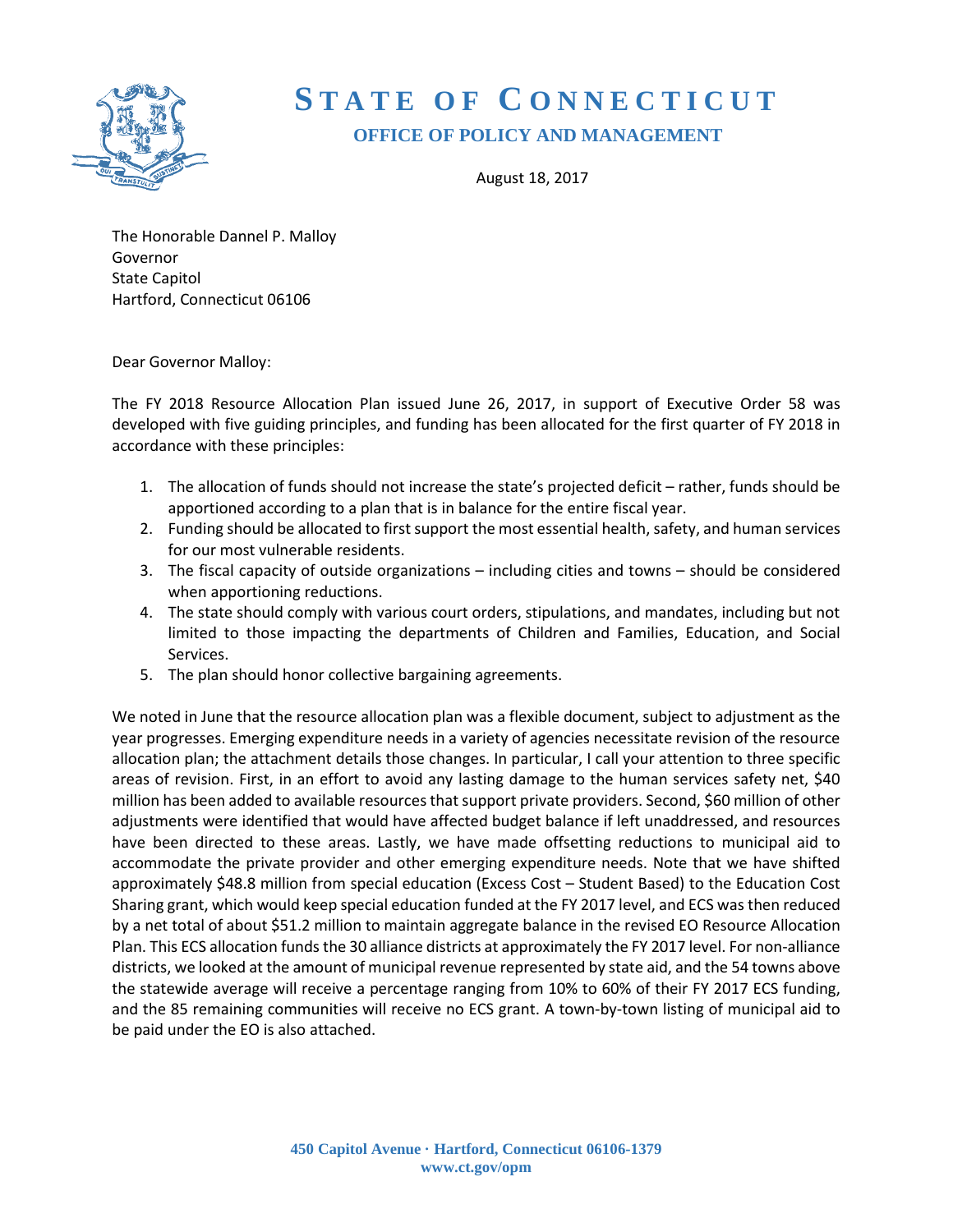I trust that these revisions are responsive to the guiding principles of the Executive Order and the best interests of the citizens of Connecticut.

Sincerely,

Georgan Fries

Benjamin Barnes Secretary

Attachments:

- 1. Revisions to EO 58 Resource Allocation Plan
- 2. Municipal aid town-by-town data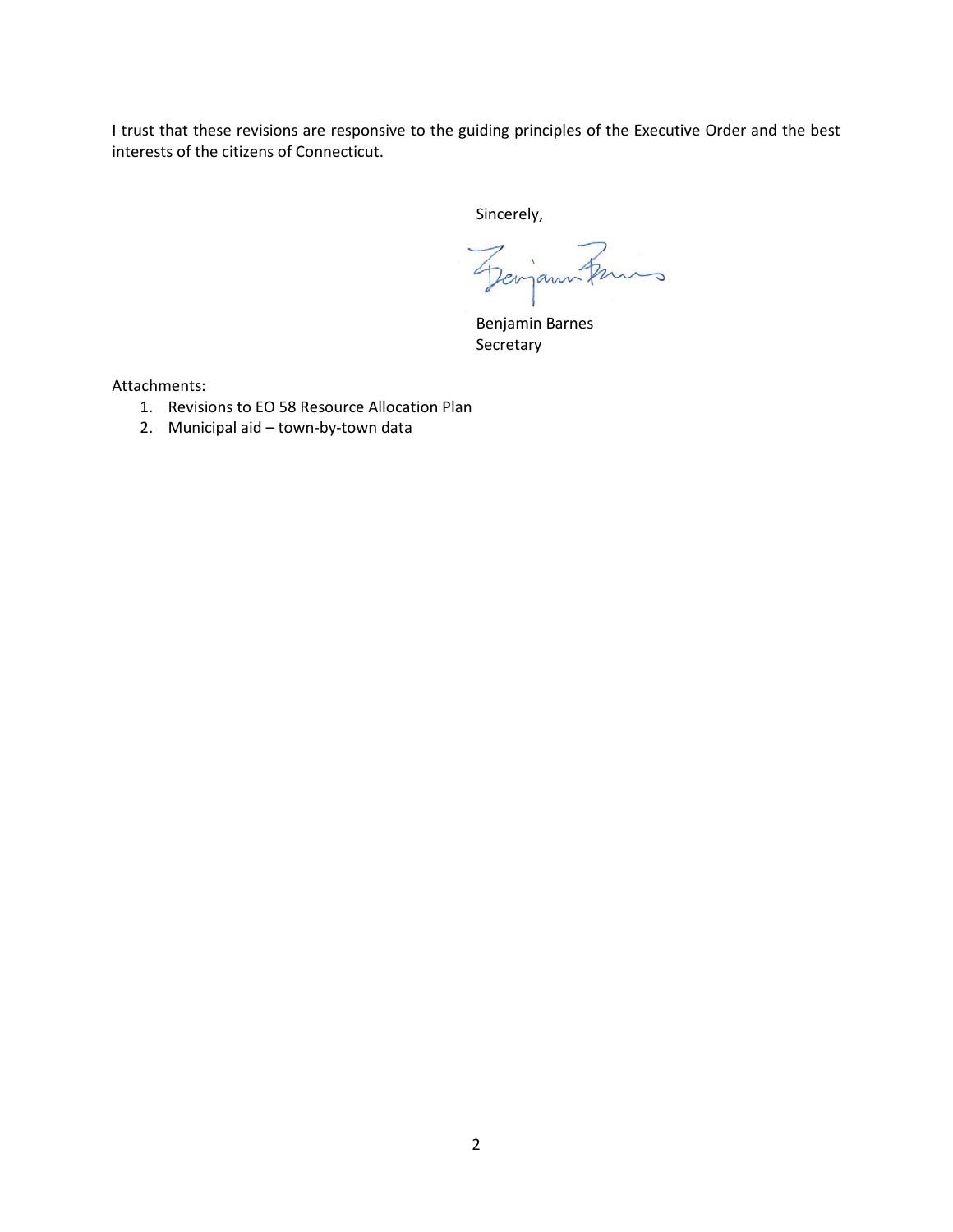|       |                         |                                           |          |                                            | FY 2018 EO              |                  | FY 2018 EO              |
|-------|-------------------------|-------------------------------------------|----------|--------------------------------------------|-------------------------|------------------|-------------------------|
|       |                         |                                           |          |                                            | Resource                |                  | Resource                |
|       |                         |                                           |          |                                            | <b>Allocation Plan,</b> |                  | <b>Allocation Plan,</b> |
|       | Fund_Code   Agency_Code | Agency_Name                               | SID_Code | <b>Appropriation Title</b>                 | 6/26/17                 | <b>Revisions</b> | <b>Revised 8/18/17</b>  |
| 11000 | OLM10000                | Legislative Management                    | 10010    | <b>Personal Services</b>                   | 39,468,161              |                  | 39,468,161              |
| 11000 | OLM10000                | Legislative Management                    | 10020    | <b>Other Expenses</b>                      | 12,041,772              |                  | 12,041,772              |
| 11000 | OLM10000                | Legislative Management                    | 12210    | Interim Salary/Caucus Offices              | 430,232                 |                  | 430,232                 |
| 11000 | OLM10000                | Legislative Management                    | 16130    | New England Board of Higher Education      | 170,652                 |                  | 170,652                 |
| 11000 | APA11000                | <b>Auditors of Public Accounts</b>        | 10010    | <b>Personal Services</b>                   | 9,792,726               |                  | 9,792,726               |
| 11000 | APA11000                | <b>Auditors of Public Accounts</b>        | 10020    | Other Expenses                             | 272,143                 |                  | 272,143                 |
| 11000 | CWS11960                | Commission on Women, Children and Seniors | 10010    | <b>Personal Services</b>                   | 475,000                 |                  | 475,000                 |
| 11000 | CWS11960                | Commission on Women, Children and Seniors | 10020    | Other Expenses                             | 10,000                  |                  | 10,000                  |
| 11000 | CEO11970                | Commission on Equity and Opportunity      | 10010    | <b>Personal Services</b>                   | 475,000                 |                  | 475,000                 |
| 11000 | CEO11970                | Commission on Equity and Opportunity      | 10020    | <b>Other Expenses</b>                      | 10,000                  |                  | 10,000                  |
| 11000 | GOV12000                | Governor's Office                         | 10010    | Personal Services                          | 2,048,912               |                  | 2,048,912               |
| 11000 | GOV12000                | Governor's Office                         | 10020    | <b>Other Expenses</b>                      | 159,320                 |                  | 159,320                 |
| 11000 | GOV12000                | Governor's Office                         | 16026    | <b>Coalition of Northeastern Governors</b> | 74,391                  |                  | 74,391                  |
| 11000 | GOV12000                | Governor's Office                         | 16035    | National Governors' Association            | 111,893                 |                  | 111,893                 |
| 11000 | SOS12500                | Secretary of the State                    | 10010    | <b>Personal Services</b>                   | 2,569,096               |                  | 2,569,096               |
| 11000 | SOS12500                | Secretary of the State                    | 10020    | Other Expenses                             | 1,491,117               |                  | 1,491,117               |
| 11000 | SOS12500                | Secretary of the State                    | 12480    | <b>Commercial Recording Division</b>       | 4,002,829               |                  | 4,002,829               |
| 11000 | LGO13000                | Lieutenant Governor's Office              | 10010    | <b>Personal Services</b>                   | 595,740                 |                  | 595,740                 |
| 11000 | LGO13000                | Lieutenant Governor's Office              | 10020    | <b>Other Expenses</b>                      | 39,589                  |                  | 39,589                  |
| 11000 | ELE13500                | <b>Elections Enforcement Commission</b>   | 12522    | <b>Elections Enforcement Commission</b>    | 3,025,570               |                  | 3,025,570               |
| 11000 | ETH13600                | Office of State Ethics                    | 12347    | Information Technology Initiatives         | 28,226                  |                  | 28,226                  |
| 11000 | ETH13600                | Office of State Ethics                    | 12523    | Office of State Ethics                     | 1,373,529               |                  | 1,373,529               |
| 11000 | FOI13700                | Freedom of Information Commission         | 12524    | Freedom of Information Commission          | 1,463,476               |                  | 1,463,476               |
| 11000 | OTT14000                | <b>State Treasurer</b>                    | 10010    | <b>Personal Services</b>                   | 2,838,478               |                  | 2,838,478               |
| 11000 | OTT14000                | <b>State Treasurer</b>                    | 10020    | <b>Other Expenses</b>                      | 88,986                  |                  | 88,986                  |
| 11000 | OSC15000                | State Comptroller                         | 10010    | <b>Personal Services</b>                   | 22,575,097              |                  | 22,575,097              |
| 11000 | OSC15000                | <b>State Comptroller</b>                  | 10020    | <b>Other Expenses</b>                      | 4,723,854               |                  | 4,723,854               |
| 11000 | DRS16000                | Department of Revenue Services            | 10010    | <b>Personal Services</b>                   | 52,137,065              | (675,000)        | 51,462,065              |
| 11000 | DRS16000                | Department of Revenue Services            | 10020    | Other Expenses                             | 5,845,570               | 1,250,000        | 7,095,570               |
| 11000 | OGA17000                | Office of Governmental Accountability     | 10020    | <b>Other Expenses</b>                      | 34,218                  |                  | 34,218                  |
| 11000 | OGA17000                | Office of Governmental Accountability     | 12028    | Child Fatality Review Panel                | 94,734                  |                  | 94,734                  |
| 11000 | OGA17000                | Office of Governmental Accountability     | 12525    | <b>Contracting Standards Board</b>         | 158,494                 |                  | 158,494                 |
| 11000 | OGA17000                | Office of Governmental Accountability     | 12526    | Judicial Review Council                    | 124,509                 |                  | 124,509                 |
| 11000 | OGA17000                | Office of Governmental Accountability     | 12527    | Judicial Selection Commission              | 82,097                  |                  | 82,097                  |
| 11000 | OGA17000                | Office of Governmental Accountability     | 12528    | Office of the Child Advocate               | 630,059                 |                  | 630,059                 |
| 11000 | OGA17000                | Office of Governmental Accountability     | 12529    | Office of the Victim Advocate              | 387,708                 |                  | 387,708                 |
| 11000 | OGA17000                | Office of Governmental Accountability     | 12530    | Board of Firearms Permit Examiners         | 107,434                 |                  | 107,434                 |
| 11000 | OPM20000                | Office of Policy and Management           | 10010    | <b>Personal Services</b>                   | 10,269,563              |                  | 10,269,563              |
| 11000 | OPM20000                | Office of Policy and Management           | 10020    | <b>Other Expenses</b>                      | 786,271                 |                  | 786,271                 |
| 11000 | OPM20000                | Office of Policy and Management           | 12251    | Justice Assistance Grants                  | 58,089                  |                  | 58,089                  |
| 11000 | OPM20000                | Office of Policy and Management           | 12535    | Criminal Justice Information System        | 2,392,840               |                  | 2,392,840               |
| 11000 | DVA21000                | Department of Veterans Affairs            | 10010    | Personal Services                          | 19,914,195              |                  | 19,914,195              |
| 11000 | DVA21000                | Department of Veterans Affairs            | 10020    | Other Expenses                             | 2,983,341               |                  | 2,983,341               |
| 11000 | DVA21000                | Department of Veterans Affairs            | 12574    | <b>SSMF Administration</b>                 | 521,833                 |                  | 521,833                 |
| 11000 | DVA21000                | Department of Veterans Affairs            | 16045    | <b>Burial Expenses</b>                     | 6,467                   |                  | 6,467                   |
| 11000 | DVA21000                | Department of Veterans Affairs            | 16049    | Headstones                                 | 250,000                 |                  | 250,000                 |
| 11000 | DAS23000                | Department of Administrative Services     | 10010    | <b>Personal Services</b>                   | 44,501,060              |                  | 44,501,060              |
| 11000 | DAS23000                | Department of Administrative Services     | 10020    | <b>Other Expenses</b>                      | 23,313,255              |                  | 23,313,255              |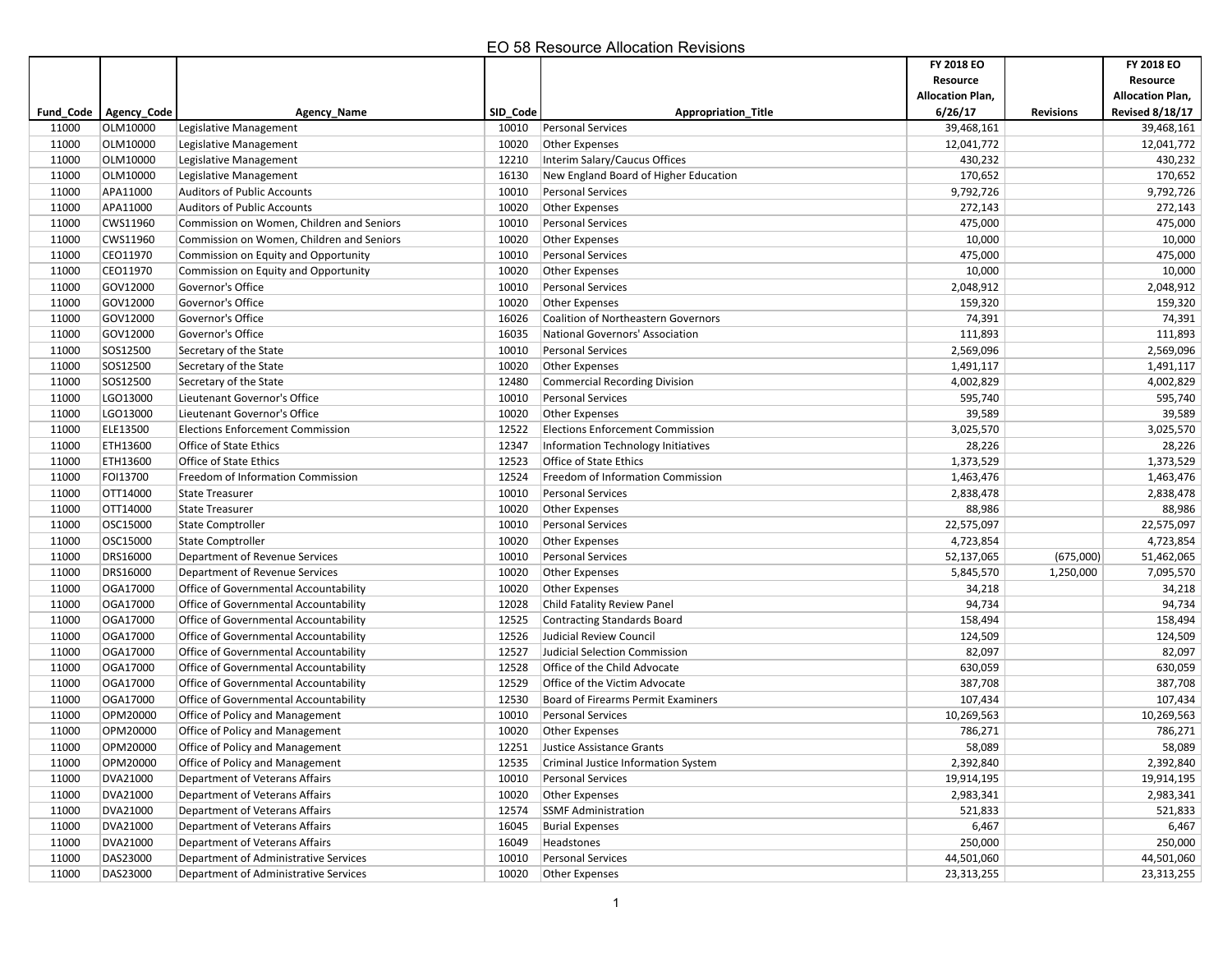|       |                         |                                                        |          |                                                 | FY 2018 EO<br>Resource  |                  | FY 2018 EO<br>Resource  |
|-------|-------------------------|--------------------------------------------------------|----------|-------------------------------------------------|-------------------------|------------------|-------------------------|
|       |                         |                                                        |          |                                                 | <b>Allocation Plan,</b> |                  | <b>Allocation Plan,</b> |
|       | Fund_Code   Agency_Code | Agency_Name                                            | SID_Code | <b>Appropriation Title</b>                      | 6/26/17                 | <b>Revisions</b> | <b>Revised 8/18/17</b>  |
| 11000 | DAS23000                | Department of Administrative Services                  | 12096    | <b>Management Services</b>                      | 3,072,794               |                  | 3,072,794               |
| 11000 | DAS23000                | Department of Administrative Services                  | 12115    | Loss Control Risk Management                    | 92,634                  |                  | 92,634                  |
| 11000 | DAS23000                | Department of Administrative Services                  | 12123    | Employees' Review Board                         | 17,611                  |                  | 17,611                  |
| 11000 | DAS23000                | Department of Administrative Services                  | 12141    | Surety Bonds for State Officials and Employees  | 65,949                  |                  | 65,949                  |
| 11000 | DAS23000                | Department of Administrative Services                  | 12176    | <b>Refunds Of Collections</b>                   | 21,453                  |                  | 21,453                  |
| 11000 | DAS23000                | Department of Administrative Services                  | 12179    | <b>Rents and Moving</b>                         | 10,460,692              |                  | 10,460,692              |
| 11000 | DAS23000                | Department of Administrative Services                  | 12218    | W. C. Administrator                             | 5,000,000               |                  | 5,000,000               |
| 11000 | DAS23000                | Department of Administrative Services                  | 12323    | <b>Connecticut Education Network</b>            | 476,454                 |                  | 476,454                 |
| 11000 | DAS23000                | Department of Administrative Services                  | 12507    | <b>State Insurance and Risk Mgmt Operations</b> | 12,292,825              |                  | 12,292,825              |
| 11000 | DAS23000                | Department of Administrative Services                  | 12511    | <b>IT Services</b>                              | 12,299,014              |                  | 12,299,014              |
| 11000 | OAG29000                | Attorney General                                       | 10010    | <b>Personal Services</b>                        | 29,823,304              |                  | 29,823,304              |
| 11000 | OAG29000                | <b>Attorney General</b>                                | 10020    | <b>Other Expenses</b>                           | 893,963                 |                  | 893,963                 |
| 11000 | DCJ30000                | Division of Criminal Justice                           | 10010    | <b>Personal Services</b>                        | 42,896,055              |                  | 42,896,055              |
| 11000 | DCJ30000                | Division of Criminal Justice                           | 10020    | <b>Other Expenses</b>                           | 2,015,780               |                  | 2,015,780               |
| 11000 | DCJ30000                | Division of Criminal Justice                           | 12069    | <b>Witness Protection</b>                       | 164,148                 |                  | 164,148                 |
| 11000 | DCJ30000                | Division of Criminal Justice                           | 12097    | <b>Training And Education</b>                   | 30,000                  |                  | 30,000                  |
| 11000 | DCJ30000                | Division of Criminal Justice                           | 12110    | <b>Expert Witnesses</b>                         | 145,000                 |                  | 145,000                 |
| 11000 | DCJ30000                | Division of Criminal Justice                           | 12117    | <b>Medicaid Fraud Control</b>                   | 956,819                 |                  | 956,819                 |
| 11000 | DCJ30000                | Division of Criminal Justice                           | 12485    | <b>Criminal Justice Commission</b>              | 431                     |                  | 431                     |
| 11000 | DCJ30000                | Division of Criminal Justice                           | 12537    | Cold Case Unit                                  | 185,213                 |                  | 185,213                 |
| 11000 | DCJ30000                | Division of Criminal Justice                           | 12538    | <b>Shooting Taskforce</b>                       | 809,499                 |                  | 809,499                 |
| 11000 | DPS32000                | Department of Emergency Services and Public Protection | 10010    | <b>Personal Services</b>                        | 143,651,770             |                  | 143,651,770             |
| 11000 | DPS32000                | Department of Emergency Services and Public Protection | 10020    | <b>Other Expenses</b>                           | 27,498,849              |                  | 27,498,849              |
| 11000 | DPS32000                | Department of Emergency Services and Public Protection | 12026    | <b>Stress Reduction</b>                         | 25,354                  |                  | 25,354                  |
| 11000 | DPS32000                | Department of Emergency Services and Public Protection | 12082    | Fleet Purchase                                  | 6,202,962               |                  | 6,202,962               |
| 11000 | DPS32000                | Department of Emergency Services and Public Protection | 12235    | <b>Workers' Compensation Claims</b>             | 4,541,962               |                  | 4,541,962               |
| 11000 | DPS32000                | Department of Emergency Services and Public Protection | 16013    | Police Association of Connecticut               | 172,353                 |                  | 172,353                 |
| 11000 | DPS32000                | Department of Emergency Services and Public Protection | 16014    | Connecticut State Firefighter's Association     | 176,625                 |                  | 176,625                 |
| 11000 | MIL36000                | <b>Military Department</b>                             | 10010    | <b>Personal Services</b>                        | 2,644,952               |                  | 2,644,952               |
| 11000 | MIL36000                | <b>Military Department</b>                             | 10020    | <b>Other Expenses</b>                           | 2,006,095               |                  | 2,006,095               |
| 11000 | MIL36000                | <b>Military Department</b>                             | 12325    | Veteran's Service Bonuses                       | 93,333                  |                  | 93,333                  |
| 11000 | DCP39500                | Department of Consumer Protection                      | 10010    | <b>Personal Services</b>                        | 12,498,327              |                  | 12,498,327              |
| 11000 | DCP39500                | Department of Consumer Protection                      | 10020    | Other Expenses                                  | 815,362                 |                  | 815,362                 |
| 11000 | DOL40000                | Labor Department                                       | 10010    | Personal Services                               | 8,547,739               |                  | 8,547,739               |
| 11000 | DOL40000                | Labor Department                                       | 10020    | <b>Other Expenses</b>                           | 965,343                 |                  | 965,343                 |
| 11000 | DOL40000                | Labor Department                                       | 12079    | <b>CETC Workforce</b>                           | 236,649                 |                  | 236,649                 |
| 11000 | DOL40000                | Labor Department                                       | 12098    | Workforce Investment Act                        | 36,758,476              |                  | 36,758,476              |
| 11000 | DOL40000                | Labor Department                                       | 12212    | Jobs First Employment Services                  | 13,769,428              |                  | 13,769,428              |
| 11000 | DOL40000                | Labor Department                                       | 12328    | Apprenticeship Program                          | 465,342                 |                  | 465,342                 |
| 11000 | DOL40000                | Labor Department                                       | 12357    | <b>Connecticut Career Resource Network</b>      | 115,108                 |                  | 115,108                 |
| 11000 | DOL40000                | Labor Department                                       | 12576    | Veterans' Opportunity Pilot                     | 353,553                 |                  | 353,553                 |
| 11000 | HRO41100                | Commission on Human Rights and Opportunities           | 10010    | Personal Services                               | 5,809,547               |                  | 5,809,547               |
| 11000 | HRO41100                | Commission on Human Rights and Opportunities           | 10020    | Other Expenses                                  | 284,429                 |                  | 284,429                 |
| 11000 | DAG42500                | Department of Agriculture                              | 10010    | Personal Services                               | 3,500,733               | 180,000          | 3,680,733               |
| 11000 | DAG42500                | Department of Agriculture                              | 10020    | Other Expenses                                  | 609,412                 |                  | 609,412                 |
| 11000 | DAG42500                | Department of Agriculture                              | 16075    | WIC Coupon Program for Fresh Produce            | 167,938                 |                  | 167,938                 |
| 11000 | <b>DEP43000</b>         | Department of Energy and Environmental Protection      | 10010    | <b>Personal Services</b>                        | 23,673,977              |                  | 23,673,977              |
| 11000 | <b>DEP43000</b>         | Department of Energy and Environmental Protection      | 10020    | Other Expenses                                  | 2,719,496               |                  | 2,719,496               |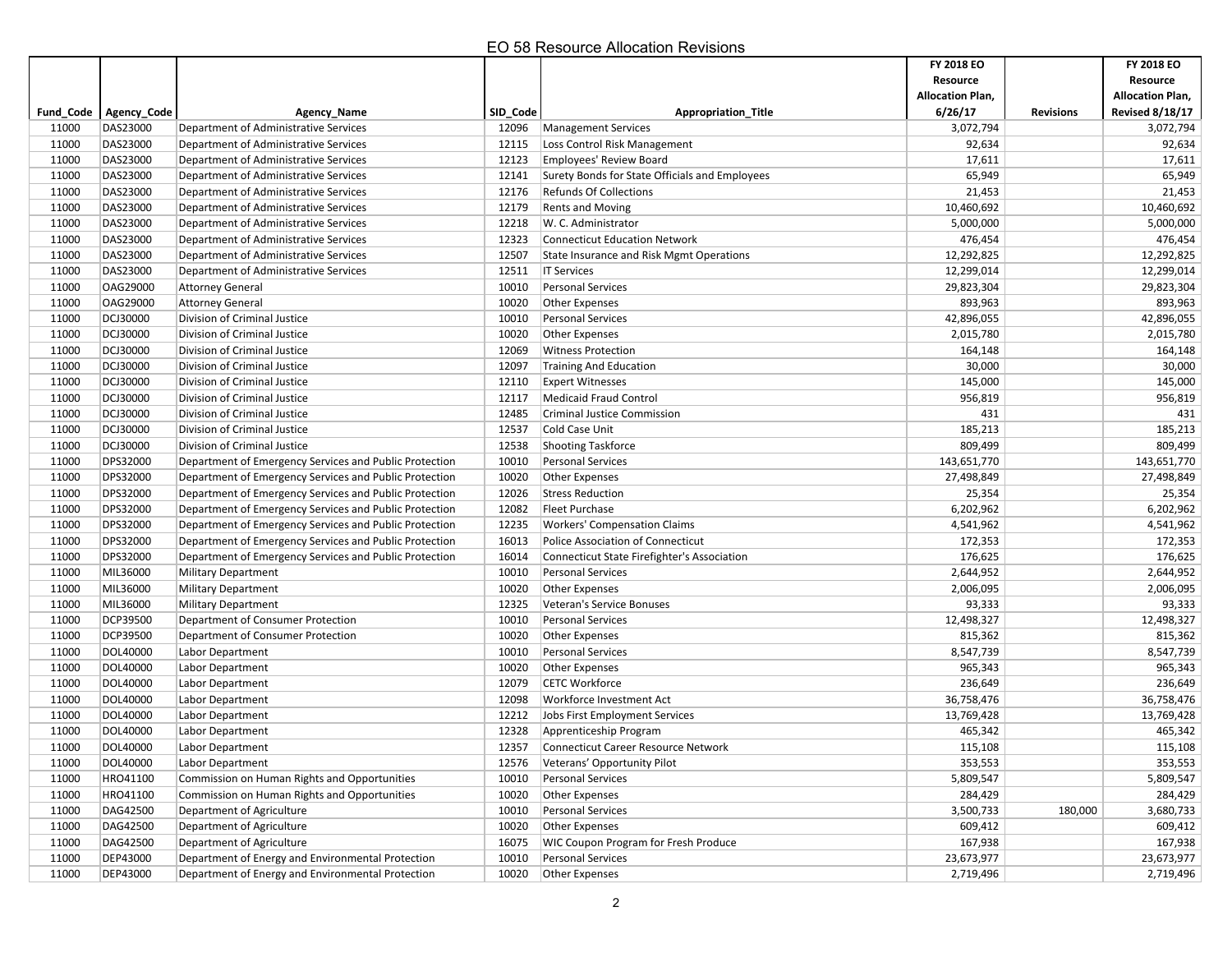| <b>Allocation Plan,</b><br><b>Allocation Plan,</b><br>6/26/17<br><b>Revised 8/18/17</b><br>Fund_Code   Agency_Code<br><b>Agency Name</b><br>SID_Code<br><b>Appropriation Title</b><br><b>Revisions</b><br><b>DEP43000</b><br>188,579<br>11000<br>Department of Energy and Environmental Protection<br>12054<br><b>Mosquito Control</b><br>188,579<br>11000<br><b>DEP43000</b><br>12084<br>399,577<br>399,577<br>Department of Energy and Environmental Protection<br>State Superfund Site Maintenance<br>11000<br><b>DEP43000</b><br>76,000<br>76,000<br>Department of Energy and Environmental Protection<br>12146<br>Laboratory Fees<br>122,735<br>11000<br><b>DEP43000</b><br>122,735<br>Department of Energy and Environmental Protection<br>12195<br>Dam Maintenance<br>11000<br><b>DEP43000</b><br>Department of Energy and Environmental Protection<br>12487<br>5,946,852<br>5,946,852<br><b>Emergency Spill Response</b><br>11000<br><b>DEP43000</b><br>12488<br>3,133,145<br>350,000<br>3,483,145<br>Department of Energy and Environmental Protection<br>Solid Waste Management<br>11000<br><b>DEP43000</b><br>Department of Energy and Environmental Protection<br>12489<br>639,915<br>639,915<br>Underground Storage Tank<br>11000<br><b>DEP43000</b><br>3,904,860<br>Department of Energy and Environmental Protection<br>12490<br>Clean Air<br>3,904,860<br>11000<br><b>DEP43000</b><br>12491<br><b>Environmental Conservation</b><br>7,732,777<br>7,732,777<br>Department of Energy and Environmental Protection<br>11000<br><b>DEP43000</b><br>12501<br>7,698,245<br>7,698,245<br>Department of Energy and Environmental Protection<br><b>Environmental Quality</b><br>11000<br><b>DEP43000</b><br>16052<br>3,082<br>3,082<br>Department of Energy and Environmental Protection<br>Northeast Interstate Forest Fire Compact<br>11000<br>10010<br>173,190<br>173,190<br>CEQ45000<br>Council on Environmental Quality<br><b>Personal Services</b><br>613<br>613<br>11000<br>CEQ45000<br>Council on Environmental Quality<br>10020<br><b>Other Expenses</b><br>11000<br>ECD46000<br>7,025,317<br>7,025,317<br>Department of Economic and Community Development<br>10010<br><b>Personal Services</b><br>11000<br>ECD46000<br>10020<br>450,153<br>Department of Economic and Community Development<br><b>Other Expenses</b><br>450,153<br>11000<br>ECD46000<br>12296<br>850,000<br>850,000<br>Department of Economic and Community Development<br><b>Statewide Marketing</b><br>11000<br>ECD46000<br>Department of Economic and Community Development<br>12437<br>Office of Military Affairs<br>111,000<br>111,000<br>11000<br>ECD46000<br>6,149,121<br>Department of Economic and Community Development<br>12540<br>Capital Region Development Authority<br>6,149,121<br>ECD46000<br>16189<br>CONNSTEP<br>390,471<br>11000<br>Department of Economic and Community Development<br>390,471<br>11000<br>DOH46900<br>10010<br><b>Personal Services</b><br>1,853,013<br>1,853,013<br>Department of Housing<br>11000<br>DOH46900<br>10020<br>153,045<br>153,045<br>Department of Housing<br><b>Other Expenses</b><br>11000<br>DOH46900<br>12032<br>1,035,431<br>1,035,431<br>Department of Housing<br><b>Elderly Rental Registry and Counselors</b><br>DOH46900<br>16029<br>2,325,370<br>2,325,370<br>11000<br>Department of Housing<br>Subsidized Assisted Living Demonstration<br>11000<br>DOH46900<br>6,969,394<br>7,120,703<br>Department of Housing<br>16068<br><b>Congregate Facilities Operation Costs</b><br>151,309<br>11000<br>DOH46900<br>1,982,065<br>1,982,065<br>Department of Housing<br>16084<br><b>Elderly Congregate Rent Subsidy</b><br>11000<br>DOH46900<br>16149<br>65,774,097<br>1,427,990<br>67,202,087<br>Department of Housing<br>Housing/Homeless Services<br>11000<br>DOH46900<br>17038<br>557,617<br>569,723<br>Department of Housing<br>Housing/Homeless Services - Municipality<br>12,106<br>11000<br>AES48000<br>5,464,962<br>Agricultural Experiment Station<br>10010<br><b>Personal Services</b><br>5,464,962<br>11000<br>AES48000<br>10020<br>910,560<br>910,560<br>Agricultural Experiment Station<br>Other Expenses<br>11000<br>AES48000<br>12056<br>442,312<br>442,312<br><b>Agricultural Experiment Station</b><br>Mosquito Control<br>11000<br>AES48000<br>12288<br><b>Wildlife Disease Prevention</b><br>92,701<br>92,701<br><b>Agricultural Experiment Station</b><br>11000<br><b>DPH48500</b><br>10010<br>Department of Public Health<br><b>Personal Services</b><br>35,350,043<br>35,350,043<br><b>DPH48500</b><br>7,049,553<br>7,049,553<br>11000<br>Department of Public Health<br>10020<br><b>Other Expenses</b><br>11000<br><b>DPH48500</b><br>Department of Public Health<br>16060<br><b>Community Health Services</b><br>2,757,243<br>562,355<br>3,319,598<br>11000<br><b>DPH48500</b><br>485,969<br>508,243<br>Department of Public Health<br>16103<br>Rape Crisis<br>22,274<br>11000<br><b>DPH48500</b><br>17009<br>4,639,083<br>Department of Public Health<br>Local and District Departments of Health<br>4,639,083<br>11000<br><b>DPH48500</b><br>17019<br>School Based Health Clinics<br>8,400,000<br>9,437,030<br>Department of Public Health<br>1,037,030<br>11000<br>CME49500<br><b>Personal Services</b><br>4,736,809<br>4,736,809<br>Office of the Chief Medical Examiner<br>10010<br>11000<br>1,435,536<br>1,435,536<br><b>CME49500</b><br>Office of the Chief Medical Examiner<br>10020<br>Other Expenses<br>11000<br>CME49500<br>10050<br>26,400<br>26,400<br>Office of the Chief Medical Examiner<br>Equipment<br>11000<br>CME49500<br>Office of the Chief Medical Examiner<br>12033<br>Medicolegal Investigations<br>22,150<br>22,150<br>DDS50000<br>210,146,458<br>11000<br>Department of Developmental Services<br>10010<br>Personal Services<br>210,146,458<br><b>DDS50000</b><br>16,140,791<br>16,140,791<br>11000<br>Department of Developmental Services<br>10020<br>Other Expenses<br>DDS50000<br>11000<br>Department of Developmental Services<br>12072<br><b>Family Support Grants</b><br>3,162,537<br>3,162,537<br>11000<br><b>DDS50000</b><br>Department of Developmental Services<br>2,394,873<br>2,394,873<br>12185<br><b>Clinical Services</b><br><b>DDS50000</b><br>Department of Developmental Services<br><b>Workers' Compensation Claims</b><br>11000<br>12235<br>13,823,176<br>13,823,176<br>11000<br>DDS50000<br>Department of Developmental Services<br>12493<br><b>Behavioral Services Program</b><br>22,478,496<br>22,478,496<br>11000<br>DDS50000<br>Department of Developmental Services<br>Supplemental Payments for Medical Services<br>12521<br>3,761,425<br>3,761,425 |  |  | FY 2018 EO<br>Resource | FY 2018 EO<br>Resource |
|----------------------------------------------------------------------------------------------------------------------------------------------------------------------------------------------------------------------------------------------------------------------------------------------------------------------------------------------------------------------------------------------------------------------------------------------------------------------------------------------------------------------------------------------------------------------------------------------------------------------------------------------------------------------------------------------------------------------------------------------------------------------------------------------------------------------------------------------------------------------------------------------------------------------------------------------------------------------------------------------------------------------------------------------------------------------------------------------------------------------------------------------------------------------------------------------------------------------------------------------------------------------------------------------------------------------------------------------------------------------------------------------------------------------------------------------------------------------------------------------------------------------------------------------------------------------------------------------------------------------------------------------------------------------------------------------------------------------------------------------------------------------------------------------------------------------------------------------------------------------------------------------------------------------------------------------------------------------------------------------------------------------------------------------------------------------------------------------------------------------------------------------------------------------------------------------------------------------------------------------------------------------------------------------------------------------------------------------------------------------------------------------------------------------------------------------------------------------------------------------------------------------------------------------------------------------------------------------------------------------------------------------------------------------------------------------------------------------------------------------------------------------------------------------------------------------------------------------------------------------------------------------------------------------------------------------------------------------------------------------------------------------------------------------------------------------------------------------------------------------------------------------------------------------------------------------------------------------------------------------------------------------------------------------------------------------------------------------------------------------------------------------------------------------------------------------------------------------------------------------------------------------------------------------------------------------------------------------------------------------------------------------------------------------------------------------------------------------------------------------------------------------------------------------------------------------------------------------------------------------------------------------------------------------------------------------------------------------------------------------------------------------------------------------------------------------------------------------------------------------------------------------------------------------------------------------------------------------------------------------------------------------------------------------------------------------------------------------------------------------------------------------------------------------------------------------------------------------------------------------------------------------------------------------------------------------------------------------------------------------------------------------------------------------------------------------------------------------------------------------------------------------------------------------------------------------------------------------------------------------------------------------------------------------------------------------------------------------------------------------------------------------------------------------------------------------------------------------------------------------------------------------------------------------------------------------------------------------------------------------------------------------------------------------------------------------------------------------------------------------------------------------------------------------------------------------------------------------------------------------------------------------------------------------------------------------------------------------------------------------------------------------------------------------------------------------------------------------------------------------------------------------------------------------------------------------------------------------------------------------------------------------------------------------------------------------------------------------------------------------------------------------------------------------------------------------------------------------------------------------------------------------------------------------------------------------------------------------------------------------------------------------------------------------------------------------------------------------------------------------------------------------------------------------------------------------------------------------------------------------------------------------------------------------------------------------------------------------------------------------------------------------------------------------------|--|--|------------------------|------------------------|
|                                                                                                                                                                                                                                                                                                                                                                                                                                                                                                                                                                                                                                                                                                                                                                                                                                                                                                                                                                                                                                                                                                                                                                                                                                                                                                                                                                                                                                                                                                                                                                                                                                                                                                                                                                                                                                                                                                                                                                                                                                                                                                                                                                                                                                                                                                                                                                                                                                                                                                                                                                                                                                                                                                                                                                                                                                                                                                                                                                                                                                                                                                                                                                                                                                                                                                                                                                                                                                                                                                                                                                                                                                                                                                                                                                                                                                                                                                                                                                                                                                                                                                                                                                                                                                                                                                                                                                                                                                                                                                                                                                                                                                                                                                                                                                                                                                                                                                                                                                                                                                                                                                                                                                                                                                                                                                                                                                                                                                                                                                                                                                                                                                                                                                                                                                                                                                                                                                                                                                                                                                                                                                                                                                                                                                                                                                                                                                                                                                                                                                                                                                                                                                                                            |  |  |                        |                        |
|                                                                                                                                                                                                                                                                                                                                                                                                                                                                                                                                                                                                                                                                                                                                                                                                                                                                                                                                                                                                                                                                                                                                                                                                                                                                                                                                                                                                                                                                                                                                                                                                                                                                                                                                                                                                                                                                                                                                                                                                                                                                                                                                                                                                                                                                                                                                                                                                                                                                                                                                                                                                                                                                                                                                                                                                                                                                                                                                                                                                                                                                                                                                                                                                                                                                                                                                                                                                                                                                                                                                                                                                                                                                                                                                                                                                                                                                                                                                                                                                                                                                                                                                                                                                                                                                                                                                                                                                                                                                                                                                                                                                                                                                                                                                                                                                                                                                                                                                                                                                                                                                                                                                                                                                                                                                                                                                                                                                                                                                                                                                                                                                                                                                                                                                                                                                                                                                                                                                                                                                                                                                                                                                                                                                                                                                                                                                                                                                                                                                                                                                                                                                                                                                            |  |  |                        |                        |
|                                                                                                                                                                                                                                                                                                                                                                                                                                                                                                                                                                                                                                                                                                                                                                                                                                                                                                                                                                                                                                                                                                                                                                                                                                                                                                                                                                                                                                                                                                                                                                                                                                                                                                                                                                                                                                                                                                                                                                                                                                                                                                                                                                                                                                                                                                                                                                                                                                                                                                                                                                                                                                                                                                                                                                                                                                                                                                                                                                                                                                                                                                                                                                                                                                                                                                                                                                                                                                                                                                                                                                                                                                                                                                                                                                                                                                                                                                                                                                                                                                                                                                                                                                                                                                                                                                                                                                                                                                                                                                                                                                                                                                                                                                                                                                                                                                                                                                                                                                                                                                                                                                                                                                                                                                                                                                                                                                                                                                                                                                                                                                                                                                                                                                                                                                                                                                                                                                                                                                                                                                                                                                                                                                                                                                                                                                                                                                                                                                                                                                                                                                                                                                                                            |  |  |                        |                        |
|                                                                                                                                                                                                                                                                                                                                                                                                                                                                                                                                                                                                                                                                                                                                                                                                                                                                                                                                                                                                                                                                                                                                                                                                                                                                                                                                                                                                                                                                                                                                                                                                                                                                                                                                                                                                                                                                                                                                                                                                                                                                                                                                                                                                                                                                                                                                                                                                                                                                                                                                                                                                                                                                                                                                                                                                                                                                                                                                                                                                                                                                                                                                                                                                                                                                                                                                                                                                                                                                                                                                                                                                                                                                                                                                                                                                                                                                                                                                                                                                                                                                                                                                                                                                                                                                                                                                                                                                                                                                                                                                                                                                                                                                                                                                                                                                                                                                                                                                                                                                                                                                                                                                                                                                                                                                                                                                                                                                                                                                                                                                                                                                                                                                                                                                                                                                                                                                                                                                                                                                                                                                                                                                                                                                                                                                                                                                                                                                                                                                                                                                                                                                                                                                            |  |  |                        |                        |
|                                                                                                                                                                                                                                                                                                                                                                                                                                                                                                                                                                                                                                                                                                                                                                                                                                                                                                                                                                                                                                                                                                                                                                                                                                                                                                                                                                                                                                                                                                                                                                                                                                                                                                                                                                                                                                                                                                                                                                                                                                                                                                                                                                                                                                                                                                                                                                                                                                                                                                                                                                                                                                                                                                                                                                                                                                                                                                                                                                                                                                                                                                                                                                                                                                                                                                                                                                                                                                                                                                                                                                                                                                                                                                                                                                                                                                                                                                                                                                                                                                                                                                                                                                                                                                                                                                                                                                                                                                                                                                                                                                                                                                                                                                                                                                                                                                                                                                                                                                                                                                                                                                                                                                                                                                                                                                                                                                                                                                                                                                                                                                                                                                                                                                                                                                                                                                                                                                                                                                                                                                                                                                                                                                                                                                                                                                                                                                                                                                                                                                                                                                                                                                                                            |  |  |                        |                        |
|                                                                                                                                                                                                                                                                                                                                                                                                                                                                                                                                                                                                                                                                                                                                                                                                                                                                                                                                                                                                                                                                                                                                                                                                                                                                                                                                                                                                                                                                                                                                                                                                                                                                                                                                                                                                                                                                                                                                                                                                                                                                                                                                                                                                                                                                                                                                                                                                                                                                                                                                                                                                                                                                                                                                                                                                                                                                                                                                                                                                                                                                                                                                                                                                                                                                                                                                                                                                                                                                                                                                                                                                                                                                                                                                                                                                                                                                                                                                                                                                                                                                                                                                                                                                                                                                                                                                                                                                                                                                                                                                                                                                                                                                                                                                                                                                                                                                                                                                                                                                                                                                                                                                                                                                                                                                                                                                                                                                                                                                                                                                                                                                                                                                                                                                                                                                                                                                                                                                                                                                                                                                                                                                                                                                                                                                                                                                                                                                                                                                                                                                                                                                                                                                            |  |  |                        |                        |
|                                                                                                                                                                                                                                                                                                                                                                                                                                                                                                                                                                                                                                                                                                                                                                                                                                                                                                                                                                                                                                                                                                                                                                                                                                                                                                                                                                                                                                                                                                                                                                                                                                                                                                                                                                                                                                                                                                                                                                                                                                                                                                                                                                                                                                                                                                                                                                                                                                                                                                                                                                                                                                                                                                                                                                                                                                                                                                                                                                                                                                                                                                                                                                                                                                                                                                                                                                                                                                                                                                                                                                                                                                                                                                                                                                                                                                                                                                                                                                                                                                                                                                                                                                                                                                                                                                                                                                                                                                                                                                                                                                                                                                                                                                                                                                                                                                                                                                                                                                                                                                                                                                                                                                                                                                                                                                                                                                                                                                                                                                                                                                                                                                                                                                                                                                                                                                                                                                                                                                                                                                                                                                                                                                                                                                                                                                                                                                                                                                                                                                                                                                                                                                                                            |  |  |                        |                        |
|                                                                                                                                                                                                                                                                                                                                                                                                                                                                                                                                                                                                                                                                                                                                                                                                                                                                                                                                                                                                                                                                                                                                                                                                                                                                                                                                                                                                                                                                                                                                                                                                                                                                                                                                                                                                                                                                                                                                                                                                                                                                                                                                                                                                                                                                                                                                                                                                                                                                                                                                                                                                                                                                                                                                                                                                                                                                                                                                                                                                                                                                                                                                                                                                                                                                                                                                                                                                                                                                                                                                                                                                                                                                                                                                                                                                                                                                                                                                                                                                                                                                                                                                                                                                                                                                                                                                                                                                                                                                                                                                                                                                                                                                                                                                                                                                                                                                                                                                                                                                                                                                                                                                                                                                                                                                                                                                                                                                                                                                                                                                                                                                                                                                                                                                                                                                                                                                                                                                                                                                                                                                                                                                                                                                                                                                                                                                                                                                                                                                                                                                                                                                                                                                            |  |  |                        |                        |
|                                                                                                                                                                                                                                                                                                                                                                                                                                                                                                                                                                                                                                                                                                                                                                                                                                                                                                                                                                                                                                                                                                                                                                                                                                                                                                                                                                                                                                                                                                                                                                                                                                                                                                                                                                                                                                                                                                                                                                                                                                                                                                                                                                                                                                                                                                                                                                                                                                                                                                                                                                                                                                                                                                                                                                                                                                                                                                                                                                                                                                                                                                                                                                                                                                                                                                                                                                                                                                                                                                                                                                                                                                                                                                                                                                                                                                                                                                                                                                                                                                                                                                                                                                                                                                                                                                                                                                                                                                                                                                                                                                                                                                                                                                                                                                                                                                                                                                                                                                                                                                                                                                                                                                                                                                                                                                                                                                                                                                                                                                                                                                                                                                                                                                                                                                                                                                                                                                                                                                                                                                                                                                                                                                                                                                                                                                                                                                                                                                                                                                                                                                                                                                                                            |  |  |                        |                        |
|                                                                                                                                                                                                                                                                                                                                                                                                                                                                                                                                                                                                                                                                                                                                                                                                                                                                                                                                                                                                                                                                                                                                                                                                                                                                                                                                                                                                                                                                                                                                                                                                                                                                                                                                                                                                                                                                                                                                                                                                                                                                                                                                                                                                                                                                                                                                                                                                                                                                                                                                                                                                                                                                                                                                                                                                                                                                                                                                                                                                                                                                                                                                                                                                                                                                                                                                                                                                                                                                                                                                                                                                                                                                                                                                                                                                                                                                                                                                                                                                                                                                                                                                                                                                                                                                                                                                                                                                                                                                                                                                                                                                                                                                                                                                                                                                                                                                                                                                                                                                                                                                                                                                                                                                                                                                                                                                                                                                                                                                                                                                                                                                                                                                                                                                                                                                                                                                                                                                                                                                                                                                                                                                                                                                                                                                                                                                                                                                                                                                                                                                                                                                                                                                            |  |  |                        |                        |
|                                                                                                                                                                                                                                                                                                                                                                                                                                                                                                                                                                                                                                                                                                                                                                                                                                                                                                                                                                                                                                                                                                                                                                                                                                                                                                                                                                                                                                                                                                                                                                                                                                                                                                                                                                                                                                                                                                                                                                                                                                                                                                                                                                                                                                                                                                                                                                                                                                                                                                                                                                                                                                                                                                                                                                                                                                                                                                                                                                                                                                                                                                                                                                                                                                                                                                                                                                                                                                                                                                                                                                                                                                                                                                                                                                                                                                                                                                                                                                                                                                                                                                                                                                                                                                                                                                                                                                                                                                                                                                                                                                                                                                                                                                                                                                                                                                                                                                                                                                                                                                                                                                                                                                                                                                                                                                                                                                                                                                                                                                                                                                                                                                                                                                                                                                                                                                                                                                                                                                                                                                                                                                                                                                                                                                                                                                                                                                                                                                                                                                                                                                                                                                                                            |  |  |                        |                        |
|                                                                                                                                                                                                                                                                                                                                                                                                                                                                                                                                                                                                                                                                                                                                                                                                                                                                                                                                                                                                                                                                                                                                                                                                                                                                                                                                                                                                                                                                                                                                                                                                                                                                                                                                                                                                                                                                                                                                                                                                                                                                                                                                                                                                                                                                                                                                                                                                                                                                                                                                                                                                                                                                                                                                                                                                                                                                                                                                                                                                                                                                                                                                                                                                                                                                                                                                                                                                                                                                                                                                                                                                                                                                                                                                                                                                                                                                                                                                                                                                                                                                                                                                                                                                                                                                                                                                                                                                                                                                                                                                                                                                                                                                                                                                                                                                                                                                                                                                                                                                                                                                                                                                                                                                                                                                                                                                                                                                                                                                                                                                                                                                                                                                                                                                                                                                                                                                                                                                                                                                                                                                                                                                                                                                                                                                                                                                                                                                                                                                                                                                                                                                                                                                            |  |  |                        |                        |
|                                                                                                                                                                                                                                                                                                                                                                                                                                                                                                                                                                                                                                                                                                                                                                                                                                                                                                                                                                                                                                                                                                                                                                                                                                                                                                                                                                                                                                                                                                                                                                                                                                                                                                                                                                                                                                                                                                                                                                                                                                                                                                                                                                                                                                                                                                                                                                                                                                                                                                                                                                                                                                                                                                                                                                                                                                                                                                                                                                                                                                                                                                                                                                                                                                                                                                                                                                                                                                                                                                                                                                                                                                                                                                                                                                                                                                                                                                                                                                                                                                                                                                                                                                                                                                                                                                                                                                                                                                                                                                                                                                                                                                                                                                                                                                                                                                                                                                                                                                                                                                                                                                                                                                                                                                                                                                                                                                                                                                                                                                                                                                                                                                                                                                                                                                                                                                                                                                                                                                                                                                                                                                                                                                                                                                                                                                                                                                                                                                                                                                                                                                                                                                                                            |  |  |                        |                        |
|                                                                                                                                                                                                                                                                                                                                                                                                                                                                                                                                                                                                                                                                                                                                                                                                                                                                                                                                                                                                                                                                                                                                                                                                                                                                                                                                                                                                                                                                                                                                                                                                                                                                                                                                                                                                                                                                                                                                                                                                                                                                                                                                                                                                                                                                                                                                                                                                                                                                                                                                                                                                                                                                                                                                                                                                                                                                                                                                                                                                                                                                                                                                                                                                                                                                                                                                                                                                                                                                                                                                                                                                                                                                                                                                                                                                                                                                                                                                                                                                                                                                                                                                                                                                                                                                                                                                                                                                                                                                                                                                                                                                                                                                                                                                                                                                                                                                                                                                                                                                                                                                                                                                                                                                                                                                                                                                                                                                                                                                                                                                                                                                                                                                                                                                                                                                                                                                                                                                                                                                                                                                                                                                                                                                                                                                                                                                                                                                                                                                                                                                                                                                                                                                            |  |  |                        |                        |
|                                                                                                                                                                                                                                                                                                                                                                                                                                                                                                                                                                                                                                                                                                                                                                                                                                                                                                                                                                                                                                                                                                                                                                                                                                                                                                                                                                                                                                                                                                                                                                                                                                                                                                                                                                                                                                                                                                                                                                                                                                                                                                                                                                                                                                                                                                                                                                                                                                                                                                                                                                                                                                                                                                                                                                                                                                                                                                                                                                                                                                                                                                                                                                                                                                                                                                                                                                                                                                                                                                                                                                                                                                                                                                                                                                                                                                                                                                                                                                                                                                                                                                                                                                                                                                                                                                                                                                                                                                                                                                                                                                                                                                                                                                                                                                                                                                                                                                                                                                                                                                                                                                                                                                                                                                                                                                                                                                                                                                                                                                                                                                                                                                                                                                                                                                                                                                                                                                                                                                                                                                                                                                                                                                                                                                                                                                                                                                                                                                                                                                                                                                                                                                                                            |  |  |                        |                        |
|                                                                                                                                                                                                                                                                                                                                                                                                                                                                                                                                                                                                                                                                                                                                                                                                                                                                                                                                                                                                                                                                                                                                                                                                                                                                                                                                                                                                                                                                                                                                                                                                                                                                                                                                                                                                                                                                                                                                                                                                                                                                                                                                                                                                                                                                                                                                                                                                                                                                                                                                                                                                                                                                                                                                                                                                                                                                                                                                                                                                                                                                                                                                                                                                                                                                                                                                                                                                                                                                                                                                                                                                                                                                                                                                                                                                                                                                                                                                                                                                                                                                                                                                                                                                                                                                                                                                                                                                                                                                                                                                                                                                                                                                                                                                                                                                                                                                                                                                                                                                                                                                                                                                                                                                                                                                                                                                                                                                                                                                                                                                                                                                                                                                                                                                                                                                                                                                                                                                                                                                                                                                                                                                                                                                                                                                                                                                                                                                                                                                                                                                                                                                                                                                            |  |  |                        |                        |
|                                                                                                                                                                                                                                                                                                                                                                                                                                                                                                                                                                                                                                                                                                                                                                                                                                                                                                                                                                                                                                                                                                                                                                                                                                                                                                                                                                                                                                                                                                                                                                                                                                                                                                                                                                                                                                                                                                                                                                                                                                                                                                                                                                                                                                                                                                                                                                                                                                                                                                                                                                                                                                                                                                                                                                                                                                                                                                                                                                                                                                                                                                                                                                                                                                                                                                                                                                                                                                                                                                                                                                                                                                                                                                                                                                                                                                                                                                                                                                                                                                                                                                                                                                                                                                                                                                                                                                                                                                                                                                                                                                                                                                                                                                                                                                                                                                                                                                                                                                                                                                                                                                                                                                                                                                                                                                                                                                                                                                                                                                                                                                                                                                                                                                                                                                                                                                                                                                                                                                                                                                                                                                                                                                                                                                                                                                                                                                                                                                                                                                                                                                                                                                                                            |  |  |                        |                        |
|                                                                                                                                                                                                                                                                                                                                                                                                                                                                                                                                                                                                                                                                                                                                                                                                                                                                                                                                                                                                                                                                                                                                                                                                                                                                                                                                                                                                                                                                                                                                                                                                                                                                                                                                                                                                                                                                                                                                                                                                                                                                                                                                                                                                                                                                                                                                                                                                                                                                                                                                                                                                                                                                                                                                                                                                                                                                                                                                                                                                                                                                                                                                                                                                                                                                                                                                                                                                                                                                                                                                                                                                                                                                                                                                                                                                                                                                                                                                                                                                                                                                                                                                                                                                                                                                                                                                                                                                                                                                                                                                                                                                                                                                                                                                                                                                                                                                                                                                                                                                                                                                                                                                                                                                                                                                                                                                                                                                                                                                                                                                                                                                                                                                                                                                                                                                                                                                                                                                                                                                                                                                                                                                                                                                                                                                                                                                                                                                                                                                                                                                                                                                                                                                            |  |  |                        |                        |
|                                                                                                                                                                                                                                                                                                                                                                                                                                                                                                                                                                                                                                                                                                                                                                                                                                                                                                                                                                                                                                                                                                                                                                                                                                                                                                                                                                                                                                                                                                                                                                                                                                                                                                                                                                                                                                                                                                                                                                                                                                                                                                                                                                                                                                                                                                                                                                                                                                                                                                                                                                                                                                                                                                                                                                                                                                                                                                                                                                                                                                                                                                                                                                                                                                                                                                                                                                                                                                                                                                                                                                                                                                                                                                                                                                                                                                                                                                                                                                                                                                                                                                                                                                                                                                                                                                                                                                                                                                                                                                                                                                                                                                                                                                                                                                                                                                                                                                                                                                                                                                                                                                                                                                                                                                                                                                                                                                                                                                                                                                                                                                                                                                                                                                                                                                                                                                                                                                                                                                                                                                                                                                                                                                                                                                                                                                                                                                                                                                                                                                                                                                                                                                                                            |  |  |                        |                        |
|                                                                                                                                                                                                                                                                                                                                                                                                                                                                                                                                                                                                                                                                                                                                                                                                                                                                                                                                                                                                                                                                                                                                                                                                                                                                                                                                                                                                                                                                                                                                                                                                                                                                                                                                                                                                                                                                                                                                                                                                                                                                                                                                                                                                                                                                                                                                                                                                                                                                                                                                                                                                                                                                                                                                                                                                                                                                                                                                                                                                                                                                                                                                                                                                                                                                                                                                                                                                                                                                                                                                                                                                                                                                                                                                                                                                                                                                                                                                                                                                                                                                                                                                                                                                                                                                                                                                                                                                                                                                                                                                                                                                                                                                                                                                                                                                                                                                                                                                                                                                                                                                                                                                                                                                                                                                                                                                                                                                                                                                                                                                                                                                                                                                                                                                                                                                                                                                                                                                                                                                                                                                                                                                                                                                                                                                                                                                                                                                                                                                                                                                                                                                                                                                            |  |  |                        |                        |
|                                                                                                                                                                                                                                                                                                                                                                                                                                                                                                                                                                                                                                                                                                                                                                                                                                                                                                                                                                                                                                                                                                                                                                                                                                                                                                                                                                                                                                                                                                                                                                                                                                                                                                                                                                                                                                                                                                                                                                                                                                                                                                                                                                                                                                                                                                                                                                                                                                                                                                                                                                                                                                                                                                                                                                                                                                                                                                                                                                                                                                                                                                                                                                                                                                                                                                                                                                                                                                                                                                                                                                                                                                                                                                                                                                                                                                                                                                                                                                                                                                                                                                                                                                                                                                                                                                                                                                                                                                                                                                                                                                                                                                                                                                                                                                                                                                                                                                                                                                                                                                                                                                                                                                                                                                                                                                                                                                                                                                                                                                                                                                                                                                                                                                                                                                                                                                                                                                                                                                                                                                                                                                                                                                                                                                                                                                                                                                                                                                                                                                                                                                                                                                                                            |  |  |                        |                        |
|                                                                                                                                                                                                                                                                                                                                                                                                                                                                                                                                                                                                                                                                                                                                                                                                                                                                                                                                                                                                                                                                                                                                                                                                                                                                                                                                                                                                                                                                                                                                                                                                                                                                                                                                                                                                                                                                                                                                                                                                                                                                                                                                                                                                                                                                                                                                                                                                                                                                                                                                                                                                                                                                                                                                                                                                                                                                                                                                                                                                                                                                                                                                                                                                                                                                                                                                                                                                                                                                                                                                                                                                                                                                                                                                                                                                                                                                                                                                                                                                                                                                                                                                                                                                                                                                                                                                                                                                                                                                                                                                                                                                                                                                                                                                                                                                                                                                                                                                                                                                                                                                                                                                                                                                                                                                                                                                                                                                                                                                                                                                                                                                                                                                                                                                                                                                                                                                                                                                                                                                                                                                                                                                                                                                                                                                                                                                                                                                                                                                                                                                                                                                                                                                            |  |  |                        |                        |
|                                                                                                                                                                                                                                                                                                                                                                                                                                                                                                                                                                                                                                                                                                                                                                                                                                                                                                                                                                                                                                                                                                                                                                                                                                                                                                                                                                                                                                                                                                                                                                                                                                                                                                                                                                                                                                                                                                                                                                                                                                                                                                                                                                                                                                                                                                                                                                                                                                                                                                                                                                                                                                                                                                                                                                                                                                                                                                                                                                                                                                                                                                                                                                                                                                                                                                                                                                                                                                                                                                                                                                                                                                                                                                                                                                                                                                                                                                                                                                                                                                                                                                                                                                                                                                                                                                                                                                                                                                                                                                                                                                                                                                                                                                                                                                                                                                                                                                                                                                                                                                                                                                                                                                                                                                                                                                                                                                                                                                                                                                                                                                                                                                                                                                                                                                                                                                                                                                                                                                                                                                                                                                                                                                                                                                                                                                                                                                                                                                                                                                                                                                                                                                                                            |  |  |                        |                        |
|                                                                                                                                                                                                                                                                                                                                                                                                                                                                                                                                                                                                                                                                                                                                                                                                                                                                                                                                                                                                                                                                                                                                                                                                                                                                                                                                                                                                                                                                                                                                                                                                                                                                                                                                                                                                                                                                                                                                                                                                                                                                                                                                                                                                                                                                                                                                                                                                                                                                                                                                                                                                                                                                                                                                                                                                                                                                                                                                                                                                                                                                                                                                                                                                                                                                                                                                                                                                                                                                                                                                                                                                                                                                                                                                                                                                                                                                                                                                                                                                                                                                                                                                                                                                                                                                                                                                                                                                                                                                                                                                                                                                                                                                                                                                                                                                                                                                                                                                                                                                                                                                                                                                                                                                                                                                                                                                                                                                                                                                                                                                                                                                                                                                                                                                                                                                                                                                                                                                                                                                                                                                                                                                                                                                                                                                                                                                                                                                                                                                                                                                                                                                                                                                            |  |  |                        |                        |
|                                                                                                                                                                                                                                                                                                                                                                                                                                                                                                                                                                                                                                                                                                                                                                                                                                                                                                                                                                                                                                                                                                                                                                                                                                                                                                                                                                                                                                                                                                                                                                                                                                                                                                                                                                                                                                                                                                                                                                                                                                                                                                                                                                                                                                                                                                                                                                                                                                                                                                                                                                                                                                                                                                                                                                                                                                                                                                                                                                                                                                                                                                                                                                                                                                                                                                                                                                                                                                                                                                                                                                                                                                                                                                                                                                                                                                                                                                                                                                                                                                                                                                                                                                                                                                                                                                                                                                                                                                                                                                                                                                                                                                                                                                                                                                                                                                                                                                                                                                                                                                                                                                                                                                                                                                                                                                                                                                                                                                                                                                                                                                                                                                                                                                                                                                                                                                                                                                                                                                                                                                                                                                                                                                                                                                                                                                                                                                                                                                                                                                                                                                                                                                                                            |  |  |                        |                        |
|                                                                                                                                                                                                                                                                                                                                                                                                                                                                                                                                                                                                                                                                                                                                                                                                                                                                                                                                                                                                                                                                                                                                                                                                                                                                                                                                                                                                                                                                                                                                                                                                                                                                                                                                                                                                                                                                                                                                                                                                                                                                                                                                                                                                                                                                                                                                                                                                                                                                                                                                                                                                                                                                                                                                                                                                                                                                                                                                                                                                                                                                                                                                                                                                                                                                                                                                                                                                                                                                                                                                                                                                                                                                                                                                                                                                                                                                                                                                                                                                                                                                                                                                                                                                                                                                                                                                                                                                                                                                                                                                                                                                                                                                                                                                                                                                                                                                                                                                                                                                                                                                                                                                                                                                                                                                                                                                                                                                                                                                                                                                                                                                                                                                                                                                                                                                                                                                                                                                                                                                                                                                                                                                                                                                                                                                                                                                                                                                                                                                                                                                                                                                                                                                            |  |  |                        |                        |
|                                                                                                                                                                                                                                                                                                                                                                                                                                                                                                                                                                                                                                                                                                                                                                                                                                                                                                                                                                                                                                                                                                                                                                                                                                                                                                                                                                                                                                                                                                                                                                                                                                                                                                                                                                                                                                                                                                                                                                                                                                                                                                                                                                                                                                                                                                                                                                                                                                                                                                                                                                                                                                                                                                                                                                                                                                                                                                                                                                                                                                                                                                                                                                                                                                                                                                                                                                                                                                                                                                                                                                                                                                                                                                                                                                                                                                                                                                                                                                                                                                                                                                                                                                                                                                                                                                                                                                                                                                                                                                                                                                                                                                                                                                                                                                                                                                                                                                                                                                                                                                                                                                                                                                                                                                                                                                                                                                                                                                                                                                                                                                                                                                                                                                                                                                                                                                                                                                                                                                                                                                                                                                                                                                                                                                                                                                                                                                                                                                                                                                                                                                                                                                                                            |  |  |                        |                        |
|                                                                                                                                                                                                                                                                                                                                                                                                                                                                                                                                                                                                                                                                                                                                                                                                                                                                                                                                                                                                                                                                                                                                                                                                                                                                                                                                                                                                                                                                                                                                                                                                                                                                                                                                                                                                                                                                                                                                                                                                                                                                                                                                                                                                                                                                                                                                                                                                                                                                                                                                                                                                                                                                                                                                                                                                                                                                                                                                                                                                                                                                                                                                                                                                                                                                                                                                                                                                                                                                                                                                                                                                                                                                                                                                                                                                                                                                                                                                                                                                                                                                                                                                                                                                                                                                                                                                                                                                                                                                                                                                                                                                                                                                                                                                                                                                                                                                                                                                                                                                                                                                                                                                                                                                                                                                                                                                                                                                                                                                                                                                                                                                                                                                                                                                                                                                                                                                                                                                                                                                                                                                                                                                                                                                                                                                                                                                                                                                                                                                                                                                                                                                                                                                            |  |  |                        |                        |
|                                                                                                                                                                                                                                                                                                                                                                                                                                                                                                                                                                                                                                                                                                                                                                                                                                                                                                                                                                                                                                                                                                                                                                                                                                                                                                                                                                                                                                                                                                                                                                                                                                                                                                                                                                                                                                                                                                                                                                                                                                                                                                                                                                                                                                                                                                                                                                                                                                                                                                                                                                                                                                                                                                                                                                                                                                                                                                                                                                                                                                                                                                                                                                                                                                                                                                                                                                                                                                                                                                                                                                                                                                                                                                                                                                                                                                                                                                                                                                                                                                                                                                                                                                                                                                                                                                                                                                                                                                                                                                                                                                                                                                                                                                                                                                                                                                                                                                                                                                                                                                                                                                                                                                                                                                                                                                                                                                                                                                                                                                                                                                                                                                                                                                                                                                                                                                                                                                                                                                                                                                                                                                                                                                                                                                                                                                                                                                                                                                                                                                                                                                                                                                                                            |  |  |                        |                        |
|                                                                                                                                                                                                                                                                                                                                                                                                                                                                                                                                                                                                                                                                                                                                                                                                                                                                                                                                                                                                                                                                                                                                                                                                                                                                                                                                                                                                                                                                                                                                                                                                                                                                                                                                                                                                                                                                                                                                                                                                                                                                                                                                                                                                                                                                                                                                                                                                                                                                                                                                                                                                                                                                                                                                                                                                                                                                                                                                                                                                                                                                                                                                                                                                                                                                                                                                                                                                                                                                                                                                                                                                                                                                                                                                                                                                                                                                                                                                                                                                                                                                                                                                                                                                                                                                                                                                                                                                                                                                                                                                                                                                                                                                                                                                                                                                                                                                                                                                                                                                                                                                                                                                                                                                                                                                                                                                                                                                                                                                                                                                                                                                                                                                                                                                                                                                                                                                                                                                                                                                                                                                                                                                                                                                                                                                                                                                                                                                                                                                                                                                                                                                                                                                            |  |  |                        |                        |
|                                                                                                                                                                                                                                                                                                                                                                                                                                                                                                                                                                                                                                                                                                                                                                                                                                                                                                                                                                                                                                                                                                                                                                                                                                                                                                                                                                                                                                                                                                                                                                                                                                                                                                                                                                                                                                                                                                                                                                                                                                                                                                                                                                                                                                                                                                                                                                                                                                                                                                                                                                                                                                                                                                                                                                                                                                                                                                                                                                                                                                                                                                                                                                                                                                                                                                                                                                                                                                                                                                                                                                                                                                                                                                                                                                                                                                                                                                                                                                                                                                                                                                                                                                                                                                                                                                                                                                                                                                                                                                                                                                                                                                                                                                                                                                                                                                                                                                                                                                                                                                                                                                                                                                                                                                                                                                                                                                                                                                                                                                                                                                                                                                                                                                                                                                                                                                                                                                                                                                                                                                                                                                                                                                                                                                                                                                                                                                                                                                                                                                                                                                                                                                                                            |  |  |                        |                        |
|                                                                                                                                                                                                                                                                                                                                                                                                                                                                                                                                                                                                                                                                                                                                                                                                                                                                                                                                                                                                                                                                                                                                                                                                                                                                                                                                                                                                                                                                                                                                                                                                                                                                                                                                                                                                                                                                                                                                                                                                                                                                                                                                                                                                                                                                                                                                                                                                                                                                                                                                                                                                                                                                                                                                                                                                                                                                                                                                                                                                                                                                                                                                                                                                                                                                                                                                                                                                                                                                                                                                                                                                                                                                                                                                                                                                                                                                                                                                                                                                                                                                                                                                                                                                                                                                                                                                                                                                                                                                                                                                                                                                                                                                                                                                                                                                                                                                                                                                                                                                                                                                                                                                                                                                                                                                                                                                                                                                                                                                                                                                                                                                                                                                                                                                                                                                                                                                                                                                                                                                                                                                                                                                                                                                                                                                                                                                                                                                                                                                                                                                                                                                                                                                            |  |  |                        |                        |
|                                                                                                                                                                                                                                                                                                                                                                                                                                                                                                                                                                                                                                                                                                                                                                                                                                                                                                                                                                                                                                                                                                                                                                                                                                                                                                                                                                                                                                                                                                                                                                                                                                                                                                                                                                                                                                                                                                                                                                                                                                                                                                                                                                                                                                                                                                                                                                                                                                                                                                                                                                                                                                                                                                                                                                                                                                                                                                                                                                                                                                                                                                                                                                                                                                                                                                                                                                                                                                                                                                                                                                                                                                                                                                                                                                                                                                                                                                                                                                                                                                                                                                                                                                                                                                                                                                                                                                                                                                                                                                                                                                                                                                                                                                                                                                                                                                                                                                                                                                                                                                                                                                                                                                                                                                                                                                                                                                                                                                                                                                                                                                                                                                                                                                                                                                                                                                                                                                                                                                                                                                                                                                                                                                                                                                                                                                                                                                                                                                                                                                                                                                                                                                                                            |  |  |                        |                        |
|                                                                                                                                                                                                                                                                                                                                                                                                                                                                                                                                                                                                                                                                                                                                                                                                                                                                                                                                                                                                                                                                                                                                                                                                                                                                                                                                                                                                                                                                                                                                                                                                                                                                                                                                                                                                                                                                                                                                                                                                                                                                                                                                                                                                                                                                                                                                                                                                                                                                                                                                                                                                                                                                                                                                                                                                                                                                                                                                                                                                                                                                                                                                                                                                                                                                                                                                                                                                                                                                                                                                                                                                                                                                                                                                                                                                                                                                                                                                                                                                                                                                                                                                                                                                                                                                                                                                                                                                                                                                                                                                                                                                                                                                                                                                                                                                                                                                                                                                                                                                                                                                                                                                                                                                                                                                                                                                                                                                                                                                                                                                                                                                                                                                                                                                                                                                                                                                                                                                                                                                                                                                                                                                                                                                                                                                                                                                                                                                                                                                                                                                                                                                                                                                            |  |  |                        |                        |
|                                                                                                                                                                                                                                                                                                                                                                                                                                                                                                                                                                                                                                                                                                                                                                                                                                                                                                                                                                                                                                                                                                                                                                                                                                                                                                                                                                                                                                                                                                                                                                                                                                                                                                                                                                                                                                                                                                                                                                                                                                                                                                                                                                                                                                                                                                                                                                                                                                                                                                                                                                                                                                                                                                                                                                                                                                                                                                                                                                                                                                                                                                                                                                                                                                                                                                                                                                                                                                                                                                                                                                                                                                                                                                                                                                                                                                                                                                                                                                                                                                                                                                                                                                                                                                                                                                                                                                                                                                                                                                                                                                                                                                                                                                                                                                                                                                                                                                                                                                                                                                                                                                                                                                                                                                                                                                                                                                                                                                                                                                                                                                                                                                                                                                                                                                                                                                                                                                                                                                                                                                                                                                                                                                                                                                                                                                                                                                                                                                                                                                                                                                                                                                                                            |  |  |                        |                        |
|                                                                                                                                                                                                                                                                                                                                                                                                                                                                                                                                                                                                                                                                                                                                                                                                                                                                                                                                                                                                                                                                                                                                                                                                                                                                                                                                                                                                                                                                                                                                                                                                                                                                                                                                                                                                                                                                                                                                                                                                                                                                                                                                                                                                                                                                                                                                                                                                                                                                                                                                                                                                                                                                                                                                                                                                                                                                                                                                                                                                                                                                                                                                                                                                                                                                                                                                                                                                                                                                                                                                                                                                                                                                                                                                                                                                                                                                                                                                                                                                                                                                                                                                                                                                                                                                                                                                                                                                                                                                                                                                                                                                                                                                                                                                                                                                                                                                                                                                                                                                                                                                                                                                                                                                                                                                                                                                                                                                                                                                                                                                                                                                                                                                                                                                                                                                                                                                                                                                                                                                                                                                                                                                                                                                                                                                                                                                                                                                                                                                                                                                                                                                                                                                            |  |  |                        |                        |
|                                                                                                                                                                                                                                                                                                                                                                                                                                                                                                                                                                                                                                                                                                                                                                                                                                                                                                                                                                                                                                                                                                                                                                                                                                                                                                                                                                                                                                                                                                                                                                                                                                                                                                                                                                                                                                                                                                                                                                                                                                                                                                                                                                                                                                                                                                                                                                                                                                                                                                                                                                                                                                                                                                                                                                                                                                                                                                                                                                                                                                                                                                                                                                                                                                                                                                                                                                                                                                                                                                                                                                                                                                                                                                                                                                                                                                                                                                                                                                                                                                                                                                                                                                                                                                                                                                                                                                                                                                                                                                                                                                                                                                                                                                                                                                                                                                                                                                                                                                                                                                                                                                                                                                                                                                                                                                                                                                                                                                                                                                                                                                                                                                                                                                                                                                                                                                                                                                                                                                                                                                                                                                                                                                                                                                                                                                                                                                                                                                                                                                                                                                                                                                                                            |  |  |                        |                        |
|                                                                                                                                                                                                                                                                                                                                                                                                                                                                                                                                                                                                                                                                                                                                                                                                                                                                                                                                                                                                                                                                                                                                                                                                                                                                                                                                                                                                                                                                                                                                                                                                                                                                                                                                                                                                                                                                                                                                                                                                                                                                                                                                                                                                                                                                                                                                                                                                                                                                                                                                                                                                                                                                                                                                                                                                                                                                                                                                                                                                                                                                                                                                                                                                                                                                                                                                                                                                                                                                                                                                                                                                                                                                                                                                                                                                                                                                                                                                                                                                                                                                                                                                                                                                                                                                                                                                                                                                                                                                                                                                                                                                                                                                                                                                                                                                                                                                                                                                                                                                                                                                                                                                                                                                                                                                                                                                                                                                                                                                                                                                                                                                                                                                                                                                                                                                                                                                                                                                                                                                                                                                                                                                                                                                                                                                                                                                                                                                                                                                                                                                                                                                                                                                            |  |  |                        |                        |
|                                                                                                                                                                                                                                                                                                                                                                                                                                                                                                                                                                                                                                                                                                                                                                                                                                                                                                                                                                                                                                                                                                                                                                                                                                                                                                                                                                                                                                                                                                                                                                                                                                                                                                                                                                                                                                                                                                                                                                                                                                                                                                                                                                                                                                                                                                                                                                                                                                                                                                                                                                                                                                                                                                                                                                                                                                                                                                                                                                                                                                                                                                                                                                                                                                                                                                                                                                                                                                                                                                                                                                                                                                                                                                                                                                                                                                                                                                                                                                                                                                                                                                                                                                                                                                                                                                                                                                                                                                                                                                                                                                                                                                                                                                                                                                                                                                                                                                                                                                                                                                                                                                                                                                                                                                                                                                                                                                                                                                                                                                                                                                                                                                                                                                                                                                                                                                                                                                                                                                                                                                                                                                                                                                                                                                                                                                                                                                                                                                                                                                                                                                                                                                                                            |  |  |                        |                        |
|                                                                                                                                                                                                                                                                                                                                                                                                                                                                                                                                                                                                                                                                                                                                                                                                                                                                                                                                                                                                                                                                                                                                                                                                                                                                                                                                                                                                                                                                                                                                                                                                                                                                                                                                                                                                                                                                                                                                                                                                                                                                                                                                                                                                                                                                                                                                                                                                                                                                                                                                                                                                                                                                                                                                                                                                                                                                                                                                                                                                                                                                                                                                                                                                                                                                                                                                                                                                                                                                                                                                                                                                                                                                                                                                                                                                                                                                                                                                                                                                                                                                                                                                                                                                                                                                                                                                                                                                                                                                                                                                                                                                                                                                                                                                                                                                                                                                                                                                                                                                                                                                                                                                                                                                                                                                                                                                                                                                                                                                                                                                                                                                                                                                                                                                                                                                                                                                                                                                                                                                                                                                                                                                                                                                                                                                                                                                                                                                                                                                                                                                                                                                                                                                            |  |  |                        |                        |
|                                                                                                                                                                                                                                                                                                                                                                                                                                                                                                                                                                                                                                                                                                                                                                                                                                                                                                                                                                                                                                                                                                                                                                                                                                                                                                                                                                                                                                                                                                                                                                                                                                                                                                                                                                                                                                                                                                                                                                                                                                                                                                                                                                                                                                                                                                                                                                                                                                                                                                                                                                                                                                                                                                                                                                                                                                                                                                                                                                                                                                                                                                                                                                                                                                                                                                                                                                                                                                                                                                                                                                                                                                                                                                                                                                                                                                                                                                                                                                                                                                                                                                                                                                                                                                                                                                                                                                                                                                                                                                                                                                                                                                                                                                                                                                                                                                                                                                                                                                                                                                                                                                                                                                                                                                                                                                                                                                                                                                                                                                                                                                                                                                                                                                                                                                                                                                                                                                                                                                                                                                                                                                                                                                                                                                                                                                                                                                                                                                                                                                                                                                                                                                                                            |  |  |                        |                        |
|                                                                                                                                                                                                                                                                                                                                                                                                                                                                                                                                                                                                                                                                                                                                                                                                                                                                                                                                                                                                                                                                                                                                                                                                                                                                                                                                                                                                                                                                                                                                                                                                                                                                                                                                                                                                                                                                                                                                                                                                                                                                                                                                                                                                                                                                                                                                                                                                                                                                                                                                                                                                                                                                                                                                                                                                                                                                                                                                                                                                                                                                                                                                                                                                                                                                                                                                                                                                                                                                                                                                                                                                                                                                                                                                                                                                                                                                                                                                                                                                                                                                                                                                                                                                                                                                                                                                                                                                                                                                                                                                                                                                                                                                                                                                                                                                                                                                                                                                                                                                                                                                                                                                                                                                                                                                                                                                                                                                                                                                                                                                                                                                                                                                                                                                                                                                                                                                                                                                                                                                                                                                                                                                                                                                                                                                                                                                                                                                                                                                                                                                                                                                                                                                            |  |  |                        |                        |
|                                                                                                                                                                                                                                                                                                                                                                                                                                                                                                                                                                                                                                                                                                                                                                                                                                                                                                                                                                                                                                                                                                                                                                                                                                                                                                                                                                                                                                                                                                                                                                                                                                                                                                                                                                                                                                                                                                                                                                                                                                                                                                                                                                                                                                                                                                                                                                                                                                                                                                                                                                                                                                                                                                                                                                                                                                                                                                                                                                                                                                                                                                                                                                                                                                                                                                                                                                                                                                                                                                                                                                                                                                                                                                                                                                                                                                                                                                                                                                                                                                                                                                                                                                                                                                                                                                                                                                                                                                                                                                                                                                                                                                                                                                                                                                                                                                                                                                                                                                                                                                                                                                                                                                                                                                                                                                                                                                                                                                                                                                                                                                                                                                                                                                                                                                                                                                                                                                                                                                                                                                                                                                                                                                                                                                                                                                                                                                                                                                                                                                                                                                                                                                                                            |  |  |                        |                        |
|                                                                                                                                                                                                                                                                                                                                                                                                                                                                                                                                                                                                                                                                                                                                                                                                                                                                                                                                                                                                                                                                                                                                                                                                                                                                                                                                                                                                                                                                                                                                                                                                                                                                                                                                                                                                                                                                                                                                                                                                                                                                                                                                                                                                                                                                                                                                                                                                                                                                                                                                                                                                                                                                                                                                                                                                                                                                                                                                                                                                                                                                                                                                                                                                                                                                                                                                                                                                                                                                                                                                                                                                                                                                                                                                                                                                                                                                                                                                                                                                                                                                                                                                                                                                                                                                                                                                                                                                                                                                                                                                                                                                                                                                                                                                                                                                                                                                                                                                                                                                                                                                                                                                                                                                                                                                                                                                                                                                                                                                                                                                                                                                                                                                                                                                                                                                                                                                                                                                                                                                                                                                                                                                                                                                                                                                                                                                                                                                                                                                                                                                                                                                                                                                            |  |  |                        |                        |
|                                                                                                                                                                                                                                                                                                                                                                                                                                                                                                                                                                                                                                                                                                                                                                                                                                                                                                                                                                                                                                                                                                                                                                                                                                                                                                                                                                                                                                                                                                                                                                                                                                                                                                                                                                                                                                                                                                                                                                                                                                                                                                                                                                                                                                                                                                                                                                                                                                                                                                                                                                                                                                                                                                                                                                                                                                                                                                                                                                                                                                                                                                                                                                                                                                                                                                                                                                                                                                                                                                                                                                                                                                                                                                                                                                                                                                                                                                                                                                                                                                                                                                                                                                                                                                                                                                                                                                                                                                                                                                                                                                                                                                                                                                                                                                                                                                                                                                                                                                                                                                                                                                                                                                                                                                                                                                                                                                                                                                                                                                                                                                                                                                                                                                                                                                                                                                                                                                                                                                                                                                                                                                                                                                                                                                                                                                                                                                                                                                                                                                                                                                                                                                                                            |  |  |                        |                        |
|                                                                                                                                                                                                                                                                                                                                                                                                                                                                                                                                                                                                                                                                                                                                                                                                                                                                                                                                                                                                                                                                                                                                                                                                                                                                                                                                                                                                                                                                                                                                                                                                                                                                                                                                                                                                                                                                                                                                                                                                                                                                                                                                                                                                                                                                                                                                                                                                                                                                                                                                                                                                                                                                                                                                                                                                                                                                                                                                                                                                                                                                                                                                                                                                                                                                                                                                                                                                                                                                                                                                                                                                                                                                                                                                                                                                                                                                                                                                                                                                                                                                                                                                                                                                                                                                                                                                                                                                                                                                                                                                                                                                                                                                                                                                                                                                                                                                                                                                                                                                                                                                                                                                                                                                                                                                                                                                                                                                                                                                                                                                                                                                                                                                                                                                                                                                                                                                                                                                                                                                                                                                                                                                                                                                                                                                                                                                                                                                                                                                                                                                                                                                                                                                            |  |  |                        |                        |
|                                                                                                                                                                                                                                                                                                                                                                                                                                                                                                                                                                                                                                                                                                                                                                                                                                                                                                                                                                                                                                                                                                                                                                                                                                                                                                                                                                                                                                                                                                                                                                                                                                                                                                                                                                                                                                                                                                                                                                                                                                                                                                                                                                                                                                                                                                                                                                                                                                                                                                                                                                                                                                                                                                                                                                                                                                                                                                                                                                                                                                                                                                                                                                                                                                                                                                                                                                                                                                                                                                                                                                                                                                                                                                                                                                                                                                                                                                                                                                                                                                                                                                                                                                                                                                                                                                                                                                                                                                                                                                                                                                                                                                                                                                                                                                                                                                                                                                                                                                                                                                                                                                                                                                                                                                                                                                                                                                                                                                                                                                                                                                                                                                                                                                                                                                                                                                                                                                                                                                                                                                                                                                                                                                                                                                                                                                                                                                                                                                                                                                                                                                                                                                                                            |  |  |                        |                        |
|                                                                                                                                                                                                                                                                                                                                                                                                                                                                                                                                                                                                                                                                                                                                                                                                                                                                                                                                                                                                                                                                                                                                                                                                                                                                                                                                                                                                                                                                                                                                                                                                                                                                                                                                                                                                                                                                                                                                                                                                                                                                                                                                                                                                                                                                                                                                                                                                                                                                                                                                                                                                                                                                                                                                                                                                                                                                                                                                                                                                                                                                                                                                                                                                                                                                                                                                                                                                                                                                                                                                                                                                                                                                                                                                                                                                                                                                                                                                                                                                                                                                                                                                                                                                                                                                                                                                                                                                                                                                                                                                                                                                                                                                                                                                                                                                                                                                                                                                                                                                                                                                                                                                                                                                                                                                                                                                                                                                                                                                                                                                                                                                                                                                                                                                                                                                                                                                                                                                                                                                                                                                                                                                                                                                                                                                                                                                                                                                                                                                                                                                                                                                                                                                            |  |  |                        |                        |
|                                                                                                                                                                                                                                                                                                                                                                                                                                                                                                                                                                                                                                                                                                                                                                                                                                                                                                                                                                                                                                                                                                                                                                                                                                                                                                                                                                                                                                                                                                                                                                                                                                                                                                                                                                                                                                                                                                                                                                                                                                                                                                                                                                                                                                                                                                                                                                                                                                                                                                                                                                                                                                                                                                                                                                                                                                                                                                                                                                                                                                                                                                                                                                                                                                                                                                                                                                                                                                                                                                                                                                                                                                                                                                                                                                                                                                                                                                                                                                                                                                                                                                                                                                                                                                                                                                                                                                                                                                                                                                                                                                                                                                                                                                                                                                                                                                                                                                                                                                                                                                                                                                                                                                                                                                                                                                                                                                                                                                                                                                                                                                                                                                                                                                                                                                                                                                                                                                                                                                                                                                                                                                                                                                                                                                                                                                                                                                                                                                                                                                                                                                                                                                                                            |  |  |                        |                        |
|                                                                                                                                                                                                                                                                                                                                                                                                                                                                                                                                                                                                                                                                                                                                                                                                                                                                                                                                                                                                                                                                                                                                                                                                                                                                                                                                                                                                                                                                                                                                                                                                                                                                                                                                                                                                                                                                                                                                                                                                                                                                                                                                                                                                                                                                                                                                                                                                                                                                                                                                                                                                                                                                                                                                                                                                                                                                                                                                                                                                                                                                                                                                                                                                                                                                                                                                                                                                                                                                                                                                                                                                                                                                                                                                                                                                                                                                                                                                                                                                                                                                                                                                                                                                                                                                                                                                                                                                                                                                                                                                                                                                                                                                                                                                                                                                                                                                                                                                                                                                                                                                                                                                                                                                                                                                                                                                                                                                                                                                                                                                                                                                                                                                                                                                                                                                                                                                                                                                                                                                                                                                                                                                                                                                                                                                                                                                                                                                                                                                                                                                                                                                                                                                            |  |  |                        |                        |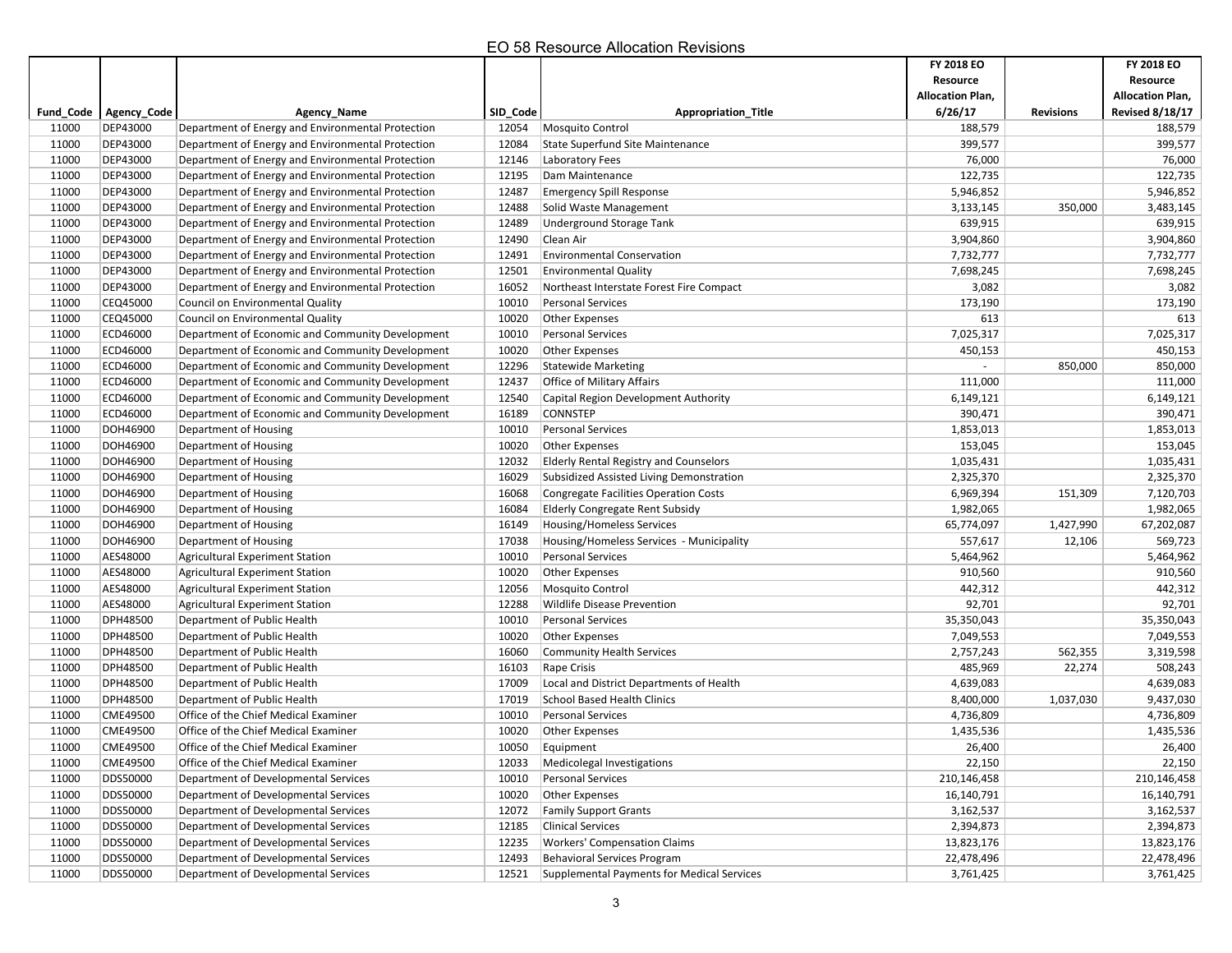|       |                         |                                                    |          |                                                        | FY 2018 EO              |                  | FY 2018 EO              |
|-------|-------------------------|----------------------------------------------------|----------|--------------------------------------------------------|-------------------------|------------------|-------------------------|
|       |                         |                                                    |          |                                                        | Resource                |                  | Resource                |
|       |                         |                                                    |          |                                                        | <b>Allocation Plan,</b> |                  | <b>Allocation Plan,</b> |
|       | Fund Code   Agency Code | <b>Agency_Name</b>                                 | SID_Code | <b>Appropriation_Title</b>                             | 6/26/17                 | <b>Revisions</b> | <b>Revised 8/18/17</b>  |
| 11000 | <b>DDS50000</b>         | Department of Developmental Services               | 16069    | <b>Rent Subsidy Program</b>                            | 4,391,919               |                  | 4,391,919               |
| 11000 | <b>DDS50000</b>         | Department of Developmental Services               | 16108    | <b>Employment Opportunities and Day Services</b>       | 213,089,376             | 9,683,513        | 222,772,889             |
| 11000 | MHA53000                | Department of Mental Health and Addiction Services | 10010    | Personal Services                                      | 185,075,887             |                  | 185,075,887             |
| 11000 | MHA53000                | Department of Mental Health and Addiction Services | 10020    | Other Expenses                                         | 24,149,822              |                  | 24,149,822              |
| 11000 | MHA53000                | Department of Mental Health and Addiction Services | 12035    | <b>Housing Supports and Services</b>                   | 20,590,326              | 943,723          | 21,534,049              |
| 11000 | MHA53000                | Department of Mental Health and Addiction Services | 12157    | <b>Managed Service System</b>                          | 51,593,137              | 2,067,407        | 53,660,544              |
| 11000 | MHA53000                | Department of Mental Health and Addiction Services | 12196    | Legal Services                                         | 505,999                 |                  | 505,999                 |
| 11000 | MHA53000                | Department of Mental Health and Addiction Services | 12199    | <b>Connecticut Mental Health Center</b>                | 6,683,000               |                  | 6,683,000               |
| 11000 | MHA53000                | Department of Mental Health and Addiction Services | 12207    | <b>Professional Services</b>                           | 11,200,697              |                  | 11,200,697              |
| 11000 | MHA53000                | Department of Mental Health and Addiction Services | 12220    | General Assistance Managed Care                        | 37,450,288              | 1,649,522        | 39,099,810              |
| 11000 | MHA53000                | Department of Mental Health and Addiction Services | 12235    | <b>Workers' Compensation Claims</b>                    | 11,405,512              |                  | 11,405,512              |
| 11000 | MHA53000                | Department of Mental Health and Addiction Services | 12247    | <b>Nursing Home Screening</b>                          | 636,352                 |                  | 636,352                 |
| 11000 | MHA53000                | Department of Mental Health and Addiction Services | 12250    | Young Adult Services                                   | 71,835,729              | 2,072,499        | 73,908,228              |
| 11000 | MHA53000                | Department of Mental Health and Addiction Services | 12256    | <b>TBI Community Services</b>                          | 8,064,539               | 320,863          | 8,385,402               |
| 11000 | MHA53000                | Department of Mental Health and Addiction Services | 12278    | Jail Diversion                                         | 3,823,654               | 88,982           | 3,912,636               |
| 11000 | MHA53000                | Department of Mental Health and Addiction Services | 12289    | <b>Behavioral Health Medications</b>                   | 6,720,754               |                  | 6,720,754               |
| 11000 | MHA53000                | Department of Mental Health and Addiction Services | 12292    | Prison Overcrowding                                    | 5,229,024               | 188,146          | 5,417,170               |
| 11000 | MHA53000                | Department of Mental Health and Addiction Services | 12298    | Medicaid Adult Rehabilitation Option                   | 4,269,653               |                  | 4,269,653               |
| 11000 | MHA53000                | Department of Mental Health and Addiction Services | 12330    | Discharge and Diversion Services                       | 22,134,660              | 989,652          | 23,124,312              |
| 11000 | MHA53000                | Department of Mental Health and Addiction Services | 12444    | Home and Community Based Services                      | 20,832,139              | 874,546          | 21,706,685              |
| 11000 | MHA53000                | Department of Mental Health and Addiction Services | 12465    | Persistent Violent Felony Offenders Act                | 545,752                 | 25,014           | 570,766                 |
| 11000 | MHA53000                | Department of Mental Health and Addiction Services | 12541    | <b>Nursing Home Contract</b>                           | 417,953                 |                  | 417,953                 |
| 11000 | MHA53000                | Department of Mental Health and Addiction Services | 16003    | <b>Grants for Substance Abuse Services</b>             | 16,055,584              | 735,881          | 16,791,465              |
| 11000 | MHA53000                | Department of Mental Health and Addiction Services | 16053    | <b>Grants for Mental Health Services</b>               | 58,937,370              | 2,725,414        | 61,662,784              |
| 11000 | MHA53000                | Department of Mental Health and Addiction Services | 16070    | <b>Employment Opportunities</b>                        | 8,011,633               | 367,200          | 8,378,833               |
| 11000 | <b>PSR56000</b>         | Psychiatric Security Review Board                  | 10010    | <b>Personal Services</b>                               | 271,444                 |                  | 271,444                 |
| 11000 | <b>PSR56000</b>         | Psychiatric Security Review Board                  | 10020    | Other Expenses                                         | 26,387                  |                  | 26,387                  |
| 11000 | DSS60000                | Department of Social Services                      | 10010    | Personal Services                                      | 120,484,309             |                  | 120,484,309             |
| 11000 | <b>DSS60000</b>         | Department of Social Services                      | 10020    | Other Expenses                                         | 122,102,775             |                  | 122,102,775             |
| 11000 | DSS60000                | Department of Social Services                      | 12197    | <b>Genetic Tests in Paternity Actions</b>              | 81,906                  |                  | 81,906                  |
| 11000 | DSS60000                | Department of Social Services                      | 12202    | State-Funded Supplemental Nutrition Assistance Program | 61,882                  |                  | 61,882                  |
| 11000 | <b>DSS60000</b>         | Department of Social Services                      | 12239    | <b>HUSKY B Program</b>                                 | 5,060,000               |                  | 5,060,000               |
| 11000 | DSS60000                | Department of Social Services                      | 16020    | Medicaid                                               | 2,518,320,000           |                  | 2,518,320,000           |
| 11000 | <b>DSS60000</b>         | Department of Social Services                      | 16061    | Old Age Assistance                                     | 38,891,679              |                  | 38,891,679              |
| 11000 | DSS60000                | Department of Social Services                      | 16071    | Aid To The Blind                                       | 582,715                 |                  | 582,715                 |
| 11000 | DSS60000                | Department of Social Services                      | 16077    | Aid To The Disabled                                    | 61,450,563              |                  | 61,450,563              |
| 11000 | <b>DSS60000</b>         | Department of Social Services                      | 16090    | <b>Temporary Family Assistance</b>                     | 75,131,712              |                  | 75,131,712              |
| 11000 | <b>DSS60000</b>         | Department of Social Services                      | 16096    | <b>Emergency Assistance</b>                            | 1                       |                  | 1                       |
| 11000 | <b>DSS60000</b>         | Department of Social Services                      | 16098    | <b>Food Stamp Training Expenses</b>                    | 5,899                   |                  | 5,899                   |
| 11000 | <b>DSS60000</b>         | Department of Social Services                      | 16109    | <b>DMHAS-Disproportionate Share</b>                    | 108,935,000             |                  | 108,935,000             |
| 11000 | DSS60000                | Department of Social Services                      | 16114    | Connecticut Home Care Program                          | 34,410,000              |                  | 34,410,000              |
| 11000 | <b>DSS60000</b>         | Department of Social Services                      | 16118    | Human Resource Development-Hispanic Programs           | 110,227                 |                  | 110,227                 |
| 11000 | <b>DSS60000</b>         | Department of Social Services                      | 16122    | <b>Community Residential Services</b>                  | 521,640,610             | 11,032,682       | 532,673,292             |
| 11000 | DSS60000                | Department of Social Services                      | 16128    | Safety Net Services                                    | 1,442,024               |                  | 1,442,024               |
| 11000 | DSS60000                | Department of Social Services                      | 16139    | <b>Refunds Of Collections</b>                          | 94,699                  |                  | 94,699                  |
| 11000 | DSS60000                | Department of Social Services                      | 16146    | Services for Persons With Disabilities                 | 342,271                 | 12,284           | 354,555                 |
| 11000 | DSS60000                | Department of Social Services                      | 16148    | <b>Nutrition Assistance</b>                            | 253,624                 | 22,355           | 275,979                 |
| 11000 | <b>DSS60000</b>         | Department of Social Services                      | 16157    | State Administered General Assistance                  | 20,931,557              |                  | 20,931,557              |
|       |                         |                                                    |          |                                                        |                         |                  |                         |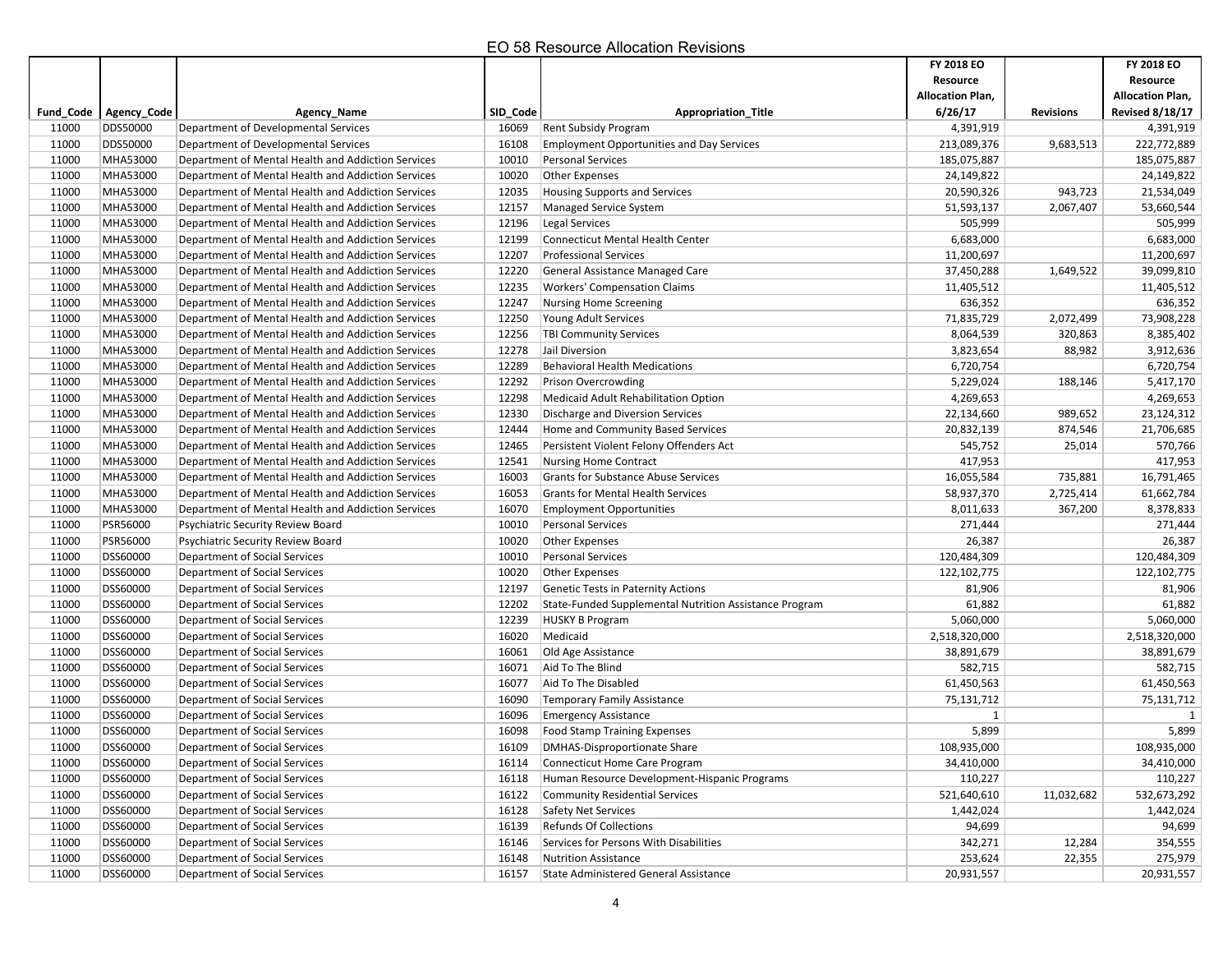|       |                         |                                       |          |                                                             | FY 2018 EO              |                  | FY 2018 EO              |
|-------|-------------------------|---------------------------------------|----------|-------------------------------------------------------------|-------------------------|------------------|-------------------------|
|       |                         |                                       |          |                                                             | Resource                |                  | Resource                |
|       |                         |                                       |          |                                                             | <b>Allocation Plan,</b> |                  | <b>Allocation Plan,</b> |
|       | Fund_Code   Agency_Code | Agency_Name                           | SID_Code | <b>Appropriation Title</b>                                  | 6/26/17                 | <b>Revisions</b> | <b>Revised 8/18/17</b>  |
| 11000 | DSS60000                | Department of Social Services         | 16159    | Connecticut Children's Medical Center                       | 9,492,878               |                  | 9,492,878               |
| 11000 | DSS60000                | <b>Department of Social Services</b>  | 16160    | <b>Community Services</b>                                   | 271,735                 |                  | 271,735                 |
| 11000 | DSS60000                | <b>Department of Social Services</b>  | 16174    | Human Service Infrastructure Community Action Program       | 1,435,721               | 502,890          | 1,938,611               |
| 11000 | DSS60000                | Department of Social Services         | 16177    | Teen Pregnancy Prevention                                   | 706,270                 | 291,336          | 997,606                 |
| 11000 | <b>DSS60000</b>         | Department of Social Services         | 16270    | <b>Family Programs - TANF</b>                               | 52,806                  |                  | 52,806                  |
| 11000 | <b>DSS60000</b>         | Department of Social Services         | 16271    | Domestic Violence Shelters                                  | 5,003,814               |                  | 5,003,814               |
| 11000 | <b>DSS60000</b>         | Department of Social Services         | 17029    | Human Resource Development-Hispanic Programs - Municipality | 687                     |                  | 687                     |
| 11000 | <b>DSS60000</b>         | <b>Department of Social Services</b>  | 17032    | Teen Pregnancy Prevention - Municipality                    | 55,715                  | 22,982           | 78,697                  |
| 11000 | SDA62500                | <b>State Department on Aging</b>      | 10010    | <b>Personal Services</b>                                    | 2,047,619               |                  | 2,047,619               |
| 11000 | SDA62500                | <b>State Department on Aging</b>      | 10020    | Other Expenses                                              | 113,357                 |                  | 113,357                 |
| 11000 | SDA62500                | <b>State Department on Aging</b>      | 16260    | Programs for Senior Citizens                                | 5,224,422               | 195,464          | 5,419,886               |
| 11000 | SDR63500                | Department of Rehabilitation Services | 10010    | <b>Personal Services</b>                                    | 5,805,618               |                  | 5,805,618               |
| 11000 | SDR63500                | Department of Rehabilitation Services | 10020    | <b>Other Expenses</b>                                       | 1,345,362               |                  | 1,345,362               |
| 11000 | SDR63500                | Department of Rehabilitation Services | 12060    | Educational Aid for Blind and Visually Handicapped Children | 1,884,918               |                  | 1,884,918               |
| 11000 | SDR63500                | Department of Rehabilitation Services | 12301    | Employment Opportunities - Blind & Disabled                 | 478,393                 | 40,036           | 518,429                 |
| 11000 | SDR63500                | Department of Rehabilitation Services | 16004    | Vocational Rehabilitation - Disabled                        | 6,912,843               |                  | 6,912,843               |
| 11000 | SDR63500                | Department of Rehabilitation Services | 16040    | Supplementary Relief and Services                           | 41,186                  | 1,888            | 43,074                  |
| 11000 | SDR63500                | Department of Rehabilitation Services | 16078    | Special Training for the Deaf Blind                         | 89,626                  | 4,108            | 93,734                  |
| 11000 | SDE64000                | Department of Education               | 10010    | <b>Personal Services</b>                                    | 17,318,520              |                  | 17,318,520              |
| 11000 | SDE64000                | Department of Education               | 10020    | <b>Other Expenses</b>                                       | 3,050,722               |                  | 3,050,722               |
| 11000 | SDE64000                | Department of Education               | 12171    | Development of Mastery Exams Grades 4, 6, and 8             | 9,775,851               |                  | 9,775,851               |
| 11000 | SDE64000                | Department of Education               | 12198    | <b>Primary Mental Health</b>                                | 355,966                 |                  | 355,966                 |
| 11000 | SDE64000                | Department of Education               | 12216    | <b>Adult Education Action</b>                               | 205,008                 |                  | 205,008                 |
| 11000 | SDE64000                | Department of Education               | 12290    | <b>Resource Equity Assessments</b>                          | 134,379                 |                  | 134,379                 |
| 11000 | SDE64000                | Department of Education               | 12405    | Longitudinal Data Systems                                   | 1,212,945               |                  | 1,212,945               |
| 11000 | SDE64000                | Department of Education               | 12457    | Sheff Settlement                                            | 11,027,361              |                  | 11,027,361              |
| 11000 | SDE64000                | Department of Education               | 12519    | Regional Vocational-Technical School System                 | 156,732,607             |                  | 156,732,607             |
| 11000 | SDE64000                | Department of Education               | 12547    | Commissioner's Network                                      | 10,909,398              |                  | 10,909,398              |
| 11000 | SDE64000                | Department of Education               | 12549    | New or Replicated Schools                                   | 480,000                 |                  | 480,000                 |
| 11000 | SDE64000                | Department of Education               | 12551    | K-3 Reading Assessment Pilot                                | 2,381,580               |                  | 2,381,580               |
| 11000 | SDE64000                | Department of Education               | 12552    | <b>Talent Development</b>                                   | 3,000,000               |                  | 3,000,000               |
| 11000 | SDE64000                | Department of Education               | 12566    | Common Core                                                 | 1,500,000               |                  | 1,500,000               |
| 11000 | SDE64000                | Department of Education               | 12587    | School-Based Diversion Initiative                           | 848,250                 |                  | 848,250                 |
| 11000 | SDE64000                | Department of Education               | 16021    | American School For The Deaf                                | 8,331,763               |                  | 8,331,763               |
| 11000 | SDE64000                | Department of Education               | 16110    | <b>Family Resource Centers</b>                              | 3,947,423               |                  | 3,947,423               |
| 11000 | SDE64000                | Department of Education               | 16119    | Charter Schools                                             | 109,208,000             |                  | 109,208,000             |
| 11000 | SDE64000                | Department of Education               | 16201    | Youth Service Bureau Enhancement                            | 648,859                 |                  | 648,859                 |
| 11000 | SDE64000                | Department of Education               | 16211    | <b>Child Nutrition State Match</b>                          | 2,354,000               |                  | 2,354,000               |
| 11000 | SDE64000                | Department of Education               | 16212    | Health Foods Initiative                                     | 4,500,000               |                  | 4,500,000               |
| 11000 | SDE64000                | Department of Education               | 17017    | <b>Vocational Agriculture</b>                               | 9,490,443               |                  | 9,490,443               |
| 11000 | SDE64000                | Department of Education               | 17030    | Adult Education                                             | 20,383,960              |                  | 20,383,960              |
| 11000 | SDE64000                | Department of Education               | 17034    | Health and Welfare Services Pupils Private Schools          | 3,526,579               |                  | 3,526,579               |
| 11000 | SDE64000                | Department of Education               | 17041    | <b>Education Equalization Grants</b>                        | 1,511,753,403           | (51, 194, 028)   | 1,460,559,375           |
| 11000 | SDE64000                | Department of Education               | 17042    | <b>Bilingual Education</b>                                  | 3,164,800               |                  | 3,164,800               |
| 11000 | SDE64000                | Department of Education               | 17046    | School Breakfast Program                                    | 2,158,900               |                  | 2,158,900               |
| 11000 | SDE64000                | Department of Education               | 17047    | Excess Cost - Student Based                                 | 191,348,832             | (48,805,972)     | 142,542,860             |
| 11000 | SDE64000                | Department of Education               | 17052    | Youth Service Bureaus                                       | 2,598,486               |                  | 2,598,486               |
| 11000 | SDE64000                | Department of Education               | 17053    | Open Choice Program                                         | 38,090,639              |                  | 38,090,639              |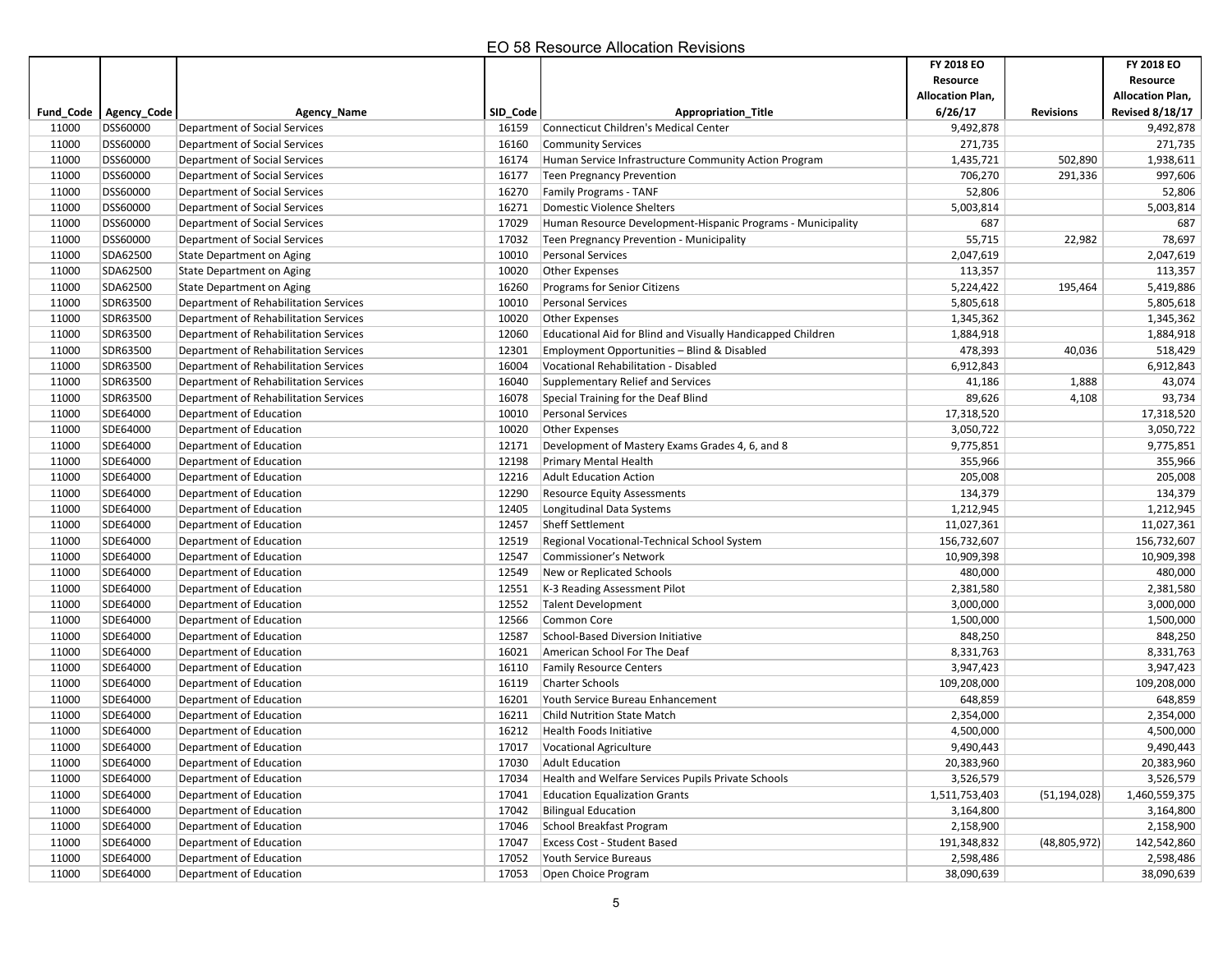|       |                         |                                                    |          |                                                                  | FY 2018 EO<br>Resource  |                  | FY 2018 EO<br>Resource  |
|-------|-------------------------|----------------------------------------------------|----------|------------------------------------------------------------------|-------------------------|------------------|-------------------------|
|       |                         |                                                    |          |                                                                  | <b>Allocation Plan,</b> |                  | <b>Allocation Plan,</b> |
|       | Fund_Code   Agency_Code | Agency Name                                        | SID_Code | <b>Appropriation Title</b>                                       | 6/26/17                 | <b>Revisions</b> | <b>Revised 8/18/17</b>  |
| 11000 | SDE64000                | Department of Education                            | 17057    | Magnet Schools                                                   | 313,058,158             |                  | 313,058,158             |
| 11000 | SDE64000                | Department of Education                            | 17084    | After School Program                                             | 2,433,347               |                  | 2,433,347               |
| 11000 | OEC64800                | Office of Early Childhood                          | 10010    | <b>Personal Services</b>                                         | 7,791,962               |                  | 7,791,962               |
| 11000 | OEC64800                | Office of Early Childhood                          | 10020    | <b>Other Expenses</b>                                            | 411,727                 | 78,000           | 489,727                 |
| 11000 | OEC64800                | Office of Early Childhood                          | 12042    | Children's Trust Fund                                            | 10,453,771              |                  | 10,453,771              |
| 11000 | OEC64800                | Office of Early Childhood                          | 12192    | Birth to Three                                                   | 31,386,804              | 1,060,000        | 32,446,804              |
| 11000 | OEC64800                | Office of Early Childhood                          | 16101    | <b>Head Start Services</b>                                       | 5,186,978               |                  | 5,186,978               |
| 11000 | OEC64800                | Office of Early Childhood                          | 16147    | Care4Kids TANF/CCDF                                              | 114,730,084             |                  | 114,730,084             |
| 11000 | OEC64800                | Office of Early Childhood                          | 16158    | Child Care Quality Enhancements                                  | 2,807,291               |                  | 2,807,291               |
| 11000 | OEC64800                | Office of Early Childhood                          | 16265    | Early Head Start-Child Care Partnership                          | 1,130,750               |                  | 1,130,750               |
| 11000 | OEC64800                | Office of Early Childhood                          | 16274    | <b>Early Care and Education</b>                                  | 111,821,921             |                  | 111,821,921             |
| 11000 | OEC64800                | Office of Early Childhood                          | 17097    |                                                                  | 4,047,742               |                  |                         |
| 11000 | CSL66000                |                                                    | 10010    | School Readiness Quality Enhancement<br><b>Personal Services</b> | 5,019,931               |                  | 4,047,742<br>5,019,931  |
| 11000 | CSL66000                | <b>State Library</b>                               | 10020    |                                                                  | 413,680                 |                  | 413,680                 |
| 11000 | CSL66000                | State Library                                      |          | <b>Other Expenses</b>                                            |                         |                  | 883,936                 |
|       |                         | <b>State Library</b>                               | 12061    | State-Wide Digital Library                                       | 883,936                 |                  |                         |
| 11000 | CSL66000                | State Library                                      | 12104    | Interlibrary Loan Delivery Service                               | 276,232                 |                  | 276,232                 |
| 11000 | CSL66000                | State Library                                      | 12172    | Legal/Legislative Library Materials                              | 373,632                 | 327,947          | 701,579                 |
| 11000 | CSL66000                | <b>State Library</b>                               | 17010    | <b>Connecticard Payments</b>                                     | 701,220                 | (327, 947)       | 373,273                 |
| 11000 | DHE66500                | Office of Higher Education                         | 10010    | <b>Personal Services</b>                                         | 1,503,768               |                  | 1,503,768               |
| 11000 | DHE66500                | Office of Higher Education                         | 10020    | <b>Other Expenses</b>                                            | 71,520                  |                  | 71,520                  |
| 11000 | DHE66500                | Office of Higher Education                         | 12188    | Minority Advancement Program                                     | 1,512,934               |                  | 1,512,934               |
| 11000 | DHE66500                | Office of Higher Education                         | 12194    | Alternate Route to Certification                                 | 46,447                  |                  | 46,447                  |
| 11000 | DHE66500                | Office of Higher Education                         | 12200    | National Service Act                                             | 220,552                 |                  | 220,552                 |
| 11000 | DHE66500                | Office of Higher Education                         | 12214    | Minority Teacher Incentive Program                               | 300,698                 |                  | 300,698                 |
| 11000 | DHE66500                | Office of Higher Education                         | 16261    | Governor's Scholarship                                           | 36,243,026              |                  | 36,243,026              |
| 11000 | UOC67000                | University of Connecticut                          | 12139    | <b>Operating Expenses</b>                                        | 199,540,296             |                  | 199,540,296             |
| 11000 | UOC67000                | University of Connecticut                          | 12235    | <b>Workers' Compensation Claims</b>                              | 1,629,035               |                  | 1,629,035               |
| 11000 | UOC67000                | University of Connecticut                          | 16198    | Kirklyn M. Kerr Grant Program                                    | 47,000                  |                  | 47,000                  |
| 11000 | <b>UHC72000</b>         | University of Connecticut Health Center            | 12139    | <b>Operating Expenses</b>                                        | 111,376,825             |                  | 111,376,825             |
| 11000 | <b>UHC72000</b>         | University of Connecticut Health Center            | 12159    | AHEC                                                             | 390,739                 |                  | 390,739                 |
| 11000 | <b>UHC72000</b>         | University of Connecticut Health Center            | 12235    | <b>Workers' Compensation Claims</b>                              | 7,996,777               |                  | 7,996,777               |
| 11000 | TRB77500                | Teachers' Retirement Board                         | 10010    | <b>Personal Services</b>                                         | 1,500,828               | 57,000           | 1,557,828               |
| 11000 | TRB77500                | Teachers' Retirement Board                         | 10020    | <b>Other Expenses</b>                                            | 468,134                 |                  | 468,134                 |
| 11000 | TRB77500                | Teachers' Retirement Board                         | 16006    | <b>Retirement Contributions</b>                                  | 1,290,429,000           |                  | 1,290,429,000           |
| 11000 | TRB77500                | <b>Teachers' Retirement Board</b>                  | 16023    | <b>Retirees Health Service Cost</b>                              | 14,566,860              |                  | 14,566,860              |
| 11000 | TRB77500                | Teachers' Retirement Board                         | 16032    | Municipal Retiree Health Insurance Costs                         | 5,392,897               |                  | 5,392,897               |
| 11000 | <b>BOR77700</b>         | <b>Connecticut State Colleges and Universities</b> | 12235    | <b>Workers' Compensation Claims</b>                              | 3,328,361               |                  | 3,328,361               |
| 11000 | <b>BOR77700</b>         | <b>Connecticut State Colleges and Universities</b> | 12531    | Charter Oak State College                                        | 2,304,569               |                  | 2,304,569               |
| 11000 | <b>BOR77700</b>         | <b>Connecticut State Colleges and Universities</b> | 12532    | <b>Community Tech College System</b>                             | 155,049,246             |                  | 155,049,246             |
| 11000 | <b>BOR77700</b>         | <b>Connecticut State Colleges and Universities</b> | 12533    | <b>Connecticut State University</b>                              | 142,360,428             |                  | 142,360,428             |
| 11000 | <b>BOR77700</b>         | <b>Connecticut State Colleges and Universities</b> | 12534    | Board of Regents                                                 | 415,680                 |                  | 415,680                 |
| 11000 | <b>BOR77700</b>         | <b>Connecticut State Colleges and Universities</b> | 12591    | Developmental Services                                           | 8,818,312               |                  | 8,818,312               |
| 11000 | <b>BOR77700</b>         | <b>Connecticut State Colleges and Universities</b> | 12592    | Outcomes-Based Funding Incentive                                 | 1,548,516               |                  | 1,548,516               |
| 11000 | DOC88000                | Department of Correction                           | 10010    | Personal Services                                                | 378,288,040             | 8,000,000        | 386,288,040             |
| 11000 | DOC88000                | Department of Correction                           | 10020    | Other Expenses                                                   | 67,151,773              |                  | 67,151,773              |
| 11000 | DOC88000                | Department of Correction                           | 12235    | <b>Workers' Compensation Claims</b>                              | 26,871,594              |                  | 26,871,594              |
| 11000 | DOC88000                | Department of Correction                           | 12242    | <b>Inmate Medical Services</b>                                   | 76,405,325              | 2,000,000        | 78,405,325              |
| 11000 | DOC88000                | Department of Correction                           | 12302    | Board of Pardons and Paroles                                     | 6,423,794               |                  | 6,423,794               |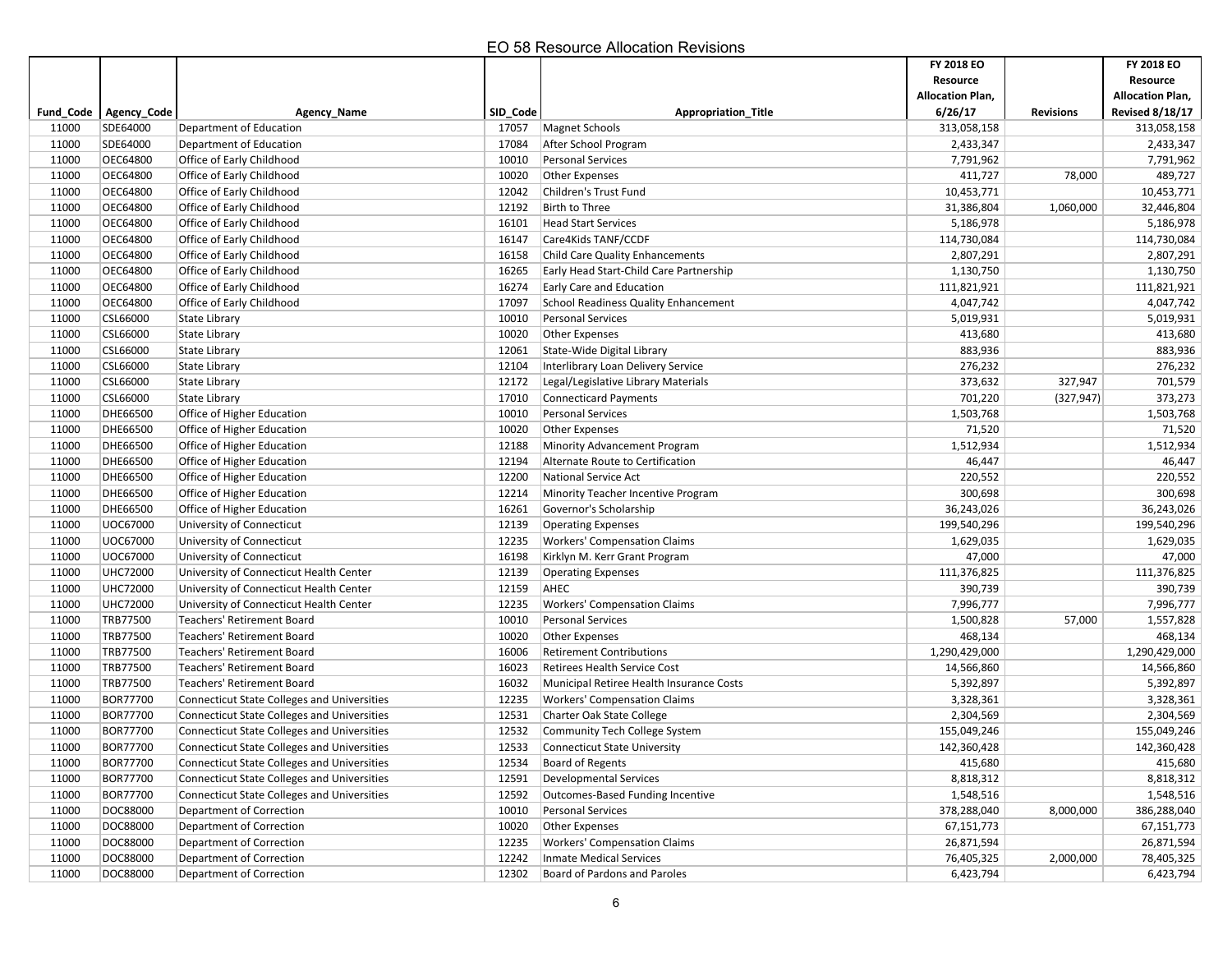|                |                         |                                                                            |                |                                                                                    | FY 2018 EO                |                  | FY 2018 EO                |
|----------------|-------------------------|----------------------------------------------------------------------------|----------------|------------------------------------------------------------------------------------|---------------------------|------------------|---------------------------|
|                |                         |                                                                            |                |                                                                                    | Resource                  |                  | Resource                  |
|                |                         |                                                                            |                |                                                                                    | <b>Allocation Plan,</b>   |                  | <b>Allocation Plan,</b>   |
|                | Fund_Code   Agency_Code | <b>Agency Name</b>                                                         | SID_Code       | <b>Appropriation Title</b>                                                         | 6/26/17                   | <b>Revisions</b> | <b>Revised 8/18/17</b>    |
| 11000          | DOC88000                | Department of Correction                                                   | 16007          | Aid to Paroled and Discharged Inmates                                              | 3,000                     |                  | 3,000                     |
| 11000          | DOC88000                | Department of Correction                                                   | 16042          | Legal Services To Prisoners                                                        | 797,000                   |                  | 797,000                   |
| 11000          | DOC88000<br>DCF91000    | Department of Correction                                                   | 16173          | <b>Community Support Services</b>                                                  | 31,279,242                | 816,903          | 32,096,145                |
| 11000<br>11000 | DCF91000                | Department of Children and Families<br>Department of Children and Families | 10010          | <b>Personal Services</b>                                                           | 268,366,969<br>30,076,026 |                  | 268,366,969<br>30,076,026 |
| 11000          | DCF91000                | Department of Children and Families                                        | 10020<br>12235 | <b>Other Expenses</b><br><b>Workers' Compensation Claims</b>                       | 12,578,720                |                  | 12,578,720                |
|                |                         |                                                                            |                |                                                                                    | 937,080                   |                  |                           |
| 11000<br>11000 | DCF91000<br>DCF91000    | Department of Children and Families                                        | 12304          | <b>Family Support Services</b>                                                     |                           |                  | 937,080<br>2,367,909      |
| 11000          | DCF91000                | Department of Children and Families                                        | 12504<br>12515 | Homeless Youth<br>Differential Response System                                     | 2,264,136<br>8,346,386    | 103,773          |                           |
| 11000          | DCF91000                | Department of Children and Families<br>Department of Children and Families | 12570          | Regional Behavioral Health Consultation                                            | 1,644,271                 | 75,363           | 8,346,386                 |
| 11000          | DCF91000                | Department of Children and Families                                        | 16008          |                                                                                    | 1,402,046                 |                  | 1,719,634<br>1,402,046    |
|                |                         |                                                                            |                | <b>Health Assessment and Consultation</b>                                          |                           |                  |                           |
| 11000          | DCF91000                | Department of Children and Families                                        | 16024          | Grants for Psychiatric Clinics for Children                                        | 15,933,208                |                  | 15,933,208                |
| 11000          | DCF91000                | Department of Children and Families                                        | 16033<br>16043 | Day Treatment Centers for Children                                                 | 7,208,293                 |                  | 7,208,293                 |
| 11000          | DCF91000                | Department of Children and Families                                        |                | Juvenile Justice Outreach Services                                                 | 11,904,730                |                  | 11,904,730                |
| 11000<br>11000 | DCF91000<br>DCF91000    | Department of Children and Families<br>Department of Children and Families | 16064          | Child Abuse and Neglect Intervention<br><b>Community Based Prevention Programs</b> | 12,630,122<br>7,856,202   |                  | 12,630,122<br>7,856,202   |
|                |                         | Department of Children and Families                                        | 16092          |                                                                                    |                           |                  |                           |
| 11000          | DCF91000                |                                                                            | 16097          | Family Violence Outreach and Counseling                                            | 3,458,610                 |                  | 3,458,610                 |
| 11000          | DCF91000                | Department of Children and Families<br>Department of Children and Families | 16102          | <b>Supportive Housing</b>                                                          | 19,840,312                |                  | 19,840,312                |
| 11000          | DCF91000<br>DCF91000    |                                                                            | 16107          | No Nexus Special Education<br><b>Family Preservation Services</b>                  | 2,151,861<br>6,049,574    |                  | 2,151,861<br>6,049,574    |
| 11000<br>11000 | DCF91000                | Department of Children and Families<br>Department of Children and Families | 16111<br>16116 |                                                                                    |                           |                  | 9,816,296                 |
|                |                         | Department of Children and Families                                        |                | Substance Abuse Treatment<br>Child Welfare Support Services                        | 9,816,296                 |                  |                           |
| 11000          | DCF91000                |                                                                            | 16120          |                                                                                    | 1,918,775                 |                  | 1,918,775                 |
| 11000          | DCF91000                | Department of Children and Families                                        | 16132          | Board and Care for Children - Adoption<br>Board and Care for Children - Foster     | 97,105,408                |                  | 97,105,408                |
| 11000<br>11000 | DCF91000<br>DCF91000    | Department of Children and Families<br>Department of Children and Families | 16135          | Board and Care for Children - Short-term and Residential                           | 138,087,832<br>96,443,999 |                  | 138,087,832<br>96,443,999 |
| 11000          | DCF91000                | Department of Children and Families                                        | 16138<br>16140 |                                                                                    | 6,523,616                 |                  | 6,523,616                 |
| 11000          | DCF91000                |                                                                            |                | Individualized Family Supports                                                     | 40,896,655                |                  | 40,896,655                |
| 11000          | DCF91000                | Department of Children and Families<br>Department of Children and Families | 16141<br>16144 | Community Kidcare<br>Covenant to Care                                              | 155,600                   |                  | 155,600                   |
| 11000          | JUD95000                | Judicial Department                                                        | 10010          | <b>Personal Services</b>                                                           | 310,881,299               |                  | 310,881,299               |
| 11000          | JUD95000                | Judicial Department                                                        | 10020          | <b>Other Expenses</b>                                                              | 59,771,305                | 20,886           | 59,792,191                |
| 11000          | JUD95000                | Judicial Department                                                        | 12025          | Forensic Sex Evidence Exams                                                        | 1,348,010                 |                  | 1,348,010                 |
| 11000          | JUD95000                | Judicial Department                                                        | 12043          | Alternative Incarceration Program                                                  | 47,472,843                | 814,707          | 48,287,550                |
| 11000          | JUD95000                | Judicial Department                                                        | 12105          | Juvenile Alternative Incarceration                                                 | 20,683,458                |                  | 20,683,458                |
| 11000          | JUD95000                | Judicial Department                                                        | 12135          | <b>Probate Court</b>                                                               | 4,450,000                 |                  | 4,450,000                 |
| 11000          | JUD95000                | Judicial Department                                                        | 12235          | <b>Workers' Compensation Claims</b>                                                | 6,042,106                 |                  | 6,042,106                 |
| 11000          | JUD95000                | Judicial Department                                                        | 12375          | Youthful Offender Services                                                         | 10,445,555                |                  | 10,445,555                |
| 11000          | JUD95000                | Judicial Department                                                        | 12376          | <b>Victim Security Account</b>                                                     | 8,792                     |                  | 8,792                     |
| 11000          | JUD95000                | Judicial Department                                                        | 12502          | Children of Incarcerated Parents                                                   | 490,053                   | 22,461           | 512,514                   |
| 11000          | JUD95000                | Judicial Department                                                        | 12516          | Legal Aid                                                                          | 1,552,382                 |                  | 1,552,382                 |
| 11000          | JUD95000                | Judicial Department                                                        | 12555          | Youth Violence Initiative                                                          | 1,732,786                 | 74,456           | 1,807,242                 |
| 11000          | JUD95000                | Judicial Department                                                        | 12559          | Youth Services Prevention                                                          | 2,708,174                 |                  | 2,708,174                 |
| 11000          | JUD95000                | Judicial Department                                                        | 12572          | Children's Law Center                                                              | 92,445                    |                  | 92,445                    |
| 11000          | JUD95000                | Judicial Department                                                        | 12579          | Juvenile Planning                                                                  | 210,413                   |                  | 210,413                   |
| 11000          | PDS98500                | <b>Public Defender Services Commission</b>                                 | 10010          | <b>Personal Services</b>                                                           | 39,015,330                |                  | 39,015,330                |
| 11000          | PDS98500                | <b>Public Defender Services Commission</b>                                 | 10020          | Other Expenses                                                                     | 1,025,863                 |                  | 1,025,863                 |
| 11000          | PDS98500                | Public Defender Services Commission                                        | 12076          | Assigned Counsel - Criminal                                                        | 22,350,061                |                  | 22,350,061                |
| 11000          | PDS98500                | <b>Public Defender Services Commission</b>                                 | 12090          | <b>Expert Witnesses</b>                                                            | 3,200,522                 |                  | 3,200,522                 |
| 11000          | PDS98500                | <b>Public Defender Services Commission</b>                                 | 12106          | Training And Education                                                             | 90,000                    |                  | 90,000                    |
|                |                         |                                                                            |                |                                                                                    |                           |                  |                           |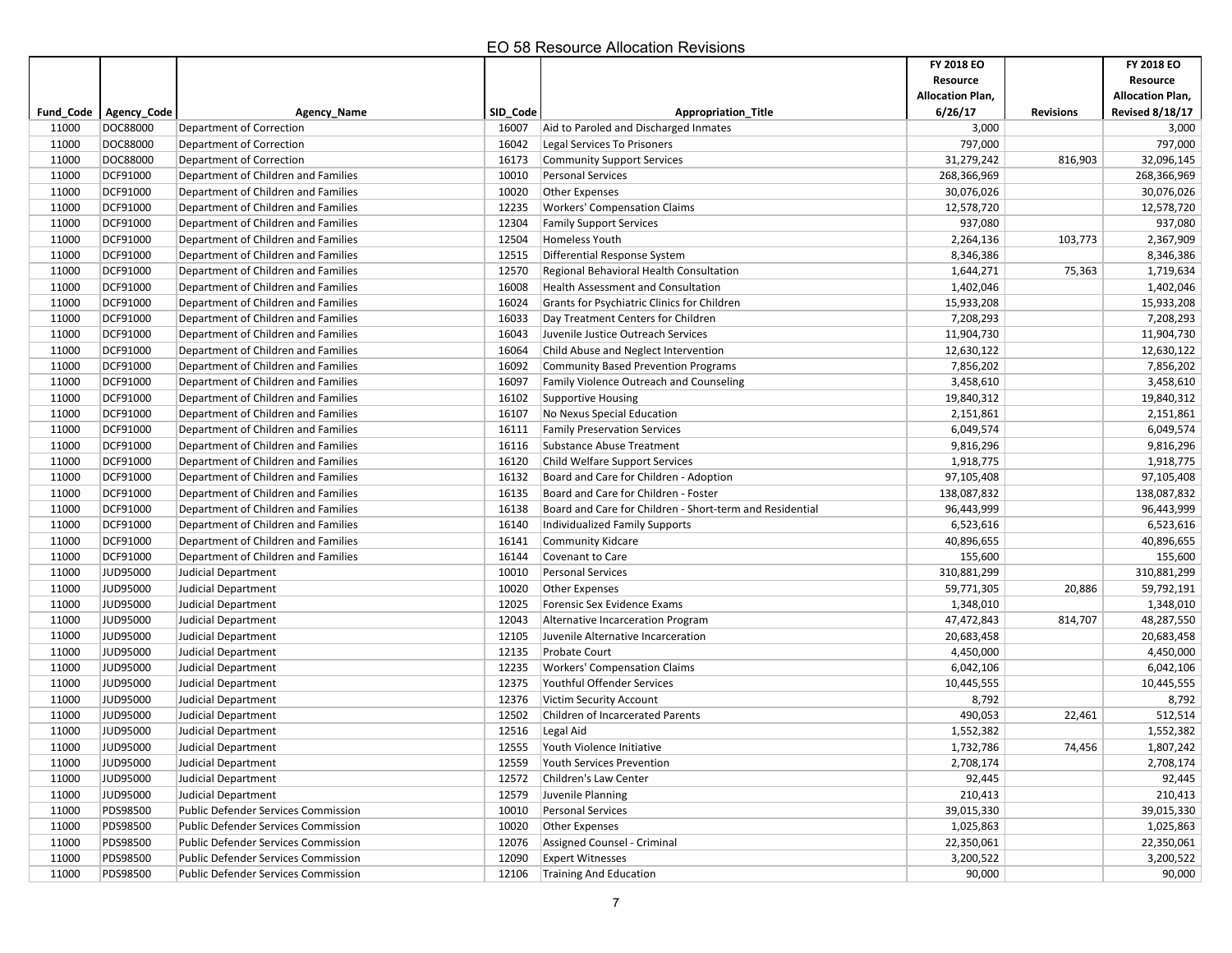| <b>Allocation Plan,</b><br>Fund Code   Agency_Code<br>SID_Code<br><b>Appropriation Title</b><br>6/26/17<br><b>Revisions</b><br>Agency_Name<br>OTT14100<br>Debt Service<br>11000<br>Debt Service - State Treasurer<br>12285<br>1,981,094,017<br>11000<br>OTT14100<br>Debt Service - State Treasurer<br>12286<br>UConn 2000 - Debt Service<br>189,526,253<br>11000<br>OTT14100<br>12287<br>5,500,000<br>Debt Service - State Treasurer<br><b>CHEFA Day Care Security</b><br>11000<br>OTT14100<br>12500<br>Debt Service - State Treasurer<br>Pension Obligation Bonds - TRB<br>140,219,021 | <b>Allocation Plan,</b><br><b>Revised 8/18/17</b><br>1,981,094,017<br>189,526,253<br>5,500,000<br>140,219,021<br>6,850,000<br>546,139<br>7,625,601 |
|-----------------------------------------------------------------------------------------------------------------------------------------------------------------------------------------------------------------------------------------------------------------------------------------------------------------------------------------------------------------------------------------------------------------------------------------------------------------------------------------------------------------------------------------------------------------------------------------|----------------------------------------------------------------------------------------------------------------------------------------------------|
|                                                                                                                                                                                                                                                                                                                                                                                                                                                                                                                                                                                         |                                                                                                                                                    |
|                                                                                                                                                                                                                                                                                                                                                                                                                                                                                                                                                                                         |                                                                                                                                                    |
|                                                                                                                                                                                                                                                                                                                                                                                                                                                                                                                                                                                         |                                                                                                                                                    |
|                                                                                                                                                                                                                                                                                                                                                                                                                                                                                                                                                                                         |                                                                                                                                                    |
|                                                                                                                                                                                                                                                                                                                                                                                                                                                                                                                                                                                         |                                                                                                                                                    |
|                                                                                                                                                                                                                                                                                                                                                                                                                                                                                                                                                                                         |                                                                                                                                                    |
| OSC15100<br>11000<br>State Comptroller - Miscellaneous<br>12003<br>Adjudicated Claims<br>6,850,000                                                                                                                                                                                                                                                                                                                                                                                                                                                                                      |                                                                                                                                                    |
| OSC15100<br>546,139<br>11000<br>State Comptroller - Miscellaneous<br>19001<br>Nonfunctional - Change to Accruals                                                                                                                                                                                                                                                                                                                                                                                                                                                                        |                                                                                                                                                    |
| OSC15200<br>12005<br>7,625,601<br>11000<br>State Comptroller - Fringe Benefits<br><b>Unemployment Compensation</b>                                                                                                                                                                                                                                                                                                                                                                                                                                                                      |                                                                                                                                                    |
| 11000<br>OSC15200<br>12006<br><b>State Comptroller - Fringe Benefits</b><br><b>State Employees Retirement Contributions</b><br>1,202,171,683                                                                                                                                                                                                                                                                                                                                                                                                                                            | 1,202,171,683                                                                                                                                      |
| 11000<br>OSC15200<br>State Comptroller - Fringe Benefits<br>12007<br>1,000<br><b>Higher Education Alternative Retirement System</b>                                                                                                                                                                                                                                                                                                                                                                                                                                                     | 1,000                                                                                                                                              |
| OSC15200<br>1,606,796<br>11000<br>State Comptroller - Fringe Benefits<br>12008<br>Pensions and Retirements - Other Statutory                                                                                                                                                                                                                                                                                                                                                                                                                                                            | 1,606,796                                                                                                                                          |
| 11000<br>OSC15200<br>25,457,910<br>State Comptroller - Fringe Benefits<br>12009<br>Judges and Compensation Commissioners Retirement                                                                                                                                                                                                                                                                                                                                                                                                                                                     | 25,457,910                                                                                                                                         |
| OSC15200<br>7,987,000<br>11000<br>State Comptroller - Fringe Benefits<br>12010<br>Insurance - Group Life                                                                                                                                                                                                                                                                                                                                                                                                                                                                                | 7,987,000                                                                                                                                          |
| OSC15200<br>11000<br>12011<br>205,323,820<br>State Comptroller - Fringe Benefits<br><b>Employers Social Security Tax</b>                                                                                                                                                                                                                                                                                                                                                                                                                                                                | 205,323,820                                                                                                                                        |
| 11000<br>OSC15200<br>State Comptroller - Fringe Benefits<br>12012<br>679,601,988<br>5,000,000<br>State Employees Health Service Cost                                                                                                                                                                                                                                                                                                                                                                                                                                                    | 684,601,988                                                                                                                                        |
| 11000<br>OSC15200<br><b>State Comptroller - Fringe Benefits</b><br>12013<br>Retired State Employees Health Service Cost<br>784,899,000<br>15,000,000                                                                                                                                                                                                                                                                                                                                                                                                                                    | 799,899,000                                                                                                                                        |
| OSC15200<br>115,000<br>11000<br>State Comptroller - Fringe Benefits<br>12016<br>Tuition Reimbursement - Training and Travel                                                                                                                                                                                                                                                                                                                                                                                                                                                             | 115,000                                                                                                                                            |
| 11000<br>OSC15200<br>12T01<br>114,000,000<br>State Comptroller - Fringe Benefits<br><b>Other Post Employment Benefits</b>                                                                                                                                                                                                                                                                                                                                                                                                                                                               | 114,000,000                                                                                                                                        |
| 11000<br>OPM20100<br>12015<br>317,050,763<br>Reserve for Salary Adjustments<br>Reserve For Salary Adjustments                                                                                                                                                                                                                                                                                                                                                                                                                                                                           | 317,050,763                                                                                                                                        |
| DAS23100<br>12235<br>11000<br>Workers' Compensation Claims - Department of Administrative<br><b>Workers' Compensation Claims</b><br>7,605,530                                                                                                                                                                                                                                                                                                                                                                                                                                           | 7,605,530                                                                                                                                          |
| ZZZ99999<br>99T01<br>(700,000,000)<br>11000<br>Statewide - Lapses<br>Labor - Management Savings<br>20,000,000                                                                                                                                                                                                                                                                                                                                                                                                                                                                           | (680,000,000)                                                                                                                                      |
| 12001<br>DAS23000<br>12507<br>Department of Administrative Services<br>State Insurance and Risk Mgmt Operations<br>9,138,240                                                                                                                                                                                                                                                                                                                                                                                                                                                            | 9,138,240                                                                                                                                          |
| <b>DMV35000</b><br>12001<br>Department of Motor Vehicles<br>10010<br><b>Personal Services</b><br>50,426,336                                                                                                                                                                                                                                                                                                                                                                                                                                                                             | 50,426,336                                                                                                                                         |
| <b>DMV35000</b><br>12001<br>Department of Motor Vehicles<br>10020<br>15,897,378<br>Other Expenses                                                                                                                                                                                                                                                                                                                                                                                                                                                                                       | 15,897,378                                                                                                                                         |
| 12001<br>DMV35000<br>10050<br>468,756<br>Department of Motor Vehicles<br>Equipment                                                                                                                                                                                                                                                                                                                                                                                                                                                                                                      | 468,756                                                                                                                                            |
| 12001<br>DMV35000<br>214,676<br>Department of Motor Vehicles<br>12091<br>Commercial Vehicle Information Systems and Networks Project                                                                                                                                                                                                                                                                                                                                                                                                                                                    | 214,676                                                                                                                                            |
| <b>DEP43000</b><br>12001<br>Department of Energy and Environmental Protection<br>10010<br><b>Personal Services</b><br>1,964,231                                                                                                                                                                                                                                                                                                                                                                                                                                                         | 1,964,231                                                                                                                                          |
| <b>DEP43000</b><br>656,122<br>12001<br>Department of Energy and Environmental Protection<br>10020<br><b>Other Expenses</b>                                                                                                                                                                                                                                                                                                                                                                                                                                                              | 656,122                                                                                                                                            |
| 12001<br>DOT57000<br>177,949,561<br>Department of Transportation<br>10010<br><b>Personal Services</b>                                                                                                                                                                                                                                                                                                                                                                                                                                                                                   | 177,949,561                                                                                                                                        |
| 12001<br>DOT57000<br>10020<br>53,650,623<br>Department of Transportation<br><b>Other Expenses</b>                                                                                                                                                                                                                                                                                                                                                                                                                                                                                       | 53,650,623                                                                                                                                         |
| DOT57000<br>10050<br>1,374,329<br>12001<br>Department of Transportation<br>Equipment                                                                                                                                                                                                                                                                                                                                                                                                                                                                                                    | 1,374,329                                                                                                                                          |
| 12001<br>DOT57000<br>449,639<br>Department of Transportation<br>10070<br>Minor Capital Projects                                                                                                                                                                                                                                                                                                                                                                                                                                                                                         | 449,639                                                                                                                                            |
| DOT57000<br>12001<br>Department of Transportation<br>12017<br>Highway Planning And Research<br>3,060,131                                                                                                                                                                                                                                                                                                                                                                                                                                                                                | 3,060,131                                                                                                                                          |
| <b>DOT57000</b><br>12001<br>12168<br>173,370,701<br>Department of Transportation<br><b>Rail Operations</b>                                                                                                                                                                                                                                                                                                                                                                                                                                                                              | 173,370,701                                                                                                                                        |
| 12001<br>DOT57000<br>12175<br>157,852,699<br>Department of Transportation<br><b>Bus Operations</b>                                                                                                                                                                                                                                                                                                                                                                                                                                                                                      | 157,852,699                                                                                                                                        |
| 12001<br>DOT57000<br>38,039,446<br>Department of Transportation<br>12378<br>ADA Para-transit Program                                                                                                                                                                                                                                                                                                                                                                                                                                                                                    | 38,039,446                                                                                                                                         |
| 12001<br>DOT57000<br>Department of Transportation<br>12518<br>Pay-As-You-Go Transportation Projects<br>13,629,769                                                                                                                                                                                                                                                                                                                                                                                                                                                                       | 13,629,769                                                                                                                                         |
| DOT57000<br>12001<br>Department of Transportation<br>12590<br>Port Authority<br>400,000                                                                                                                                                                                                                                                                                                                                                                                                                                                                                                 | 400,000                                                                                                                                            |
| 12001<br>DOT57000<br>3,750,000<br>Department of Transportation<br>12593<br><b>Airport Operations</b>                                                                                                                                                                                                                                                                                                                                                                                                                                                                                    | 3,750,000                                                                                                                                          |
| 12001<br>16270<br>2,370,629<br>DSS60000<br>Department of Social Services<br>Family Programs - TANF                                                                                                                                                                                                                                                                                                                                                                                                                                                                                      | 2,370,629                                                                                                                                          |
| 12001<br>OTT14100<br>12285<br>Debt Service - State Treasurer<br><b>Debt Service</b><br>614,679,938                                                                                                                                                                                                                                                                                                                                                                                                                                                                                      | 614,679,938                                                                                                                                        |
| 675,402<br>12001<br>Nonfunctional - Change to Accruals<br>OSC15100<br>State Comptroller - Miscellaneous<br>19001                                                                                                                                                                                                                                                                                                                                                                                                                                                                        | 675,402                                                                                                                                            |
| OSC15200<br>205,000<br>12001<br><b>State Comptroller - Fringe Benefits</b><br>12005<br>Unemployment Compensation                                                                                                                                                                                                                                                                                                                                                                                                                                                                        | 205,000                                                                                                                                            |
| 12001<br>OSC15200<br>12006<br>134,130,000<br><b>State Comptroller - Fringe Benefits</b><br>State Employees Retirement Contributions                                                                                                                                                                                                                                                                                                                                                                                                                                                     | 134,130,000                                                                                                                                        |
| OSC15200<br>State Comptroller - Fringe Benefits<br>12010<br>275,000<br>12001<br>Insurance - Group Life                                                                                                                                                                                                                                                                                                                                                                                                                                                                                  | 275,000                                                                                                                                            |
| OSC15200<br>15,827,587<br>12001<br>State Comptroller - Fringe Benefits<br>12011<br><b>Employers Social Security Tax</b>                                                                                                                                                                                                                                                                                                                                                                                                                                                                 | 15,827,587                                                                                                                                         |
| 12001<br>OSC15200<br><b>State Comptroller - Fringe Benefits</b><br>12012<br>State Employees Health Service Cost<br>46,544,606                                                                                                                                                                                                                                                                                                                                                                                                                                                           | 46,544,606                                                                                                                                         |
| OSC15200<br>6,000,000<br>12001<br>State Comptroller - Fringe Benefits<br>12T01<br>Other Post Employment Benefits                                                                                                                                                                                                                                                                                                                                                                                                                                                                        | 6,000,000                                                                                                                                          |
| 12001<br>OPM20100<br><b>Reserve For Salary Adjustments</b><br>2,301,186<br>Reserve for Salary Adjustments<br>12015                                                                                                                                                                                                                                                                                                                                                                                                                                                                      | 2,301,186                                                                                                                                          |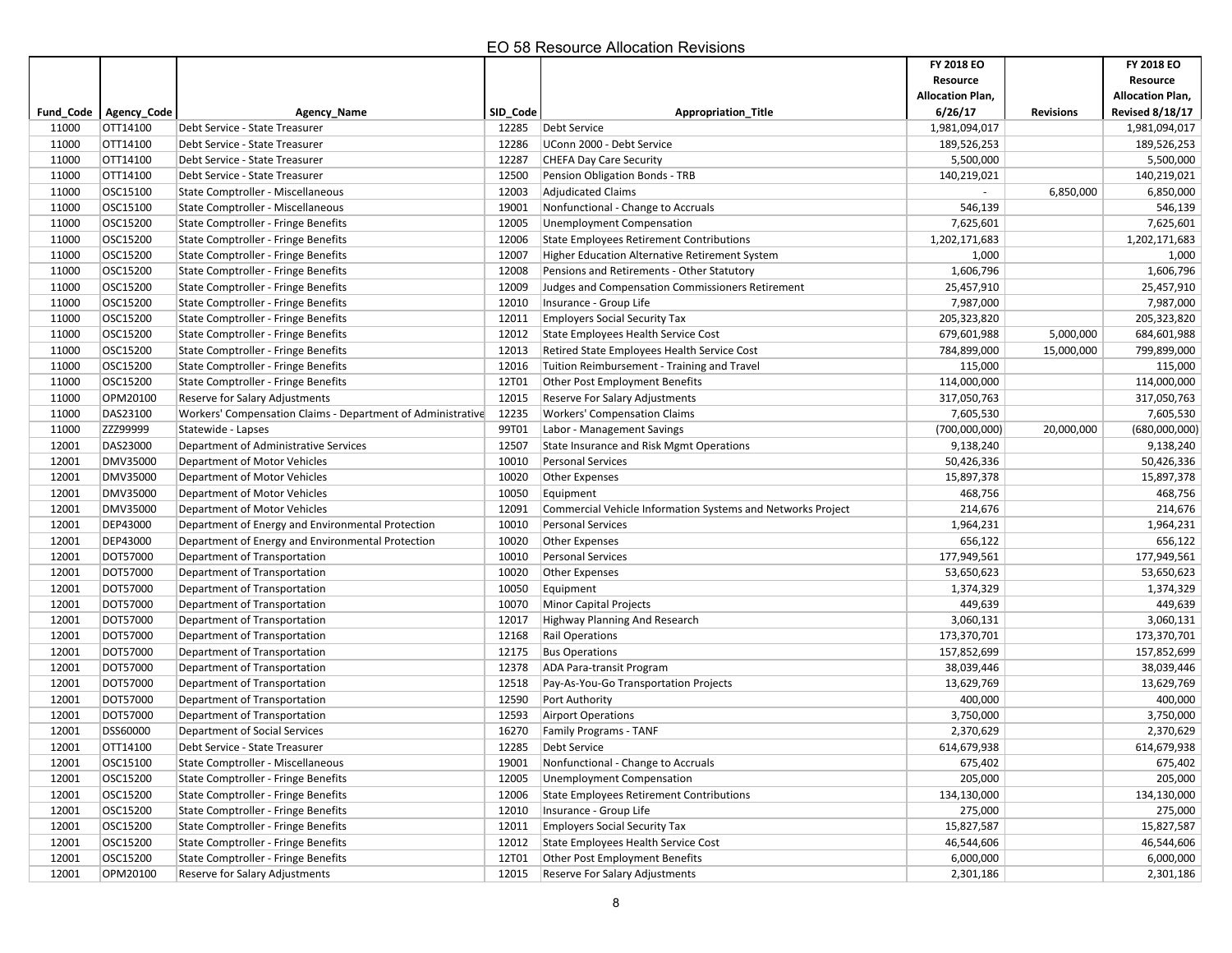|       |                         |                                                             |          |                                                    | FY 2018 EO<br>Resource  |                  | <b>FY 2018 EO</b><br>Resource |
|-------|-------------------------|-------------------------------------------------------------|----------|----------------------------------------------------|-------------------------|------------------|-------------------------------|
|       |                         |                                                             |          |                                                    | <b>Allocation Plan,</b> |                  | <b>Allocation Plan,</b>       |
|       | Fund Code   Agency Code | Agency_Name                                                 | SID_Code | Appropriation_Title                                | 6/26/17                 | <b>Revisions</b> | <b>Revised 8/18/17</b>        |
| 12001 | DAS23100                | Workers' Compensation Claims - Department of Administrative | 12235    | <b>Workers' Compensation Claims</b>                | 6,723,297               |                  | 6,723,297                     |
| 12003 | DOB37000                | Department of Banking                                       | 10010    | <b>Personal Services</b>                           | 10,998,922              |                  | 10,998,922                    |
| 12003 | DOB37000                | Department of Banking                                       | 10020    | <b>Other Expenses</b>                              | 1,478,390               |                  | 1,478,390                     |
| 12003 | DOB37000                | Department of Banking                                       | 10050    | Equipment                                          | 44,900                  |                  | 44,900                        |
| 12003 | DOB37000                | Department of Banking                                       | 12244    | <b>Fringe Benefits</b>                             | 8,799,137               |                  | 8,799,137                     |
| 12003 | DOB37000                | Department of Banking                                       | 12262    | Indirect Overhead                                  | 291,192                 |                  | 291,192                       |
| 12003 | DOL40000                | Labor Department                                            | 12232    | Opportunity Industrial Centers                     | 475,000                 |                  | 475,000                       |
| 12003 | DOL40000                | Labor Department                                            | 12471    | <b>Customized Services</b>                         | 950,000                 |                  | 950,000                       |
| 12003 | DOH46900                | Department of Housing                                       | 12432    | <b>Fair Housing</b>                                | 603,000                 |                  | 603,000                       |
| 12003 | JUD95000                | Judicial Department                                         | 12472    | Foreclosure Mediation Program                      | 3,610,565               |                  | 3,610,565                     |
| 12003 | OSC15100                | State Comptroller - Miscellaneous                           | 19001    | Nonfunctional - Change to Accruals                 | 95,178                  |                  | 95,178                        |
| 12004 | OPM20000                | Office of Policy and Management                             | 10010    | <b>Personal Services</b>                           | 313,882                 |                  | 313,882                       |
| 12004 | OPM20000                | Office of Policy and Management                             | 10020    | <b>Other Expenses</b>                              | 6,012                   |                  | 6,012                         |
| 12004 | OPM20000                | Office of Policy and Management                             | 12244    | <b>Fringe Benefits</b>                             | 200,882                 |                  | 200,882                       |
| 12004 | DOI37500                | Insurance Department                                        | 10010    | <b>Personal Services</b>                           | 13,942,472              |                  | 13,942,472                    |
| 12004 | DOI37500                | Insurance Department                                        | 10020    | Other Expenses                                     | 1,713,418               |                  | 1,713,418                     |
| 12004 | DOI37500                | Insurance Department                                        | 10050    | Equipment                                          | 52,500                  |                  | 52,500                        |
| 12004 | DOI37500                | Insurance Department                                        | 12244    | <b>Fringe Benefits</b>                             | 11,055,498              |                  | 11,055,498                    |
| 12004 | DOI37500                | Insurance Department                                        | 12262    | Indirect Overhead                                  | 466,740                 |                  | 466,740                       |
| 12004 | MCO39400                | Office of the Healthcare Advocate                           | 10010    | <b>Personal Services</b>                           | 2,263,457               |                  | 2,263,457                     |
| 12004 | MCO39400                | Office of the Healthcare Advocate                           | 10020    | <b>Other Expenses</b>                              | 2,691,767               |                  | 2,691,767                     |
| 12004 | MCO39400                | Office of the Healthcare Advocate                           | 10050    | Equipment                                          | 15,000                  |                  | 15,000                        |
| 12004 | MCO39400                | Office of the Healthcare Advocate                           | 12244    | <b>Fringe Benefits</b>                             | 1,788,131               |                  | 1,788,131                     |
| 12004 | MCO39400                | Office of the Healthcare Advocate                           | 12262    | Indirect Overhead                                  | 106,630                 |                  | 106,630                       |
| 12004 | DPH48500                | Department of Public Health                                 | 12100    | Needle and Syringe Exchange Program                | 459,416                 |                  | 459,416                       |
| 12004 | DPH48500                | Department of Public Health                                 | 12236    | <b>AIDS Services</b>                               | 4,975,686               |                  | 4,975,686                     |
| 12004 | DPH48500                | Department of Public Health                                 | 12255    | Breast and Cervical Cancer Detection and Treatment | 2,150,565               |                  | 2,150,565                     |
| 12004 | DPH48500                | Department of Public Health                                 | 12563    | <b>Immunization Services</b>                       | 35,764,851              |                  | 35,764,851                    |
| 12004 | DPH48500                | Department of Public Health                                 | 16112    | X-Ray Screening and Tuberculosis Care              | 965,148                 |                  | 965,148                       |
| 12004 | DPH48500                | Department of Public Health                                 | 17013    | Venereal Disease Control                           | 197,171                 |                  | 197,171                       |
| 12004 | MHA53000                | Department of Mental Health and Addiction Services          | 12157    | <b>Managed Service System</b>                      | 408,924                 |                  | 408,924                       |
| 12004 | SDA62500                | State Department on Aging                                   | 12565    | <b>Fall Prevention</b>                             | 376,023                 |                  | 376,023                       |
| 12004 | OSC15100                | State Comptroller - Miscellaneous                           | 19001    | Nonfunctional - Change to Accruals                 | 116,945                 |                  | 116,945                       |
| 12006 | DCC38100                | Office of Consumer Counsel                                  | 10010    | <b>Personal Services</b>                           | 1,363,453               |                  | 1,363,453                     |
| 12006 | DCC38100                | Office of Consumer Counsel                                  | 10020    | <b>Other Expenses</b>                              | 502,907                 |                  | 502,907                       |
| 12006 | DCC38100                | Office of Consumer Counsel                                  | 10050    | Equipment                                          | 2,200                   |                  | 2,200                         |
| 12006 | DCC38100                | Office of Consumer Counsel                                  | 12244    | <b>Fringe Benefits</b>                             | 1,119,238               |                  | 1,119,238                     |
| 12006 | DCC38100                | Office of Consumer Counsel                                  | 12262    | Indirect Overhead                                  | 100                     |                  | 100                           |
| 12006 | DEP43000                | Department of Energy and Environmental Protection           | 10010    | <b>Personal Services</b>                           | 11,834,823              |                  | 11,834,823                    |
| 12006 | DEP43000                | Department of Energy and Environmental Protection           | 10020    | <b>Other Expenses</b>                              | 1,479,367               |                  | 1,479,367                     |
| 12006 | <b>DEP43000</b>         | Department of Energy and Environmental Protection           | 10050    | Equipment                                          | 19,500                  |                  | 19,500                        |
| 12006 | DEP43000                | Department of Energy and Environmental Protection           | 12244    | Fringe Benefits                                    | 9,467,858               |                  | 9,467,858                     |
| 12006 | DEP43000                | Department of Energy and Environmental Protection           | 12262    | Indirect Overhead                                  | 100                     |                  | 100                           |
| 12006 | OSC15100                | State Comptroller - Miscellaneous                           | 19001    | Nonfunctional - Change to Accruals                 | 89,658                  |                  | 89,658                        |
| 12007 | DCJ30000                | Division of Criminal Justice                                | 10010    | Personal Services                                  | 369,969                 |                  | 369,969                       |
| 12007 | DCJ30000                | Division of Criminal Justice                                | 10020    | Other Expenses                                     | 10,428                  |                  | 10,428                        |
| 12007 | DCJ30000                | Division of Criminal Justice                                | 12244    | <b>Fringe Benefits</b>                             | 306,273                 |                  | 306,273                       |
| 12007 | DOL40000                | Labor Department                                            | 12045    | Occupational Health Clinics                        | 687,148                 |                  | 687,148                       |
|       |                         |                                                             |          |                                                    |                         |                  |                               |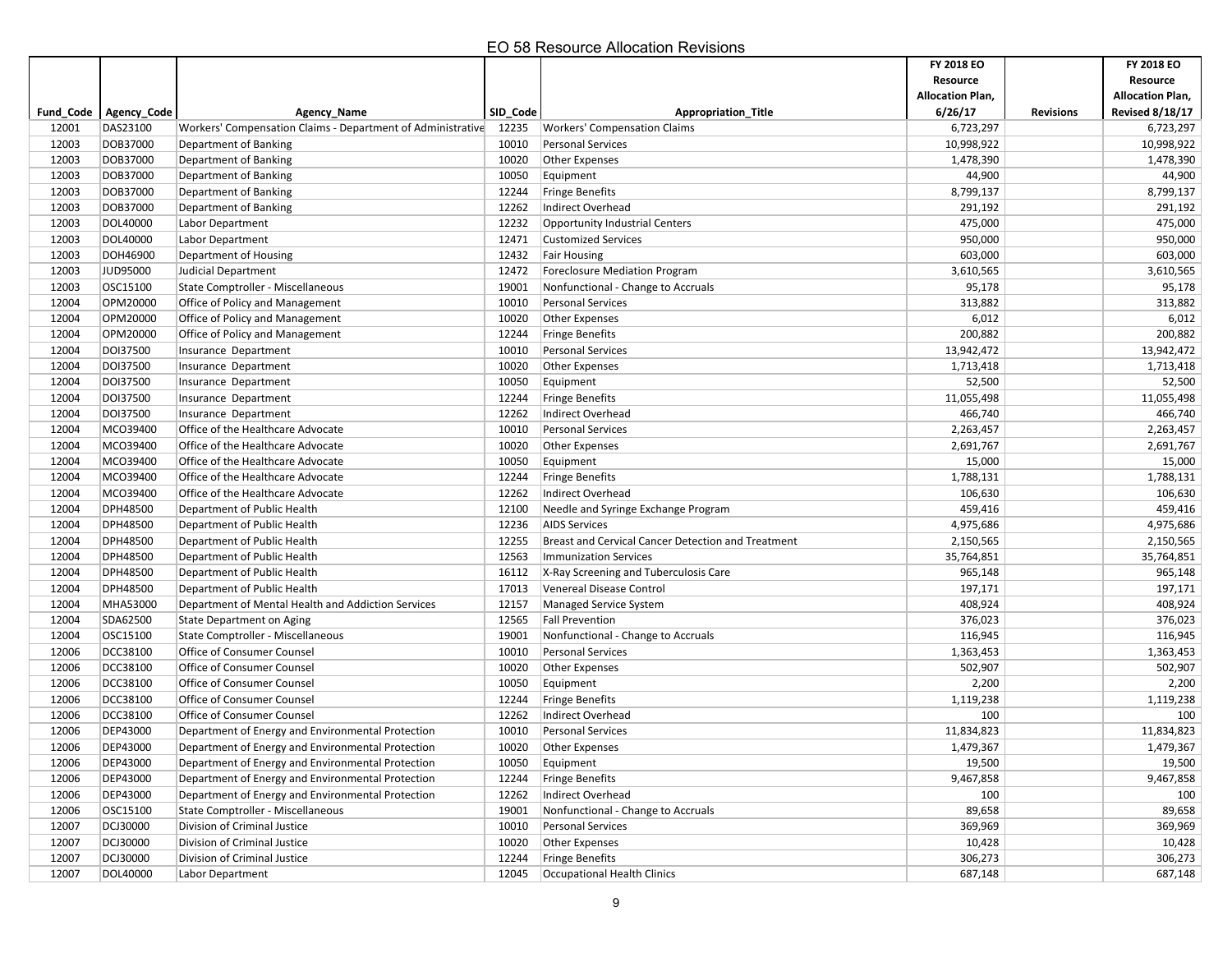|           |             |                                         |          | EO 58 Resource Allocation Revisions |                                                              |                          |                                                                             |
|-----------|-------------|-----------------------------------------|----------|-------------------------------------|--------------------------------------------------------------|--------------------------|-----------------------------------------------------------------------------|
| Fund_Code | Agency_Code | Agency_Name                             | SID_Code | Appropriation_Title                 | FY 2018 EO<br>Resource<br><b>Allocation Plan,</b><br>6/26/17 | <b>Revisions</b>         | FY 2018 EO<br>Resource<br><b>Allocation Plan,</b><br><b>Revised 8/18/17</b> |
| 12007     | WCC42000    | <b>Workers' Compensation Commission</b> | 10010    | Personal Services                   | 10,016,619                                                   |                          | 10,016,619                                                                  |
| 12007     | WCC42000    | <b>Workers' Compensation Commission</b> | 10020    | Other Expenses                      | 2,111,669                                                    |                          | 2,111,669                                                                   |
| 12007     | WCC42000    | <b>Workers' Compensation Commission</b> | 10050    | Equipment                           | $\mathbf{1}$                                                 |                          | $\mathbf{1}$                                                                |
| 12007     | WCC42000    | <b>Workers' Compensation Commission</b> | 12244    | Fringe Benefits                     | 8,019,989                                                    |                          | 8,019,989                                                                   |
| 12007     | WCC42000    | <b>Workers' Compensation Commission</b> | 12262    | Indirect Overhead                   | 291,637                                                      |                          | 291,637                                                                     |
| 12007     | SDR63500    | Department of Rehabilitation Services   | 10010    | Personal Services                   | 514,113                                                      |                          | 514,113                                                                     |
| 12007     | SDR63500    | Department of Rehabilitation Services   | 10020    | Other Expenses                      | 53,822                                                       |                          | 53,822                                                                      |
| 12007     | SDR63500    | Department of Rehabilitation Services   | 12066    | Rehabilitative Services             | 1,111,913                                                    |                          | 1,111,913                                                                   |
| 12007     | SDR63500    | Department of Rehabilitation Services   | 12244    | Fringe Benefits                     | 430,485                                                      |                          | 430,485                                                                     |
| 12007     | OSC15100    | State Comptroller - Miscellaneous       | 19001    | Nonfunctional - Change to Accruals  | 72,298                                                       |                          | 72,298                                                                      |
| 12013     | DAG42500    | Department of Agriculture               | 10010    | Personal Services                   | 430,138                                                      |                          | 430,138                                                                     |
| 12013     | DAG42500    | Department of Agriculture               | 10020    | Other Expenses                      | 273,007                                                      |                          | 273,007                                                                     |
| 12013     | DAG42500    | Department of Agriculture               | 12244    | Fringe Benefits                     | 361,316                                                      |                          | 361,316                                                                     |
| 12013     | OSC15100    | State Comptroller - Miscellaneous       | 19001    | Nonfunctional - Change to Accruals  | 2,845                                                        |                          | 2,845                                                                       |
| 12014     | JUD95000    | Judicial Department                     | 12047    | Criminal Injuries Compensation      | 2,934,088                                                    |                          | 2,934,088                                                                   |
|           |             |                                         |          |                                     | <b>Net Revisions:</b>                                        | $\overline{\phantom{a}}$ |                                                                             |
|           |             |                                         |          |                                     |                                                              |                          |                                                                             |
|           |             |                                         |          |                                     |                                                              |                          |                                                                             |
|           |             |                                         |          | 10                                  |                                                              |                          |                                                                             |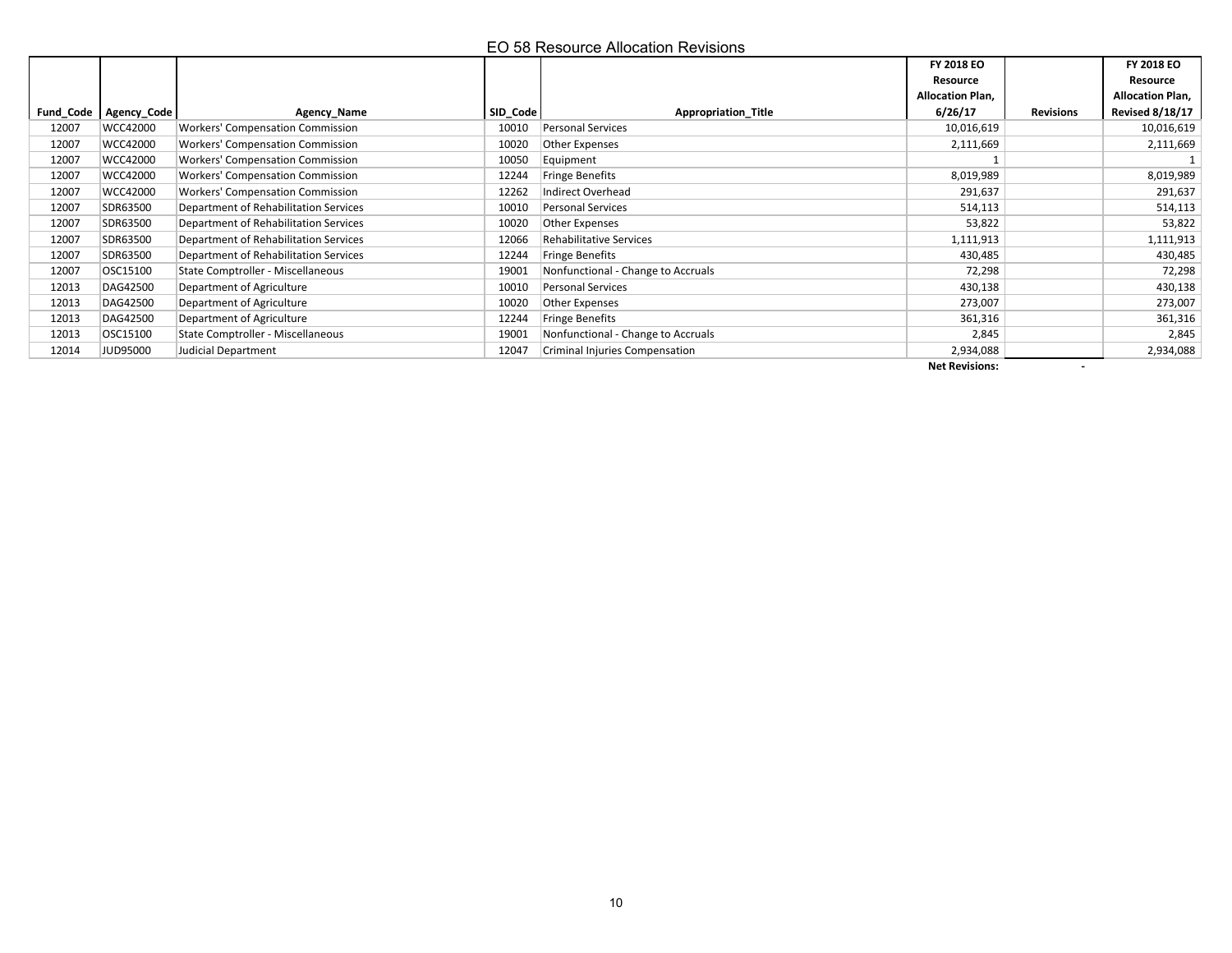|                                  | PILOT: State-Owned Real<br>Property |             | EO 58 Resource Allocation Revisions |             |                                               |                  |                                     |             |
|----------------------------------|-------------------------------------|-------------|-------------------------------------|-------------|-----------------------------------------------|------------------|-------------------------------------|-------------|
|                                  |                                     |             | PILOT: Colleges & Hospitals         |             | Mashantucket Pequot And<br>Mohegan Fund Grant |                  | <b>Adult Education</b>              |             |
| Grantee                          | FY 2017                             | FY 2018     | FY 2017                             | FY 2018     | FY 2017                                       | FY 2018          | FY 2017                             | FY 2018     |
| FY 2018 Expected<br>Payment Date | No Grant Payment                    |             | No Grant Payment                    |             | No Grant Payment                              |                  | 66% in August and balance in<br>May |             |
| Andover                          | 4,211                               | 0           | 0                                   | $\mathbf 0$ | 14,975                                        | 0                | $\mathbf 0$                         | $\mathbf 0$ |
| Ansonia                          | 44,259                              | 0           | 0                                   | $\mathbf 0$ | 160,809                                       | 0                | 107,666                             | 106,337     |
| Ashford                          | 44                                  | 0           | 0                                   | $\mathbf 0$ | 23,966                                        | 0                | $\mathbf 0$                         | 0           |
| Avon                             | 0                                   | 0           | 0                                   | 0           | 19,195                                        | $\mathbf 0$      | 1,985                               | 1,789       |
| Barkhamsted                      | 1,682                               | 0           | 0                                   | 0           | 16,970                                        | 0                | 1,595                               | 1,629       |
| <b>Beacon Falls</b>              | 20,772                              | 0           | 0                                   | 0           | 28,910                                        | 0                | $\mathbf 0$                         | $\mathbf 0$ |
| Berlin                           | 447                                 | 0           | 0                                   | 0           | 43,425                                        | 0                | 15,206                              | 13,556      |
| Bethany                          | 5,865                               | 0           | 15,096                              | 0           | 15,929                                        | $\mathbf 0$      | $\mathbf 0$                         | $\mathbf 0$ |
| Bethel                           | 149                                 | 0           | 6                                   | 0           | 48,842                                        | 0                | 12,704                              | 11,259      |
| Bethlehem                        | 158                                 | 0           | 0                                   | 0           | 13,617                                        | 0                | 0                                   | 0           |
| Bloomfield                       | 14,068                              | 0           | 190,614                             | 0           | 150,544                                       | 0                | 20,719                              | 22,062      |
| Bolton                           | 15,913                              | 0           | 0                                   | 0           | 16,362                                        | 0                | 3,679                               | 3,823       |
| Bozrah                           | 0                                   | 0           | 0                                   | 0           | 16,305                                        | 0                | 6,841                               | 6,877       |
| Branford                         | 0                                   | 0           | 0                                   | $\mathbf 0$ | 53,780                                        | 0                | 21,033                              | 21,252      |
| Bridgeport                       | 2,367,096                           | 0           | 7,454,025                           | 0           | 5,913,094                                     | 0                | 2,071,995                           | 2,057,245   |
| Bridgewater                      | 51                                  | 0           | 0                                   | 0           | 8,251                                         | 0                | $\mathbf 0$                         | 0           |
| Bristol                          | 0                                   | 0           | 392,185                             | 0           | 565,082                                       | 0                | 306,457                             | 297,951     |
| Brookfield                       | 337                                 | 0           | 0                                   | 0           | 21,694                                        | 0                | 3,582                               | 3,753       |
| Brooklyn                         | 111,376                             | 0           | 0                                   | 0           | 212,937                                       | $\mathbf 0$      | 33,138                              | 32,494      |
| Burlington                       | 5,437                               | 0           | 0                                   | 0           | 22,422                                        | 0                | 0                                   | 0           |
| Canaan                           | 93,900                              | 0           | 1,960                               | 0           | 9,659                                         | 0                | 0                                   | 0           |
| Canterbury                       | 327                                 | 0           | 0                                   | 0           | 29,519                                        | 0                | 13,120                              | 12,664      |
| Canton                           | 0                                   | 0           | 0                                   | 0           | 20,081                                        | $\mathbf 0$      | 2,777                               | 2,482       |
| Chaplin                          | 50,399                              | 0           | $\mathbf 0$                         | 0           | 79,763                                        | 0                | 2,877                               | 2,841       |
| Cheshire                         | 1,865,136                           | 0           | 121,350                             | 0           | 2,061,556                                     | 0                | 23,840                              | 25,964      |
| Chester                          | 415                                 | 0           | 0                                   | 0           | 14,643                                        | $\mathbf 0$      | $\mathbf 0$                         | 0           |
| Clinton                          | 0                                   | $\mathbf 0$ | 0                                   | 0           | 30,971                                        | $\mathsf{U}$     | 25,277                              | 26,939      |
| Colchester                       | 0                                   | 0           | 0                                   | 0           | 65,420                                        | 0                | 27,866                              | 27,747      |
| Colebrook                        | 1,206                               | 0           | 0                                   | 0           | 9,838                                         | 0                | 350                                 | 374         |
| Columbia                         | 167                                 | 0           | 0                                   | 0           | 19,761                                        | $\boldsymbol{0}$ | 2,241                               | 2,111       |
| Cornwall                         | 3,149                               | 0           | 0                                   | 0           | 8,178                                         | $\boldsymbol{0}$ | 0                                   | 0           |
| Coventry                         | 284                                 | 0           | 0                                   | 0           | 44,362                                        | 0                | 10,987                              | 10,844      |
| Cromwell                         | 180                                 | 0           | 2,634                               | 0           | 35,310                                        | $\boldsymbol{0}$ | 17,076                              | 14,033      |
| Danbury                          | 1,881,851                           | 0           | 1,258,449                           | 0           | 907,556                                       | 0                | 265,828                             | 250,489     |
| Darien                           | 0                                   | 0           | 0                                   | 0           | 9,241                                         | 0                | 40                                  | 116         |
| Deep River                       | 0                                   | 0           | 0                                   | 0           | 17,346                                        | $\bf{0}$         | 0                                   | 0           |
| Derby                            | 663                                 | 0           | 833,361                             | 0           | 243,222                                       | $\pmb{0}$        | 125,448                             | 126,334     |
| Durham                           | 123                                 | 0           | 0                                   | 0           | 20,996                                        | 0                | 0                                   | 0           |
| East Granby                      | 0                                   | 0           | 0                                   | 0           | 15,434                                        | 0                | 1,546                               | 1,511       |
| East Haddam                      | 8,423                               | 0           | 0                                   | 0           | 27,015                                        | 0                | 5,471                               | 5,604       |
| East Hampton                     | 49,068                              | 0           | 0                                   | 0           | 41,883                                        | $\bf{0}$         | 16,980                              | 15,455      |
| East Hartford                    | 555,245                             | 0           | 487,075                             | 0           | 294,020                                       | $\bf{0}$         | 208,572                             | 217,830     |
| East Haven                       | 240,702                             | 0           | 0                                   | 0           | 170,049                                       | $\bf{0}$         | 469,823                             | 484,517     |
| East Lyme                        | 862,360                             | 0           | 40,179                              | 0           | 320,180                                       | 0                | 17,156                              | 15,971      |
| East Windsor                     | 57,816                              | 0           | 0                                   | 0           | 45,593                                        | 0                | 16,217                              | 15,604      |
| Eastford                         | 0                                   | 0           | 0                                   | 0           | 11,911                                        | 0                | 1,795                               | 2,058       |
| Easton                           | 410                                 | 0           | 0                                   | 0           | 10,545                                        | $\boldsymbol{0}$ | 265                                 | 314         |
|                                  |                                     |             |                                     | 11          |                                               |                  |                                     |             |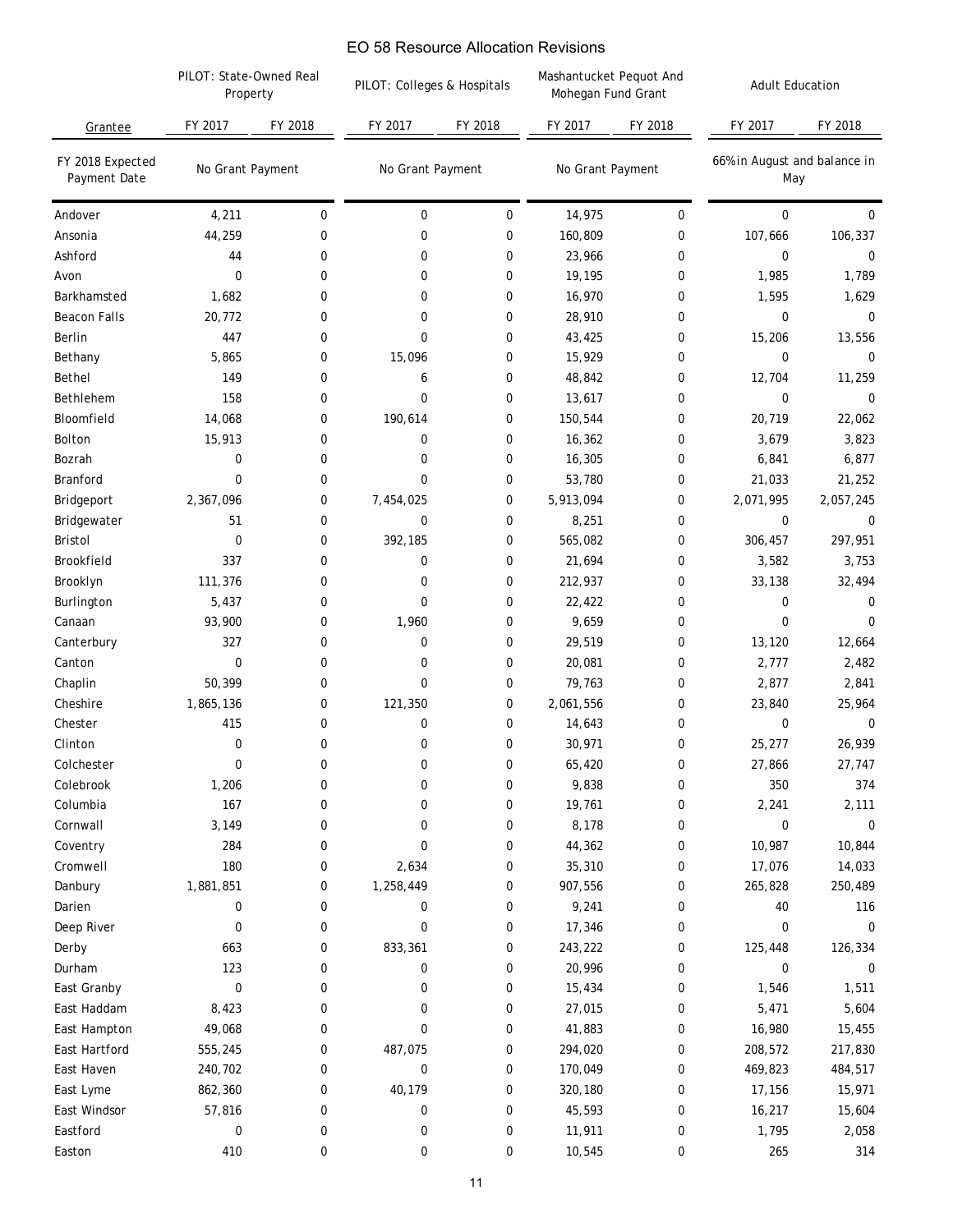|                                  | PILOT: State-Owned Real<br>Property |         | EO 58 Resource Allocation Revisions<br>PILOT: Colleges & Hospitals |             | Mashantucket Pequot And<br>Mohegan Fund Grant |                  | <b>Adult Education</b>              |           |
|----------------------------------|-------------------------------------|---------|--------------------------------------------------------------------|-------------|-----------------------------------------------|------------------|-------------------------------------|-----------|
| Grantee                          | FY 2017                             | FY 2018 | FY 2017                                                            | FY 2018     | FY 2017                                       | FY 2018          | FY 2017                             | FY 2018   |
| FY 2018 Expected<br>Payment Date | No Grant Payment                    |         | No Grant Payment                                                   |             | No Grant Payment                              |                  | 66% in August and balance in<br>May |           |
| Ellington                        | 96                                  | 0       | 0                                                                  | $\mathbf 0$ | 44,853                                        | $\boldsymbol{0}$ | 14,829                              | 13,269    |
| Enfield                          | 1,044,614                           | 0       | 25,375                                                             | 0           | 1,359,849                                     | $\boldsymbol{0}$ | 96,152                              | 95,617    |
| <b>Essex</b>                     | 78                                  | 0       | 0                                                                  | 0           | 12,520                                        | 0                | $\mathbf 0$                         | 0         |
| Fairfield                        | 137                                 | 0       | 1,997,360                                                          | 0           | 277,695                                       | 0                | 1,758                               | 1,572     |
| Farmington                       | 3,134,814                           | 0       | 29,691                                                             | 0           | 29,796                                        | $\boldsymbol{0}$ | 3,522                               | 3,747     |
| Franklin                         | 5,944                               | 0       | 0                                                                  | 0           | 15,379                                        | $\mathbf 0$      | 2,969                               | 2,966     |
| Glastonbury                      | 0                                   | 0       | 7                                                                  | 0           | 41,629                                        | 0                | 6,077                               | 5,665     |
| Goshen                           | 408                                 | 0       | 0                                                                  | 0           | 10,521                                        | 0                | $\mathbf 0$                         | 0         |
| Granby                           | 50                                  | 0       | 0                                                                  | 0           | 23,972                                        | 0                | 2,478                               | 2,406     |
| Greenwich                        | $\Omega$                            | 0       | 0                                                                  | 0           | 93,313                                        | 0                | $\mathbf 0$                         | 0         |
| Griswold                         | 17,108                              | 0       | 0                                                                  | 0           | 86,837                                        | 0                | 51,728                              | 50,755    |
| Groton                           | 833,258                             | 0       | 37,634                                                             | 0           | 1,336,108                                     | $\pmb{0}$        | 105,903                             | 102,334   |
| Guilford                         | 0                                   | 0       | 0                                                                  | 0           | 26,076                                        | 0                | 8,416                               | 9,952     |
| Haddam                           | 21,098                              | 0       | 0                                                                  | 0           | 23,844                                        | 0                | $\mathbf 0$                         | 0         |
| Hamden                           | 708,944                             | 0       | 2,833,043                                                          | 0           | 896,135                                       | 0                | 293,153                             | 289,696   |
| Hampton                          | 20,874                              | 0       | 0                                                                  | $\mathbf 0$ | 13,963                                        | 0                | 1,589                               | 1,584     |
| Hartford                         | 13,560,353                          | 0       | 23,664,027                                                         | 0           | 6,263,314                                     | 0                | 1,819,933                           | 1,909,449 |
| Hartland                         | 87,788                              | 0       | 0                                                                  | 0           | 12,191                                        | 0                | 1,869                               | 1,812     |
| Harwinton                        | 0                                   | 0       | 0                                                                  | 0           | 18,629                                        | 0                | 0                                   | 0         |
| Hebron                           | 0                                   | 0       | 0                                                                  | 0           | 28,438                                        | 0                | 0                                   | 0         |
| Kent                             | 35,287                              | 0       | 0                                                                  | 0           | 9,077                                         | 0                | $\mathbf 0$                         | 0         |
| Killingly                        | 179,430                             | 0       | 0                                                                  | 0           | 145,447                                       | 0                | 106,250                             | 105,609   |
| Killingworth                     | 62,170                              | 0       | 0                                                                  | 0           | 15,190                                        | $\boldsymbol{0}$ | $\mathbf 0$                         | 0         |
| Lebanon                          | 3,431                               | 0       | 0                                                                  | 0           | 33,075                                        | $\mathbf 0$      | 7,880                               | 7,710     |
| Ledyard                          | 589,458                             | 0       | 0                                                                  | 0           | 878,678                                       | 0                | 22,462                              | 21,434    |
| Lisbon                           | 130                                 | 0       | 0                                                                  | 0           | 23,657                                        | 0                | 9,838                               | 11,442    |
| Litchfield                       | 24,449                              | 0       | 0                                                                  | 0           | 18,270                                        | 0                | 1,271                               | 1,195     |
| Lyme                             | 0                                   | 0       | 0                                                                  | 0           | 8,343                                         | 0                | $\boldsymbol{0}$                    | 0         |
| Madison                          | 368,911                             | 0       | 0                                                                  | 0           | 19,466                                        | 0                | 6,941                               | 7,501     |
| Manchester                       | 555,314                             | 0       | 810,890                                                            | 0           | 570,820                                       | 0                | 631,257                             | 639,112   |
| Mansfield                        | 7,131,699                           | 0       | 0                                                                  | 0           | 204,996                                       | 0                | 0                                   | 0         |
| Marlborough                      | 0                                   | 0       | 0                                                                  | 0           | 18,541                                        | 0                | 0                                   | 0         |
| Meriden                          | 192,354                             | 0       | 1,175,795                                                          | 0           | 865,535                                       | 0                | 973,216                             | 944,322   |
| Middlebury                       | 0                                   | 0       | 0                                                                  | 0           | 15,721                                        | 0                | 0                                   | 0         |
| Middlefield                      | 33                                  | 0       | 0                                                                  | 0           | 17,336                                        | 0                | $\mathbf 0$                         | 0         |
| Middletown                       | 2,224,822                           | 0       | 3,826,085                                                          | 0           | 1,195,934                                     | 0                | 1,249,158                           | 1,281,469 |
| Milford                          | 195,096                             | 0       | 419,820                                                            | 0           | 380,756                                       | 0                | 39,547                              | 41,553    |
| Monroe                           | 46                                  | 0       | 0                                                                  | 0           | 33,321                                        | 0                | 12,713                              | 13,779    |
| Montville                        | 1,785,473                           | 0       | 0                                                                  | 0           | 952,470                                       | 0                | 33,317                              | 33,611    |
| Morris                           | 820                                 | 0       | 0                                                                  | 0           | 11,054                                        | 0                | 0                                   | 0         |
| Naugatuck                        | 2,998                               | 0       | 0                                                                  | 0           | 230,356                                       | 0                | 204,943                             | 202,559   |
| New Britain                      | 3,276,462                           | 0       | 2,520,682                                                          | 0           | 2,193,488                                     | 0                | 546,113                             | 587,827   |
| New Canaan                       | 7,331                               | 0       | 0                                                                  | 0           | 8,954                                         | 0                | 69                                  | 34        |
| New Fairfield                    | 127                                 | 0       | 0                                                                  | 0           | 29,123                                        | 0                | 3,961                               | 3,755     |
| New Hartford                     | 0                                   | 0       | 0                                                                  | 0           | 19,069                                        | 0                | 2,691                               | 2,845     |
| New Haven                        | 6,013,572                           | 0       | 40,688,189                                                         | 0           | 5,794,422                                     | 0                | 2,796,517                           | 2,727,038 |
| New London                       | 295,665                             | 0       | 4,710,585                                                          | 0           | 1,737,694                                     | 0                | 1,126,586                           | 1,113,961 |
|                                  |                                     |         |                                                                    | 12          |                                               |                  |                                     |           |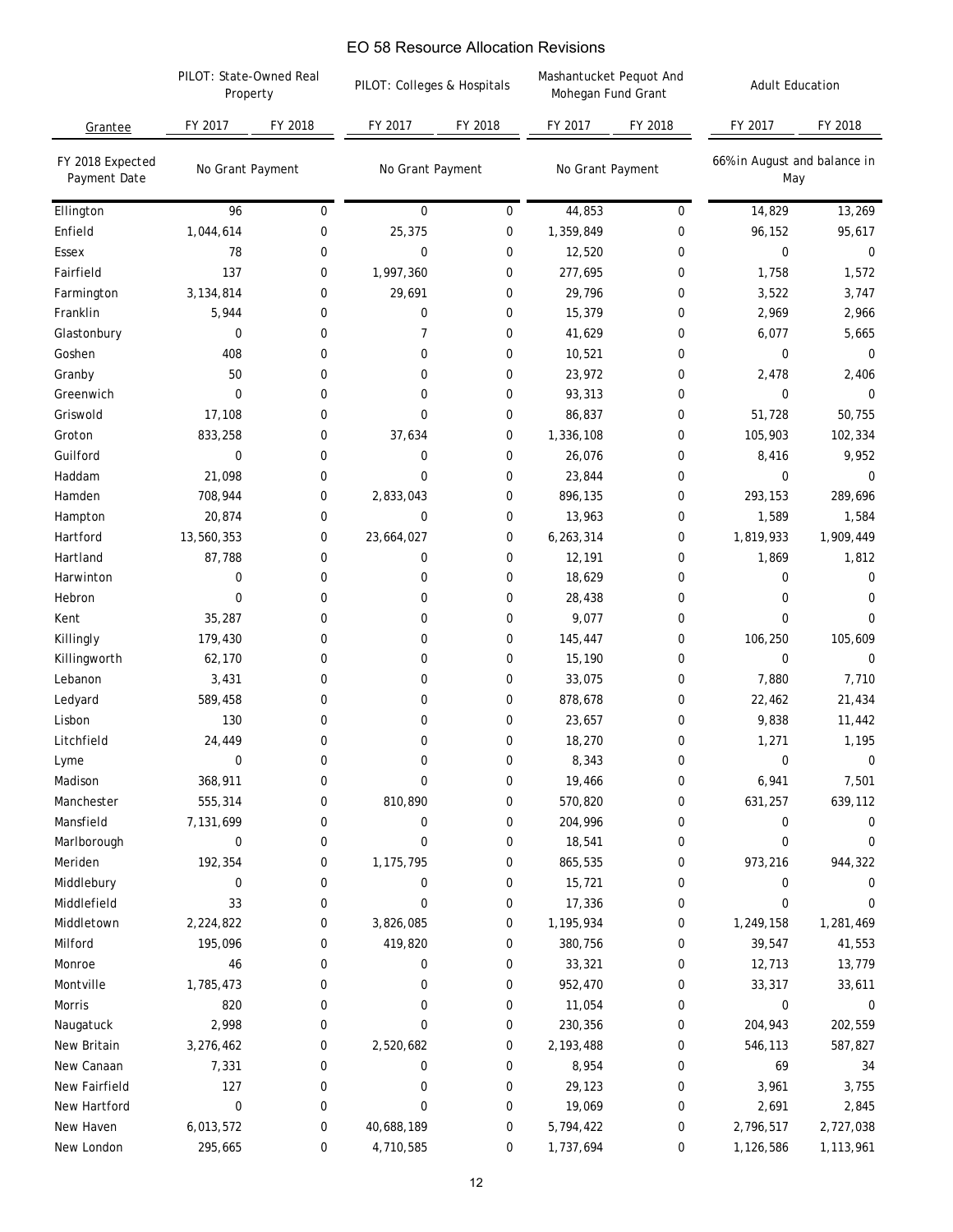| PILOT: Colleges & Hospitals |                     | EO 58 Resource Allocation Revisions<br>Mashantucket Pequot And<br>Mohegan Fund Grant |                  | <b>Adult Education</b> |                                     |         |
|-----------------------------|---------------------|--------------------------------------------------------------------------------------|------------------|------------------------|-------------------------------------|---------|
| FY 2017                     | Property<br>FY 2018 | FY 2018                                                                              | FY 2017          | FY 2018                | FY 2017                             | FY 2018 |
| No Grant Payment            | No Grant Payment    |                                                                                      | No Grant Payment |                        | 66% in August and balance in<br>May |         |
| 89,321                      | $\mathbf 0$         | $\mathbf 0$                                                                          | 76,718           | 0                      | 33,326                              | 40,986  |
| 1,529,519                   | 0                   | 0                                                                                    | 248,178          | 0                      | 38,839                              | 37,300  |
| 0                           | 0                   | 0                                                                                    | 911,124          | 0                      | 4,497                               | 4,054   |
| 44,716                      | 0                   | 0                                                                                    | 13,317           | 0                      | 268                                 | 240     |
| 0                           | 0                   | 0                                                                                    | 42,037           | $\mathbf 0$            | 47,090                              | 41,720  |
| 0                           | 0                   | 0                                                                                    | 21,925           | $\mathbf 0$            | $\mathbf 0$                         | 0       |
| 578,614                     | 0                   | 0                                                                                    | 151,159          | 0                      | 7,223                               | 6,692   |
| 0                           | 0                   | 0                                                                                    | 841,889          | 0                      | 7,961                               | 9,502   |
| 1,471,056                   | 0                   | 0                                                                                    | 816,834          | 0                      | 78,352                              | 78,645  |
| 758,666                     | 0                   | 0                                                                                    | 1,912,306        | 0                      | 323,371                             | 319,352 |
| 2,006                       | 0                   | 0                                                                                    | 14,487           | 0                      | $\mathbf 0$                         | 0       |
| 0                           | 0                   | 0                                                                                    | 14,601           | $\boldsymbol{0}$       | 4,720                               | 4,652   |
| 151,773                     | 0                   | 0                                                                                    | 43,490           | 0                      | $\mathbf 0$                         | 0       |
| 0                           | 0                   | 0                                                                                    | 25,388           | 0                      | 1,214                               | 1,395   |
| 34,410                      | 0                   | 0                                                                                    | 122,528          | 0                      | 107,902                             | 105,120 |
| 0                           | 0                   | 0                                                                                    | 72,491           | $\boldsymbol{0}$       | 122,743                             | 122,075 |
| 0                           | 0                   | 0                                                                                    | 69,784           | $\mathbf 0$            | 11,468                              | 11,411  |
| 0                           | 0                   | 0                                                                                    | 19,468           | 0                      | 6,015                               | 4,591   |
| 0                           | 0                   | 0                                                                                    | 27,715           | 0                      | 10,709                              | 10,945  |
| 0                           | 0                   | 0                                                                                    | 1,125,119        | 0                      | 20,780                              | 20,700  |
| 0                           | 0                   | 0                                                                                    | 26,955           | 0                      | $\mathbf 0$                         | 0       |
| 212,667                     | 0                   | 0                                                                                    | 103,555          | 0                      | 67,026                              | 65,727  |
| 0                           | 0                   | 0                                                                                    | 10,912           | $\boldsymbol{0}$       | 554                                 | 547     |
| 0                           | 0                   | 0                                                                                    | 14,143           | 0                      | 586                                 | 578     |
| 0                           | 0                   | 0                                                                                    | 268,992          | 0                      | 10,124                              | 9,694   |
| 0                           | 0                   | 0                                                                                    | 8,056            | 0                      | $\mathbf 0$                         | 0       |
| 0                           | 0                   | 0                                                                                    | 18,219           | 0                      | 4,450                               | 4,126   |
| 0                           | 0                   | 0                                                                                    | 9,066            | 0                      | $\boldsymbol{0}$                    | 0       |
| 0                           | 0                   | 0                                                                                    | 15,714           | 0                      | 1,806                               | 1,746   |
| 0                           | 0                   | 0                                                                                    | 67,844           | 0                      | 75,988                              | 75,666  |
| 0                           | 0                   | 0                                                                                    | 9,111            | 0                      | 0                                   | 0       |
| 0                           | 0                   | 0                                                                                    | 74,849           | 0                      | 37,518                              | 37,740  |
| 0                           | 0                   | 0                                                                                    | 9,925            | $\boldsymbol{0}$       | 178                                 | 199     |
| 0                           | 0                   | 0                                                                                    | 28,478           | $\boldsymbol{0}$       | 13,657                              | 12,604  |
| 0                           | 0                   | 0                                                                                    | 1,609,537        | 0                      | 11,126                              | 10,571  |
| 0                           | 0                   | 0                                                                                    | 54,351           | 0                      | 12,360                              | 9,956   |
| 0                           | 0                   | 0                                                                                    | 37,696           | 0                      | 0                                   | 0       |
| 0                           | 0                   | 0                                                                                    | 126,114          | 0                      | 13,020                              | 15,104  |
| 0                           | 0                   | 0                                                                                    | 26,245           | 0                      | 16,071                              | 15,783  |
| 213,778                     | 0                   | 0                                                                                    | 93,160           | 0                      | 26,296                              | 25,081  |
| 1,837,777                   | 0                   | 0                                                                                    | 884,033          | 0                      | 333,828                             | 329,862 |
| 0                           | 0                   | 0                                                                                    | 33,410           | 0                      | 11,283                              | 11,144  |
| 0                           | 0                   | 0                                                                                    | 33,057           | 0                      | 8,095                               | 8,228   |
| 0                           | 0                   | 0                                                                                    | 160,760          | 0                      | 111,908                             | 113,549 |
| 0                           | 0                   | 0                                                                                    | 2,830,235        | $\boldsymbol{0}$       | 8,075                               | 8,139   |
| 0                           |                     | 0                                                                                    | 40,123           |                        | 11,023                              | 11,138  |
| 0                           |                     | 0                                                                                    |                  |                        |                                     | 47,434  |
|                             | 0<br>0              |                                                                                      | $13$             | 63,550                 | 0<br>0                              | 47,732  |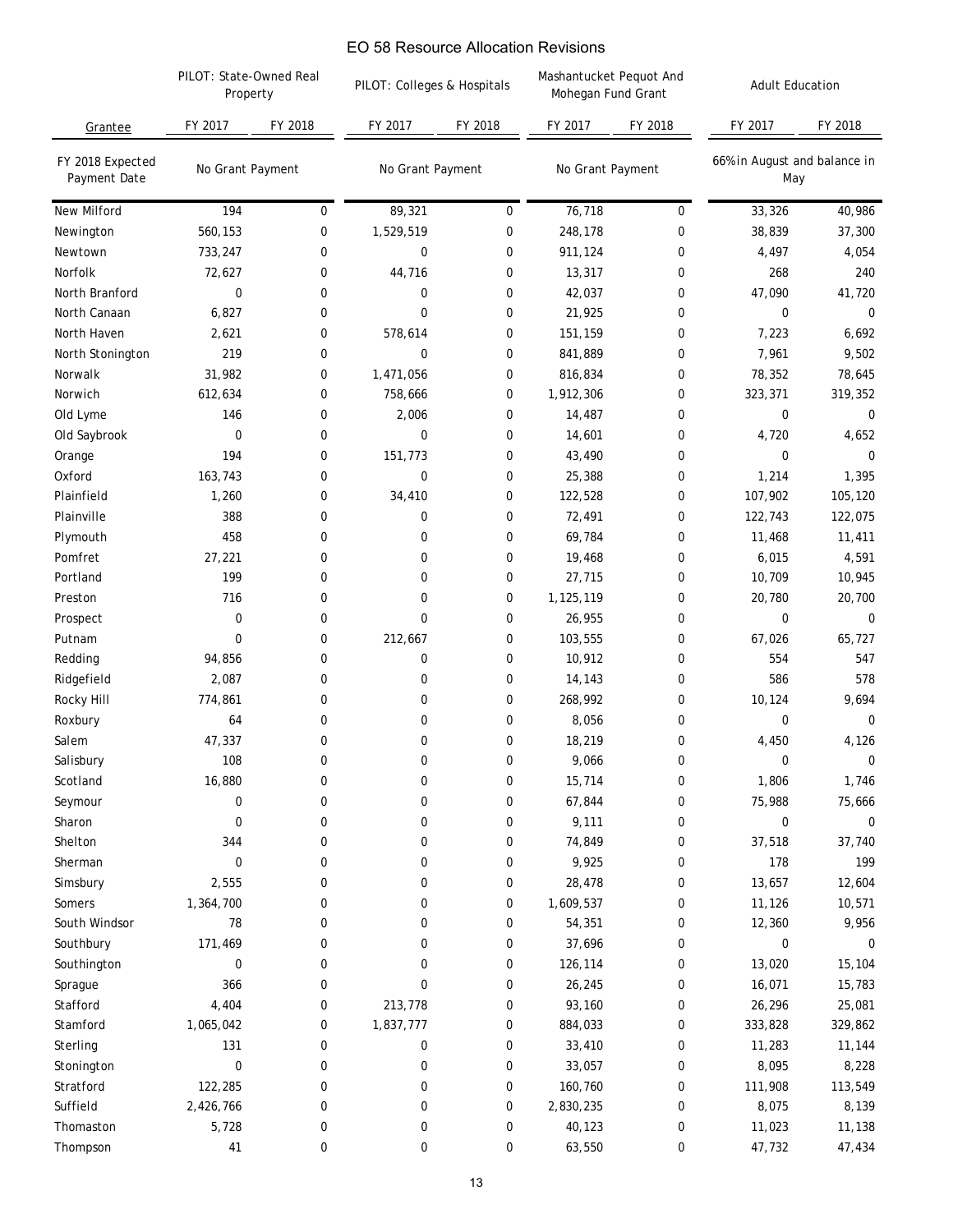|                                  | PILOT: State-Owned Real<br>Property |             | EO 58 Resource Allocation Revisions<br>PILOT: Colleges & Hospitals |             | Mashantucket Pequot And<br>Mohegan Fund Grant |              | <b>Adult Education</b>              |             |
|----------------------------------|-------------------------------------|-------------|--------------------------------------------------------------------|-------------|-----------------------------------------------|--------------|-------------------------------------|-------------|
| Grantee                          | FY 2017                             | FY 2018     | FY 2017                                                            | FY 2018     | FY 2017                                       | FY 2018      | FY 2017                             | FY 2018     |
| FY 2018 Expected<br>Payment Date | No Grant Payment                    |             | No Grant Payment                                                   |             | No Grant Payment                              |              | 66% in August and balance in<br>May |             |
| Tolland                          | 0                                   | $\pmb{0}$   | $\boldsymbol{0}$                                                   | 0           | 34,843                                        | $\bf{0}$     | 8,984                               | 8,436       |
| Torrington                       | 96,492                              | 0           | 238,519                                                            | $\mathbf 0$ | 287,599                                       | 0            | 126,439                             | 129,092     |
| Trumbull                         | 0                                   | 0           | 3,260                                                              | 0           | 49,941                                        | 0            | 13,226                              | 15,259      |
| Union                            | 25,513                              | 0           | $\mathbf 0$                                                        | 0           | 21,443                                        | 0            | 1,809                               | 1,562       |
| Vernon                           | 113,496                             | 0           | 317,760                                                            | 0           | 158,914                                       | 0            | 231,815                             | 227,337     |
| Voluntown                        | 71,479                              | $\pmb{0}$   | 56,167                                                             | 0           | 88,305                                        | 0            | 7,822                               | 7,786       |
| Wallingford                      | 0                                   | 0           | 152,586                                                            | 0           | 156,083                                       | 0            | 262,909                             | 265,405     |
| Warren                           | 9,522                               | 0           | 0                                                                  | 0           | 8,203                                         | 0            | 0                                   | 0           |
| Washington                       | 6,117                               | 0           | $\mathbf 0$                                                        | 0           | 8,741                                         | 0            | $\mathbf 0$                         | 0           |
| Waterbury                        | 3,896,947                           | 0           | 5,404,535                                                          | 0           | 2,915,126                                     | 0            | 1,910,140                           | 1,894,809   |
| Waterford                        | 122,408                             | 0           | 61,523                                                             | 0           | 42,601                                        | 0            | 12,576                              | 11,697      |
| Watertown                        | 15,917                              | 0           | 0                                                                  | 0           | 75,186                                        | 0            | 4,787                               | 4,768       |
| West Hartford                    | 0                                   | 0           | 961,435                                                            | 0           | 197,475                                       | 0            | 69,469                              | 72,142      |
| West Haven                       | 0                                   | 0           | 5,008,541                                                          | $\mathbf 0$ | 969,932                                       | 0            | 210,626                             | 206,749     |
| Westbrook                        | 0                                   | 0           | 0                                                                  | 0           | 16,186                                        | 0            | 1,564                               | 1,211       |
| Weston                           | 0                                   | 0           | 0                                                                  | $\mathbf 0$ | 9,059                                         | 0            | 80                                  | 80          |
| Westport                         | 365,527                             | 0           | 172,387                                                            | 0           | 26,621                                        | 0            | 235                                 | 155         |
| Wethersfield                     | 107,242                             | 0           | 8,592                                                              | 0           | 209,154                                       | 0            | 29,758                              | 31,155      |
| Willington                       | 17,136                              | 0           | 0                                                                  | 0           | 33,250                                        | 0            | 0                                   | 0           |
| Wilton                           | 330                                 | 0           | 0                                                                  | $\mathbf 0$ | 10,862                                        | 0            | 174                                 | 145         |
| Winchester                       | 31,191                              | 0           | 40,379                                                             | 0           | 78,447                                        | 0            | 10,994                              | 10,628      |
| Windham                          | 2,795,180                           | 0           | 625,611                                                            | 0           | 857,889                                       | 0            | 280,211                             | 276,729     |
| Windsor                          | 0                                   | 0           | 0                                                                  | 0           | 71,844                                        | 0            | 57,019                              | 58,218      |
| Windsor Locks                    | 25,283                              | 0           | 0                                                                  | 0           | 424,822                                       | 0            | 18,615                              | 22,431      |
| Wolcott                          | 0                                   | 0           | 0                                                                  | $\mathbf 0$ | 61,364                                        | 0            | 4,089                               | 4,249       |
| Woodbridge                       | 0                                   | 0           | $\mathbf 0$                                                        | $\mathbf 0$ | 11,188                                        | 0            | 0                                   | 0           |
| Woodbury                         | 194                                 | 0           | $\Omega$                                                           | 0           | 19,685                                        | <sup>n</sup> | 0                                   | $\Omega$    |
| Woodstock                        | 1,581                               | $\pmb{0}$   | 0                                                                  | 0           | 26,183                                        | 0            | 8,946                               | 9,177       |
| Bantam (Bor.)                    | 0                                   | 0           | 0                                                                  | 0           | 0                                             | 0            | 0                                   | 0           |
| Danielson (Bor.)                 | 11,973                              | 0           | 0                                                                  | 0           | 0                                             | 0            | 0                                   | 0           |
| Fenwick (Bor.)                   | 0                                   | 0           | 0                                                                  | 0           | 0                                             | 0            | 0                                   | 0           |
| Groton (City of)                 | 56,213                              | 0           | 0                                                                  | 0           | 0                                             | 0            | 0                                   | 0           |
| Groton Long Point                | 0                                   | 0           | 0                                                                  | 0           | 0                                             | 0            | 0                                   | 0           |
| Jewett City (Bor.)               | 541                                 | 0           | 0                                                                  | 0           | 0                                             | 0            | 0                                   | 0           |
| Litchfield (Bor.)                | 765                                 | 0           | 0                                                                  | 0           | 0                                             | 0            | 0                                   | 0           |
| Newtown (Bor.)                   | 129                                 | 0           | 0                                                                  | 0           | 0                                             | 0            | 0                                   | 0           |
| Stonington (Bor.)                | 0                                   | 0           | 0                                                                  | 0           | 0                                             | 0            | 0                                   | 0           |
| Woodmont (Bor.)                  | 0                                   | 0           | 0                                                                  | 0           | 0                                             | 0            | 0                                   | $\Omega$    |
| District No. 1                   | 0                                   | 0           | 0                                                                  | 0           | 0                                             | 0            | 3,282                               | 3,239       |
| District No. 4                   | 0                                   | 0           | 0                                                                  | 0           | 0                                             | 0            | 9,737                               | 11,289      |
| District No. 5                   | 0                                   | 0           | 0                                                                  | 0           | 0                                             | 0            | 3,131                               | 3,181       |
| District No. 6                   | 0                                   | 0           | 0                                                                  | 0           | 0                                             | 0            | 438                                 | 433         |
| District No. 7                   | 0                                   | $\mathbf 0$ | 0                                                                  | 0           | 0                                             | 0            | 5,221                               | 5,424       |
| District No. 8                   | 0                                   | $\mathbf 0$ | 0                                                                  | 0           | 0                                             | 0            | 23,912                              | 23,635      |
| District No. 10                  | 0                                   | 0           | 0                                                                  | 0           | 0                                             | 0            | 2,437                               | 2,309       |
| District No. 12                  | 0                                   | 0           | 0                                                                  | 0           | 0                                             | 0            | 68                                  |             |
| District No. 13                  | 0                                   | 0           | 0                                                                  | 0           | 0                                             | 0            | 9,960                               | 67<br>9,254 |
|                                  |                                     |             |                                                                    | 14          |                                               |              |                                     |             |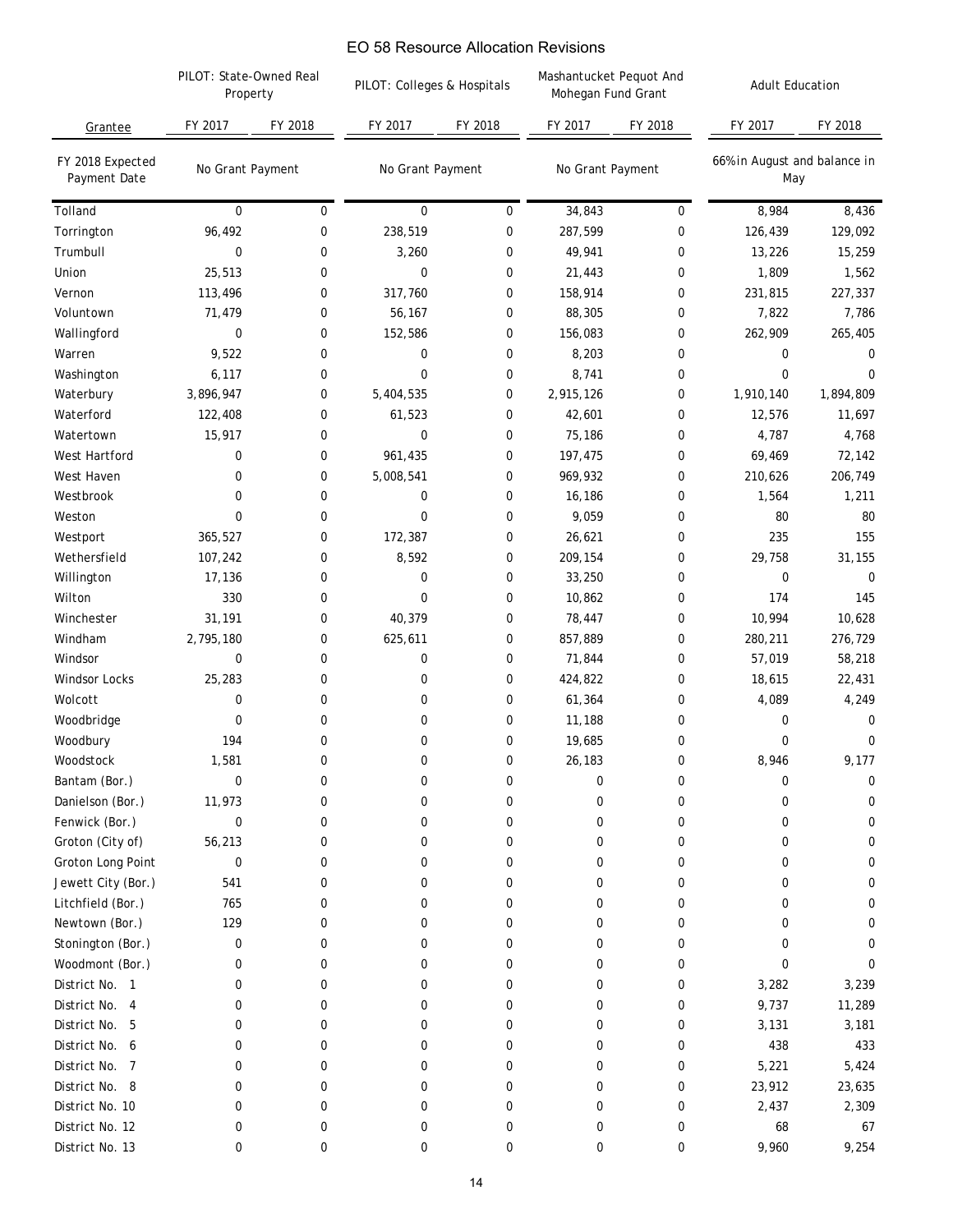|                                  | PILOT: State-Owned Real<br>Property |         | PILOT: Colleges & Hospitals |           | Mashantucket Pequot And<br>Mohegan Fund Grant |             | <b>Adult Education</b>              |            |
|----------------------------------|-------------------------------------|---------|-----------------------------|-----------|-----------------------------------------------|-------------|-------------------------------------|------------|
| Grantee                          | FY 2017                             | FY 2018 | FY 2017                     | FY 2018   | FY 2017                                       | FY 2018     | FY 2017                             | FY 2018    |
| FY 2018 Expected<br>Payment Date | No Grant Payment                    |         | No Grant Payment            |           | No Grant Payment                              |             | 66% in August and balance in<br>May |            |
| District No. 14                  | 0                                   | 0       | 0                           | $\pmb{0}$ | 0                                             | 0           | 5,833                               | 5,327      |
| District No. 15                  | 0                                   | 0       | 0                           | 0         | 0                                             | 0           | 981                                 | 932        |
| District No. 16                  | 0                                   | 0       | 0                           | 0         | 0                                             | 0           | 2,013                               | 1,986      |
| District No. 17                  | 0                                   | 0       | 0                           | 0         | $\mathbf 0$                                   | 0           | 6,769                               | 6,426      |
| District No. 18                  | 0                                   | 0       | 0                           | 0         | 0                                             | 0           | 2,765                               | 2,736      |
| District No. 19                  | 0                                   | 0       | 0                           | 0         | 0                                             | 0           | 56,548                              | 55,451     |
| <b>Education Conn</b>            | 0                                   | 0       | $\mathbf 0$                 | 0         | 0                                             | 0           | 133,169                             | 131,299    |
| <b>EASTCONN</b>                  | 0                                   | 0       | $\mathbf 0$                 | 0         | $\mathbf 0$                                   | 0           | 30,799                              | 30,177     |
| SDE Admin Costs                  | 0                                   | 0       | 0                           | 0         | 0                                             | 0           | 1,019,198                           | 1,019,198  |
| <b>Blmfld Cntr FD</b>            | 0                                   | 0       | 4,922                       | 0         | 0                                             | 0           | 0                                   | 0          |
| <b>Blmfld Blue Hills FD</b>      | 0                                   | 0       | 0                           | 0         | 0                                             | 0           | 0                                   | 0          |
| Cromwell FD                      | 0                                   | 0       | $\mathbf 0$                 | 0         | 0                                             | 0           | 0                                   | 0          |
| Hazardville FD #3                | 0                                   | 0       | 1,821                       | 0         | 0                                             | 0           | 0                                   | 0          |
| Enfield Thmpsnvll                | 0                                   | 0       | 0                           | 0         | 0                                             | 0           | $\mathbf 0$                         | 0          |
| Manchester - 8th Ut              | 0                                   | 0       | 0                           | 0         | $\mathbf 0$                                   | 0           | $\mathbf 0$                         | 0          |
| Groton: Poq. Brdg F              | 0                                   | 0       | 9,445                       | 0         | 0                                             | 0           | 0                                   | 0          |
| Middletown City FD               | 0                                   | 0       | $\mathbf 0$                 | 0         | 0                                             | 0           | $\mathbf 0$                         | 0          |
| Middletown South                 | 0                                   | 0       | 7,504                       | 0         | 0                                             | 0           | 0                                   | 0          |
| N. Milford FD                    | 0                                   | 0       | 5,737                       | 0         | 0                                             | 0           | $\mathbf 0$                         | 0          |
| Norwich - CCD                    | 0                                   | 0       | 0                           | 0         | 0                                             | 0           | 0                                   | 0          |
| Norwich - TCD                    | 0                                   | 0       | 0                           | 0         | 0                                             | 0           | 0                                   | 0          |
| Simsbury FD                      | 0                                   | 0       | $\mathbf 0$                 | 0         | 0                                             | 0           | 0                                   | 0          |
| Plainfield FD                    | 0                                   | 0       | 1,976                       | 0         | 0                                             | 0           | 0                                   | 0          |
| W. Putnam Dist                   | 0                                   | 0       | 82                          | 0         | 0                                             | 0           | 0                                   | 0          |
| Wndhm Spec Svc Di                | 0                                   | 0       | $\mathbf 0$                 | 0         | 0                                             | $\mathbf 0$ | $\mathbf 0$                         | 0          |
| W Haven 1st Center               | 0                                   | 0       | 843,511                     | 0         | 0                                             | $\mathbf 0$ | 0                                   | 0          |
| Allingtown                       | 0                                   | 0       | 339,600                     | 0         | 0                                             | 0           | 0                                   | 0          |
| W. Shore FD                      | 0                                   | 0       | 224,454                     | 0         | 0                                             | 0           | $\pmb{0}$                           | 0          |
| Various Fire Dist                | 0                                   | 0       | $\pmb{0}$                   | 0         | $\mathbf 0$                                   | 0           | 0                                   | 0          |
| <b>TOTALS</b>                    | 66,730,438                          | 0       | 114,950,767                 | 0         | 58,076,610                                    | $\pmb{0}$   | 20,284,988                          | 20,284,988 |
|                                  |                                     |         |                             |           |                                               |             |                                     |            |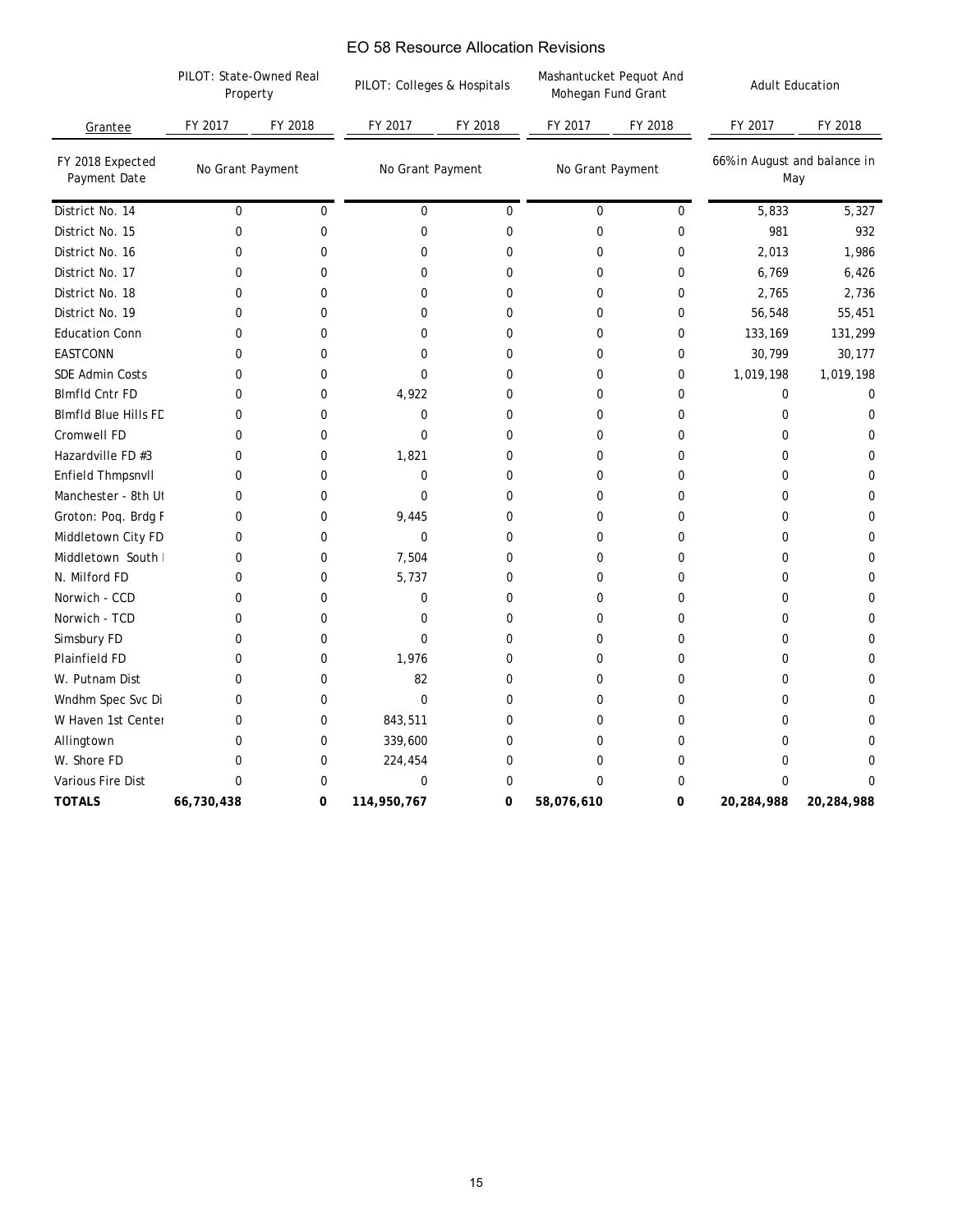### Grantee *FY 2018 Expected Payment Date* Andover Ansonia Ashford Avon Barkhamsted Beacon Falls Berlin Bethany Bethel Bethlehem Bloomfield Bolton Bozrah Branford Bridgeport Bridgewater Bristol Brookfield Brooklyn Burlington Canaan **Canterbury** Canton Chaplin Cheshire Chester Clinton Colchester Colebrook Columbia Cornwall Coventry Cromwell Danbury Darien Deep River Derby Durham East Granby East Haddam East Hampton East Hartford East Haven East Lyme East Windsor Eastford Easton FY 2017 FY 2018 FY 2017 FY 2018 FY 2017 FY 2018 FY 2017 FY 2018 2,331,185 466,237 66,705 0 0 0 0 0 16,473,543 16,473,543 605,442 0 19,652 0 0 167,288 3,859,564 1,157,869 87,248 0 0 0 0 0 731,456 0 374,711 0 0 0 0 0 1,633,686 0 76,324 0 0 0 0 0 0 4,067,920 0 123,341 0 0 0 0 0 6,215,712 0 843,048 0 0 0 0 0 2,000,209 0 114,329 0 0 0 0 0 8,087,732 0 392,605 0 0 0 0 0 1,278,838 0 42,762 0 0 0 0 0 6,160,837 6,160,837 438,458 0 0 0 0 2,446 2,983,350 298,335 106,449 0 0 0 0 0 0 1,223,830 244,766 53,783 0 0 0 0 0 2,211,848 0 570,402 0 0 0 0 0 181,105,390 181,105,390 14,476,283 0 3,095,669 0 0 2,661,718 23,014 0 15,670 0 0 0 0 0 0 44,853,676 44,853,676 1,276,119 0 0 0 0 0 1,417,583 0 343,611 0 0 0 0 0 6,975,373 4,185,224 103,910 0 0 0 0 0 4,359,350 0 193,490 0 0 0 0 0 177,216 0 14,793 0 0 0 0 0 4,665,608 2,799,365 58,684 0 0 0 0 0 3,403,900 0 211,078 0 0 0 0 0 0 1,856,992 928,496 48,563 0 10,692 0 0 0 9,436,665 943,667 594,084 0 0 0 0 0 659,216 0 57,736 0 0 0 0 0 6,326,998 0 268,611 0 0 0 0 0 13,503,310 4,050,993 330,363 0 0 0 0 0 491,388 0 29,694 0 0 0 0 0 2,523,462 757,039 111,276 0 0 0 0 0 6,976 0 11,269 0 0 0 0 0 8,756,165 1,751,233 252,939 0 0 0 0 0 4,646,922 0 288,951 0 0 0 0 0 31,290,480 31,290,480 2,079,675 0 593,619 0 0 0 406,683 0 171,485 0 0 0 0 0 1,675,092 0 93,525 0 1,876 0 0 0 7,902,388 7,902,388 462,718 0 132,817 0 0 0 3,895,303 0 150,019 0 0 0 0 0 1,439,845 0 106,222 0 9,474 0 0 0 3,686,134 368,613 186,418 0 0 0 0 0 7,538,993 1,507,799 263,149 0 0 0 0 0 49,075,156 49,075,156 3,877,281 0 205,669 0 0 2,462,257 19,595,415 19,595,415 593,493 0 0 0 0 0 6,918,462 0 243,736 0 0 0 0 0 5,669,122 5,669,122 232,457 0 0 0 0 0 1,091,881 327,564 23,060 0 0 0 0 0 177,907 0 155,216 0 0 0 0 0 MRSA: Motor Vehicle Property Tax Grants *25% in October, 25% in January, and 50% in April No Grant Payment*  Education Cost Sharing *No Grant Payment Revenue will be sufficient to pay at 37 mills in October* MRSA: Municipal Revenue Sharing Grant MRSA: Additional Payment in Lieu of Taxes EO 58 Resource Allocation Revisions<br>
MRSA: Municipal Revenue<br>
Sharing Grant<br>
2. The V2017 CHE Properties<br>
(66,705 0<br>
66,705 0<br>
66,705 0<br>
67,442 0<br>
374,411 0<br>
76,324 0<br>
134,348 0<br>
134,368 0<br>
106,449 0<br>
53,788 0<br>
14,476,283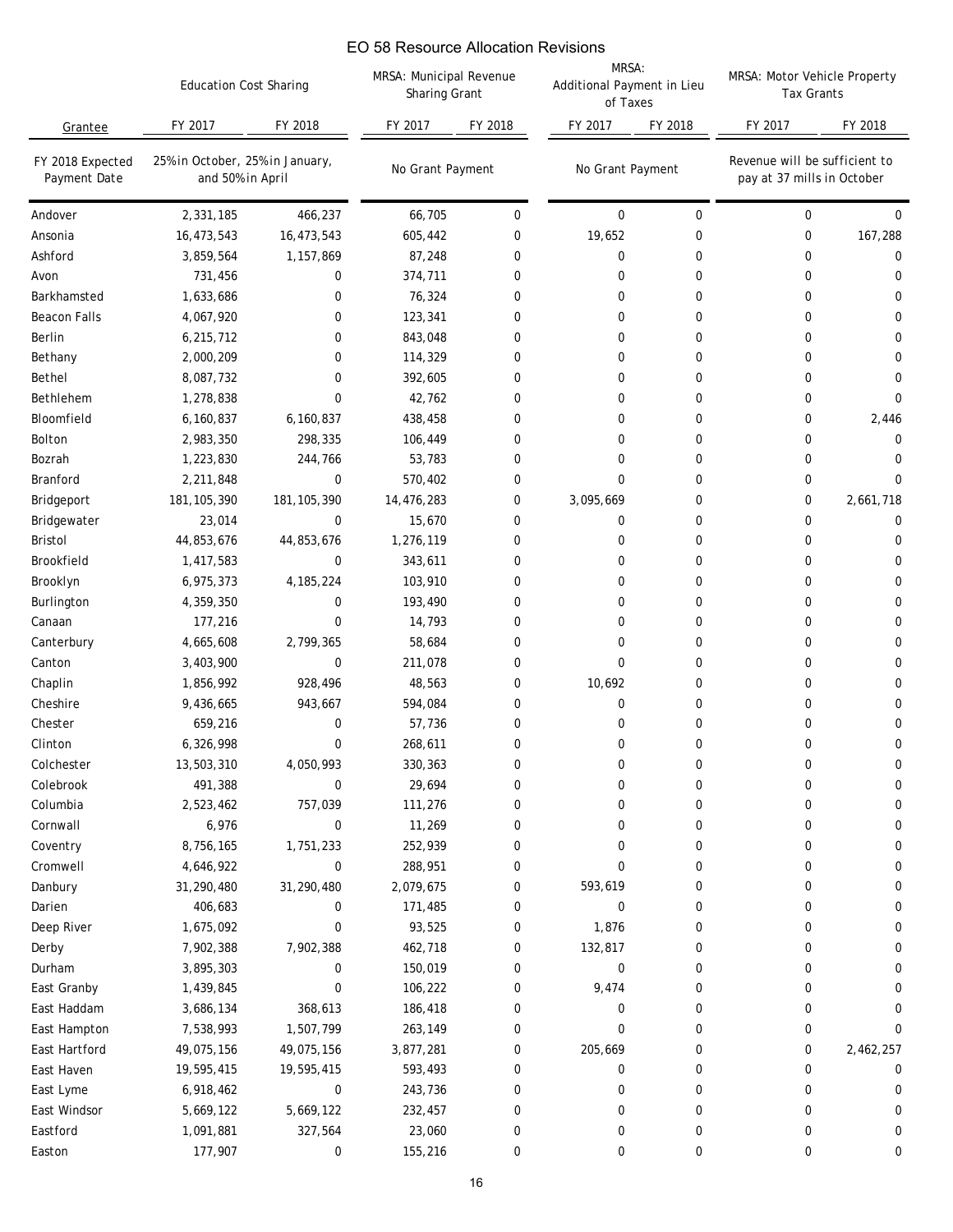|                                  | <b>Education Cost Sharing</b>                       |               | MRSA: Municipal Revenue<br>Sharing Grant |             | MRSA:<br>Additional Payment in Lieu<br>of Taxes |          | MRSA: Motor Vehicle Property<br><b>Tax Grants</b>           |              |
|----------------------------------|-----------------------------------------------------|---------------|------------------------------------------|-------------|-------------------------------------------------|----------|-------------------------------------------------------------|--------------|
| Grantee                          | FY 2017                                             | FY 2018       | FY 2017                                  | FY 2018     | FY 2017                                         | FY 2018  | FY 2017                                                     | FY 2018      |
| FY 2018 Expected<br>Payment Date | 25% in October, 25% in January,<br>and 50% in April |               | No Grant Payment                         |             | No Grant Payment                                |          | Revenue will be sufficient to<br>pay at 37 mills in October |              |
| Ellington                        | 9,684,435                                           | 1,936,887     | 321,722                                  | 0           | 0                                               | 0        | 0                                                           | 0            |
| Enfield                          | 28,585,010                                          | 8,575,503     | 911,974                                  | 0           | 0                                               | 0        | 0                                                           | 0            |
| Essex                            | 105,052                                             | 0             | 74,572                                   | 0           | 0                                               | $\Omega$ | 0                                                           | 0            |
| Fairfield                        | 1,087,165                                           | 0             | 795,318                                  | 0           | 0                                               | 0        | 0                                                           | 0            |
| Farmington                       | 1,095,080                                           | 0             | 335,287                                  | 0           | 0                                               | 0        | 0                                                           | 0            |
| Franklin                         | 923,278                                             | 184,656       | 26,309                                   | $\mathbf 0$ | 0                                               | 0        | 0                                                           | 0            |
| Glastonbury                      | 6,654,380                                           | 0             | 754,546                                  | 0           | 0                                               | 0        | 0                                                           | 0            |
| Goshen                           | 82,025                                              | 0             | 30,286                                   | 0           | 0                                               | 0        | 0                                                           | 0            |
| Granby                           | 5,510,220                                           | 0             | 244,839                                  | $\mathbf 0$ | 0                                               | 0        | 0                                                           | 0            |
| Greenwich                        | 136,859                                             | 0             | 366,588                                  | $\mathbf 0$ | 0                                               | 0        | 0                                                           | 0            |
| Griswold                         | 10,775,767                                          | 6,465,460     | 243,727                                  | 0           | 0                                               | 0        | 0                                                           | 0            |
| Groton                           | 25,040,045                                          | 7,512,014     | 433,177                                  | 0           | 0                                               | 0        | 0                                                           | 0            |
| Guilford                         | 2,740,394                                           | 0             | 456,863                                  | 0           | 0                                               | 0        | 0                                                           | 0            |
| Haddam                           | 1,971,482                                           | 0             | 170,440                                  | 0           | 0                                               | $\Omega$ | 0                                                           | 0            |
| Hamden                           | 26,945,481                                          | 26,945,481    | 4,491,337                                | 0           | 593,967                                         | 0        | 0                                                           | 1,044,258    |
| Hampton                          | 1,312,383                                           | 393,715       | 38,070                                   | 0           | 0                                               | 0        | 0                                                           | 0            |
| Hartford                         | 200,518,244                                         | 200,518,244   | 13,908,437                               | 0           | 11,883,205                                      | 0        | 0                                                           | 12,867,335   |
| Hartland                         | 1,327,652                                           | 398,296       | 27,964                                   | 0           | 0                                               | 0        | 0                                                           | 0            |
| Harwinton                        | 2,708,774                                           | 0             | 113,987                                  | 0           | 0                                               | 0        | 0                                                           | 0            |
| Hebron                           | 6,875,123                                           | 687,512       | 208,666                                  | 0           | 0                                               | $\Omega$ | 0                                                           | 0            |
| Kent                             | 25,634                                              | 0             | 26,808                                   | 0           | 0                                               | $\Omega$ | 0                                                           | 0            |
| Killingly                        | 15,574,402                                          | 15,574,402    | 351,213                                  | 0           | 44,593                                          | 0        | 0                                                           | 0            |
| Killingworth                     | 2,173,420                                           | $\pmb{0}$     | 85,270                                   | 0           | 0                                               | 0        | 0                                                           | 0            |
| Lebanon                          | 5,410,404                                           | 1,623,121     | 149,163                                  | 0           | $\mathbf 0$                                     | 0        | 0                                                           | 0            |
| Ledyard                          | 11,977,384                                          | 5,988,692     | 307,619                                  | 0           | 2,881                                           | $\Omega$ | 0                                                           | 0            |
| Lisbon                           | 3,518,715                                           | 1,759,358     | 45,413                                   | 0           | 0                                               | 0        | 0                                                           | 0            |
| Litchfield                       | 1,446,598                                           | $\Omega$      | 169,828                                  | 0           | 13,303                                          | 0        | <sup>n</sup>                                                | <sup>n</sup> |
| Lyme                             | 63,069                                              | 0             | 21,862                                   | 0           | 0                                               | 0        | 0                                                           | 0            |
| Madison                          | 446,496                                             | 0             | 372,897                                  | 0           | 0                                               | 0        | 0                                                           | 0            |
| Manchester                       | 34,440,424                                          | 34,440,424    | 1,972,491                                | 0           | 0                                               | 0        | 0                                                           | 989,288      |
| Mansfield                        | 9,947,410                                           | 5,968,446     | 525,280                                  | 0           | 2,516,331                                       | 0        | 0                                                           | 0            |
| Marlborough                      | 3,154,015                                           | 0             | 131,065                                  | 0           | 0                                               | 0        | 0                                                           | 0            |
| Meriden                          | 60,258,395                                          | 60,258,395    | 1,315,347                                | 0           | 248,303                                         | 0        | 0                                                           | 0            |
| Middlebury                       | 855,086                                             | 0             | 154,299                                  | 0           | 0                                               | 0        | 0                                                           | 0            |
| Middlefield                      | 2,099,315                                           | 0             | 91,372                                   | 0           | 0                                               | 0        | 0                                                           | 0            |
| Middletown                       | 19,515,825                                          | 19,515,825    | 964,657                                  | 0           | 695,770                                         | 0        | 0                                                           | 1,262,740    |
| Milford                          | 10,849,101                                          | 0             | 1,880,830                                | 0           | 0                                               | 0        | 0                                                           | 0            |
| Monroe                           | 6,394,518                                           | 0             | 404,221                                  | 0           | 0                                               | 0        | 0                                                           | 0            |
| Montville                        | 12,589,621                                          | 6,294,811     | 401,756                                  | 0           | 25,080                                          | 0        | 0                                                           | 0            |
| Morris                           | 102,178                                             | 0             | 28,110                                   | 0           | 0                                               | 0        | 0                                                           | 0            |
| Naugatuck                        | 30,280,380                                          | 30,280,380    | 2,405,660                                | 0           | 0                                               | 0        | 0                                                           | 1,410,093    |
| New Britain                      | 86, 195, 269                                        | 86, 195, 269  | 5,781,991                                | 0           | 1,995,060                                       | 0        | 0                                                           | 3,606,275    |
| New Canaan                       | 339,590                                             | 0             | 168,106                                  | 0           | 0                                               | 0        | 0                                                           | 0            |
| New Fairfield                    | 4,338,569                                           | 0             | 288,278                                  | 0           | 0                                               | 0        | 0                                                           | 0            |
| New Hartford                     | 3, 113, 169                                         | 0             | 140,338                                  | 0           | 0                                               | 0        | 0                                                           | 0            |
| New Haven                        | 154, 301, 977                                       | 154, 301, 977 | 2,118,290                                | 0           | 14,584,940                                      | 0        | 0                                                           | 2,038,496    |
| New London                       | 25,806,077                                          | 25,806,077    | 750,249                                  | 0           | 1,297,919                                       | 0        | 0                                                           | 113,053      |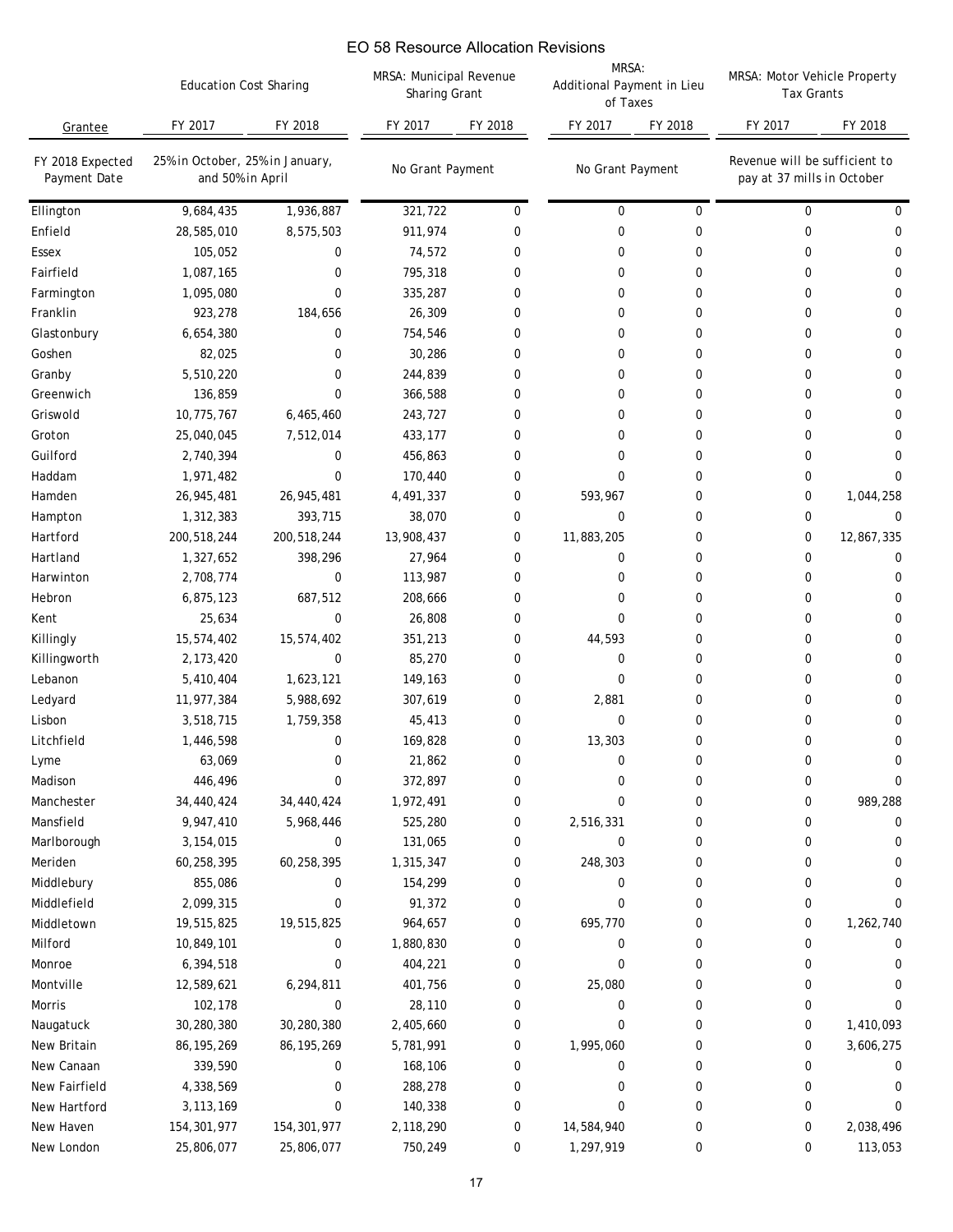|                                  | <b>Education Cost Sharing</b>                       |             | MRSA: Municipal Revenue<br>Sharing Grant |             | MRSA:<br>Additional Payment in Lieu<br>of Taxes |             | MRSA: Motor Vehicle Property<br><b>Tax Grants</b>           |              |
|----------------------------------|-----------------------------------------------------|-------------|------------------------------------------|-------------|-------------------------------------------------|-------------|-------------------------------------------------------------|--------------|
| Grantee                          | FY 2017                                             | FY 2018     | FY 2017                                  | FY 2018     | FY 2017                                         | FY 2018     | FY 2017                                                     | FY 2018      |
| FY 2018 Expected<br>Payment Date | 25% in October, 25% in January,<br>and 50% in April |             | No Grant Payment                         |             | No Grant Payment                                |             | Revenue will be sufficient to<br>pay at 37 mills in October |              |
| <b>New Milford</b>               | 11,832,806                                          | 1,183,281   | 565,898                                  | 0           | 0                                               | $\mathbf 0$ | 0                                                           | 0            |
| Newington                        | 12,983,806                                          | 1,298,381   | 651,000                                  | 0           | 169,211                                         | 0           | 0                                                           | 0            |
| Newtown                          | 4,893,944                                           | 0           | 572,949                                  | 0           | 0                                               | 0           | 0                                                           | 0            |
| Norfolk                          | 25,815                                              | 0           | 20,141                                   | 0           | 0                                               | 0           | 0                                                           | 0            |
| North Branford                   | 8,076,776                                           | 807,678     | 292,517                                  | 0           | 0                                               | 0           | 0                                                           | 0            |
| North Canaan                     | 2,044,243                                           | 408,849     | 66,052                                   | $\mathbf 0$ | 4,203                                           | 0           | 0                                                           | 0            |
| North Haven                      | 3,842,088                                           | 0           | 487,882                                  | 0           | 0                                               | 0           | 0                                                           | 0            |
| North Stonington                 | 2,834,470                                           | 566,894     | 107,832                                  | 0           | 0                                               | 0           | 0                                                           | 0            |
| Norwalk                          | 11,243,340                                          | 11,243,340  | 3,401,590                                | 0           | 0                                               | 0           | 0                                                           | 0            |
| Norwich                          | 36,209,664                                          | 36,209,664  | 1,309,943                                | 0           | 248,588                                         | 0           | 0                                                           | 363,092      |
| Old Lyme                         | 247,462                                             | 0           | 79,946                                   | 0           | 0                                               | 0           | 0                                                           | 0            |
| Old Saybrook                     | 122,907                                             | 0           | 101,527                                  | 0           | 0                                               | 0           | 0                                                           | 0            |
| Orange                           | 1,509,226                                           | 0           | 284,365                                  | 0           | 0                                               | 0           | 0                                                           | 0            |
| Oxford                           | 4,528,763                                           | 0           | 171,492                                  | 0           | 0                                               | 0           | 0                                                           | 0            |
| Plainfield                       | 15,364,444                                          | 9,218,666   | 310,350                                  | 0           | 15,417                                          | 0           | 0                                                           | 0            |
| Plainville                       | 10,272,197                                          | 2,054,439   | 363,176                                  | $\mathbf 0$ | 0                                               | 0           | 0                                                           | 0            |
| Plymouth                         | 9,761,632                                           | 0           | 255,581                                  | 0           | 0                                               | 0           | 0                                                           | 0            |
| Pomfret                          | 3,073,015                                           | 1,536,508   | 54,257                                   | 0           | 0                                               | 0           | 0                                                           | 0            |
| Portland                         | 4,363,751                                           | 0           | 192,715                                  | 0           | 0                                               | 0           | 0                                                           | 0            |
| Preston                          | 3,012,017                                           | 1,506,009   | 58,934                                   | 0           | 0                                               | 0           | 0                                                           | 0            |
| Prospect                         | 5,297,609                                           | $\mathbf 0$ | 197,097                                  | 0           | 0                                               | 0           | 0                                                           | 0            |
| Putnam                           | 8,340,282                                           | 8,340,282   | 76,399                                   | 0           | 0                                               | 0           | 0                                                           | 0            |
| Redding                          | 180,135                                             | 0           | 189,781                                  | 0           | 0                                               | 0           | 0                                                           | 0            |
| Ridgefield                       | 571,648                                             | 0           | 512,848                                  | 0           | 0                                               | 0           | 0                                                           | 0            |
| Rocky Hill                       | 4,250,230                                           | 0           | 405,872                                  | 0           | 0                                               | 0           | 0                                                           | 0            |
| Roxbury                          | 33,612                                              | 0           | 15,998                                   | 0           | 0                                               | 0           | 0                                                           | 0            |
| Salem                            | 3,049,314                                           | 914,794     | 85,617                                   | 0           | U                                               | 0           | <sup>n</sup>                                                | <sup>n</sup> |
| Salisbury                        | 10,871                                              | 0           | 20,769                                   | 0           | 0                                               | 0           | 0                                                           | 0            |
| Scotland                         | 1,423,001                                           | 426,900     | 36,200                                   | 0           | 0                                               | 0           | 0                                                           | 0            |
| Seymour                          | 10,040,987                                          | 2,008,197   | 343,388                                  | 0           | 0                                               | 0           | 0                                                           | 0            |
| Sharon                           | 9,960                                               | 0           | 19,467                                   | 0           | 0                                               | 0           | 0                                                           | 0            |
| Shelton                          | 5,893,771                                           | 0           | 706,038                                  | 0           | 0                                               | 0           | 0                                                           | 0            |
| Sherman                          | 46,611                                              | 0           | 39,000                                   | 0           | 0                                               | 0           | 0                                                           | 0            |
| Simsbury                         | 6,087,799                                           | 0           | 567,460                                  | 0           | 20,731                                          | 0           | 0                                                           | 273,824      |
| Somers                           | 5,929,453                                           | 2,964,727   | 141,697                                  | 0           | 0                                               | 0           | 0                                                           | 0            |
| South Windsor                    | 12,826,469                                          | 0           | 558,715                                  | 0           | 0                                               | 0           | 0                                                           | 0            |
| Southbury                        | 3,458,266                                           | 0           | 404,731                                  | 0           | 0                                               | 0           | 0                                                           | 0            |
| Southington                      | 20,268,059                                          | 0           | 889,821                                  | 0           | 0                                               | 0           | 0                                                           | 0            |
| Sprague                          | 2,612,273                                           | 1,567,364   | 89,456                                   | 0           | 0                                               | 0           | 0                                                           | 0            |
| Stafford                         | 9,790,490                                           | 1,958,098   | 243,095                                  | 0           | 41,189                                          | 0           | 0                                                           | 5,541        |
| Stamford                         | 10,803,759                                          | 10,803,759  | 2,372,358                                | 0           | 528,332                                         | 0           | 0                                                           | 0            |
| Sterling                         | 3,196,216                                           | 1,598,108   | 77,037                                   | 0           | 0                                               | 0           | 0                                                           | 0            |
| Stonington                       | 1,649,159                                           | 0           | 202,888                                  | 0           | 0                                               | 0           | 0                                                           | 0            |
| Stratford                        | 21,461,782                                          | 0           | 1,130,316                                | 0           | 0                                               | 0           | 0                                                           | 0            |
| Suffield                         | 6,221,145                                           | 1,866,344   | 321,763                                  | 0           | 51,434                                          | 0           | 0                                                           | 0            |
| Thomaston                        | 5,624,815                                           | 1,687,445   | 158,888                                  | 0           | 0                                               | 0           | 0                                                           | 0            |
| Thompson                         | 7,534,704                                           | 4,520,822   | 114,582                                  | 0           | 0                                               | 0           | 0                                                           | 0            |
|                                  |                                                     |             |                                          | 18          |                                                 |             |                                                             |              |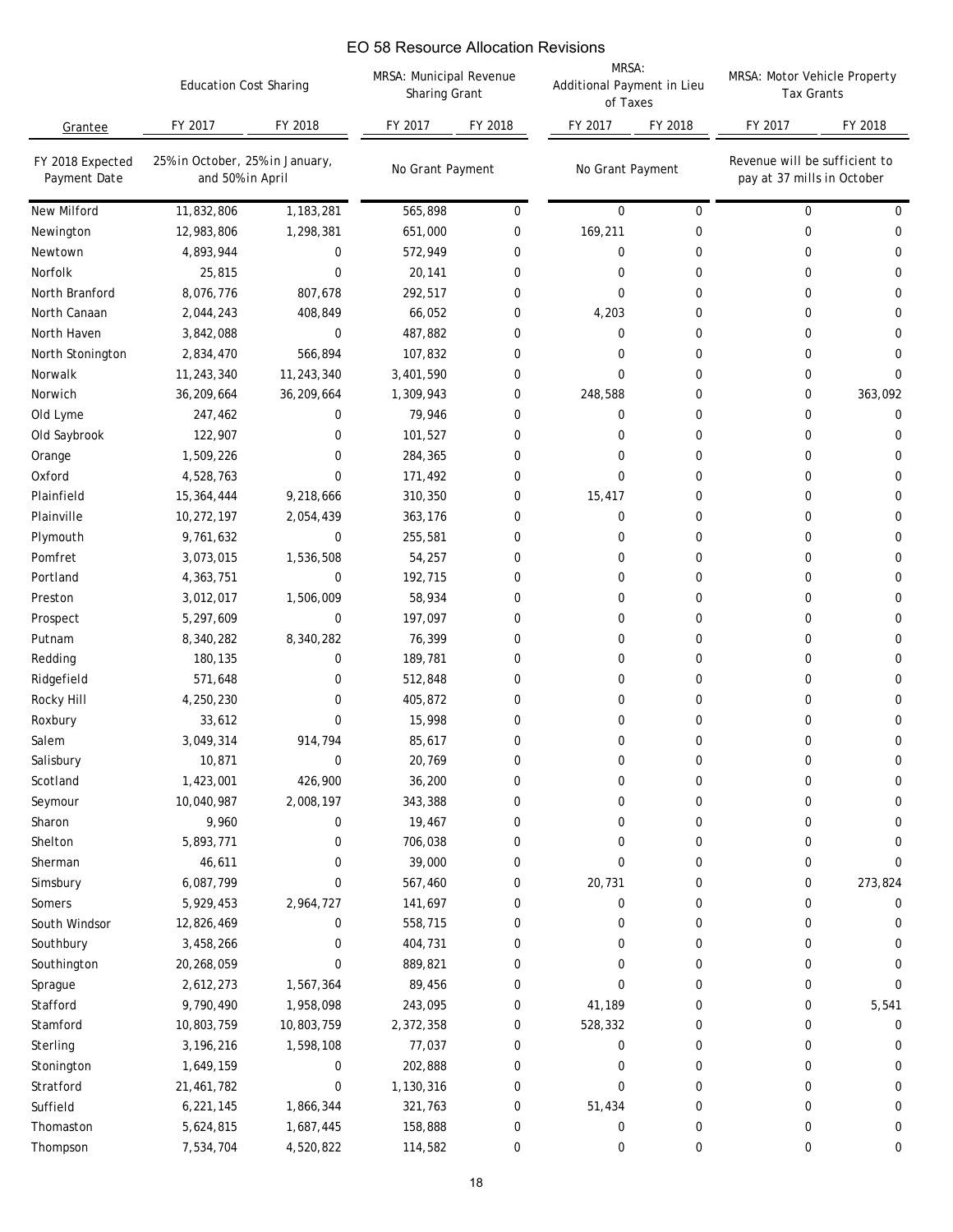|                                  | <b>Education Cost Sharing</b>                       |              | EO 58 Resource Allocation Revisions<br>MRSA: Municipal Revenue<br>Sharing Grant |             | MRSA:<br>Additional Payment in Lieu<br>of Taxes |             | MRSA: Motor Vehicle Property<br><b>Tax Grants</b>           |             |
|----------------------------------|-----------------------------------------------------|--------------|---------------------------------------------------------------------------------|-------------|-------------------------------------------------|-------------|-------------------------------------------------------------|-------------|
| Grantee                          | FY 2017                                             | FY 2018      | FY 2017                                                                         | FY 2018     | FY 2017                                         | FY 2018     | FY 2017                                                     | FY 2018     |
| FY 2018 Expected<br>Payment Date | 25% in October, 25% in January,<br>and 50% in April |              | No Grant Payment                                                                |             | No Grant Payment                                |             | Revenue will be sufficient to<br>pay at 37 mills in October |             |
| Tolland                          | 10,699,177                                          | 2,139,835    | 303,971                                                                         | $\mathbf 0$ | 0                                               | $\mathbf 0$ | 0                                                           | 0           |
| Torrington                       | 24,482,865                                          | 4,896,573    | 2,435,109                                                                       | 0           | 0                                               | 0           | 0                                                           | 0           |
| Trumbull                         | 3,418,401                                           | 0            | 745,325                                                                         | 0           | 0                                               | 0           | 0                                                           | 0           |
| Union                            | 237,166                                             | 0            | 17,283                                                                          | 0           | 0                                               | 0           | 0                                                           | 0           |
| Vernon                           | 19,250,233                                          | 19,250,233   | 641,027                                                                         | 0           | 0                                               | 0           | 0                                                           | 0           |
| Voluntown                        | 2,502,621                                           | 1,501,573    | 33,914                                                                          | 0           | 0                                               | 0           | 0                                                           | 0           |
| Wallingford                      | 21,301,522                                          | 2,130,152    | 919,984                                                                         | 0           | 58,914                                          | 0           | 0                                                           | 0           |
| Warren                           | 33,205                                              | 0            | 11,006                                                                          | 0           | 0                                               | 0           | 0                                                           | 0           |
| Washington                       | 50,646                                              | 0            | 25,496                                                                          | 0           | 0                                               | 0           | 0                                                           | 0           |
| Waterbury                        | 133,606,066                                         | 133,606,066  | 13,438,542                                                                      | 0           | 3,141,669                                       | 0           | 0                                                           | 9,551,402   |
| Waterford                        | 321,279                                             | 0            | 259,091                                                                         | 0           | 0                                               | 0           | 0                                                           | 0           |
| Watertown                        | 11,753,175                                          | 2,350,635    | 453,012                                                                         | 0           | 0                                               | 0           | 0                                                           | $\mathbf 0$ |
| West Hartford                    | 20,961,352                                          | 0            | 1,614,320                                                                       | 0           | 202,308                                         | 0           | 0                                                           | 172,669     |
| West Haven                       | 45, 140, 487                                        | 45, 140, 487 | 1,121,850                                                                       | 0           | 324,832                                         | 0           | 0                                                           | 842,858     |
| Westbrook                        | 70,393                                              | 0            | 80,601                                                                          | 0           | 0                                               | 0           | 0                                                           | 0           |
| Weston                           | 263,431                                             | 0            | 211,384                                                                         | $\mathbf 0$ | 0                                               | 0           | 0                                                           | 0           |
| Westport                         | 465,334                                             | 0            | 262,402                                                                         | 0           | 0                                               | 0           | 0                                                           | 0           |
| Wethersfield                     | 9,348,852                                           | 0            | 940,267                                                                         | 0           | 0                                               | 0           | 0                                                           | 0           |
| Willington                       | 3,637,161                                           | 1,091,148    | 121,568                                                                         | 0           | 0                                               | 0           | 0                                                           | 0           |
| Wilton                           | 462,941                                             | 0            | 380,234                                                                         | $\mathbf 0$ | 0                                               | 0           | 0                                                           | 0           |
| Winchester                       | 8,024,957                                           | 8,024,957    | 224,447                                                                         | 0           | 0                                               | 0           | 0                                                           | 0           |
| Windham                          | 26,582,071                                          | 26,582,071   | 513,847                                                                         | $\mathbf 0$ | 1,193,950                                       | 0           | 0                                                           | 796,708     |
| Windsor                          | 12, 130, 392                                        | 12,130,392   | 593,921                                                                         | 0           | 9,241                                           | 0           | 0                                                           | 0           |
| <b>Windsor Locks</b>             | 5,167,806                                           | 5,167,806    | 256,241                                                                         | 0           | 31,122                                          | 0           | 0                                                           | 0           |
| Wolcott                          | 13,423,576                                          | 6,711,788    | 340,859                                                                         | 0           | 0                                               | 0           | 0                                                           | 0           |
| Woodbridge                       | 656,185                                             | 0            | 247,758                                                                         | 0           | 0                                               | 0           | 0                                                           | 0           |
| Woodbury                         | 1,276,811                                           | 0            | 200,175                                                                         | $\Omega$    | $\Omega$                                        | U           | <sup>n</sup>                                                | $\Omega$    |
| Woodstock                        | 5,356,542                                           | 1,606,963    | 97,708                                                                          | 0           | 0                                               | 0           | 0                                                           | 0           |
| Bantam (Bor.)                    | 0                                                   | 0            | 0                                                                               | 0           | 0                                               | 0           | 0                                                           | 0           |
| Danielson (Bor.)                 | 0                                                   | 0            | 0                                                                               | 0           | 2,135                                           | 0           | 0                                                           | 0           |
| Fenwick (Bor.)                   | 0                                                   | 0            | 0                                                                               | 0           | 0                                               | 0           | 0                                                           | 0           |
| Groton (City of)                 | 0                                                   | 0            | 0                                                                               | 0           | 0                                               | 0           | 0                                                           | 0           |
| Groton Long Point                | 0                                                   | 0            | 0                                                                               | 0           | 0                                               | 0           | 0                                                           | 0           |
| Jewett City (Bor.)               | 0                                                   | 0            | 0                                                                               | 0           | 0                                               | 0           | 0                                                           | 0           |
| Litchfield (Bor.)                | 0                                                   | 0            | 0                                                                               | 0           | 137                                             | 0           | 0                                                           | 0           |
| Newtown (Bor.)                   | 0                                                   | 0            | 0                                                                               | 0           | 0                                               | 0           | 0                                                           | 0           |
| Stonington (Bor.)                | 0                                                   | 0            | 0                                                                               | 0           | 0                                               | 0           | 0                                                           | 0           |
| Woodmont (Bor.)                  | 0                                                   | 0            | 0                                                                               | 0           | 0                                               | 0           | 0                                                           | 0           |
| District No. 1                   | 0                                                   | 0            | 0                                                                               | 0           | 0                                               | 0           | 0                                                           | 0           |
| District No. 4                   | 0                                                   | 0            | 0                                                                               | 0           | 0                                               | 0           | 0                                                           | 0           |
| District No. 5                   | 0                                                   | 0            | 0                                                                               | 0           | 0                                               | 0           | 0                                                           | 0           |
| District No. 6                   | 0                                                   | 0            | 0                                                                               | 0           | 0                                               | 0           | 0                                                           | 0           |
| District No. 7                   | 0                                                   | 0            | 0                                                                               | 0           | 0                                               | 0           | 0                                                           | 0           |
| District No. 8                   | 0                                                   | 0            | 0                                                                               | 0           | 0                                               | U           | 0                                                           | 0           |
| District No. 10                  | 0                                                   | 0            | 0                                                                               | 0           | 0                                               | 0           | 0                                                           | 0           |
| District No. 12                  | 0                                                   | 0            | 0                                                                               | 0           | 0                                               | 0           | 0                                                           | 0           |
| District No. 13                  | 0                                                   | 0            | 0                                                                               | 0           | 0                                               | 0           | 0                                                           | 0           |
|                                  |                                                     |              |                                                                                 | 19          |                                                 |             |                                                             |             |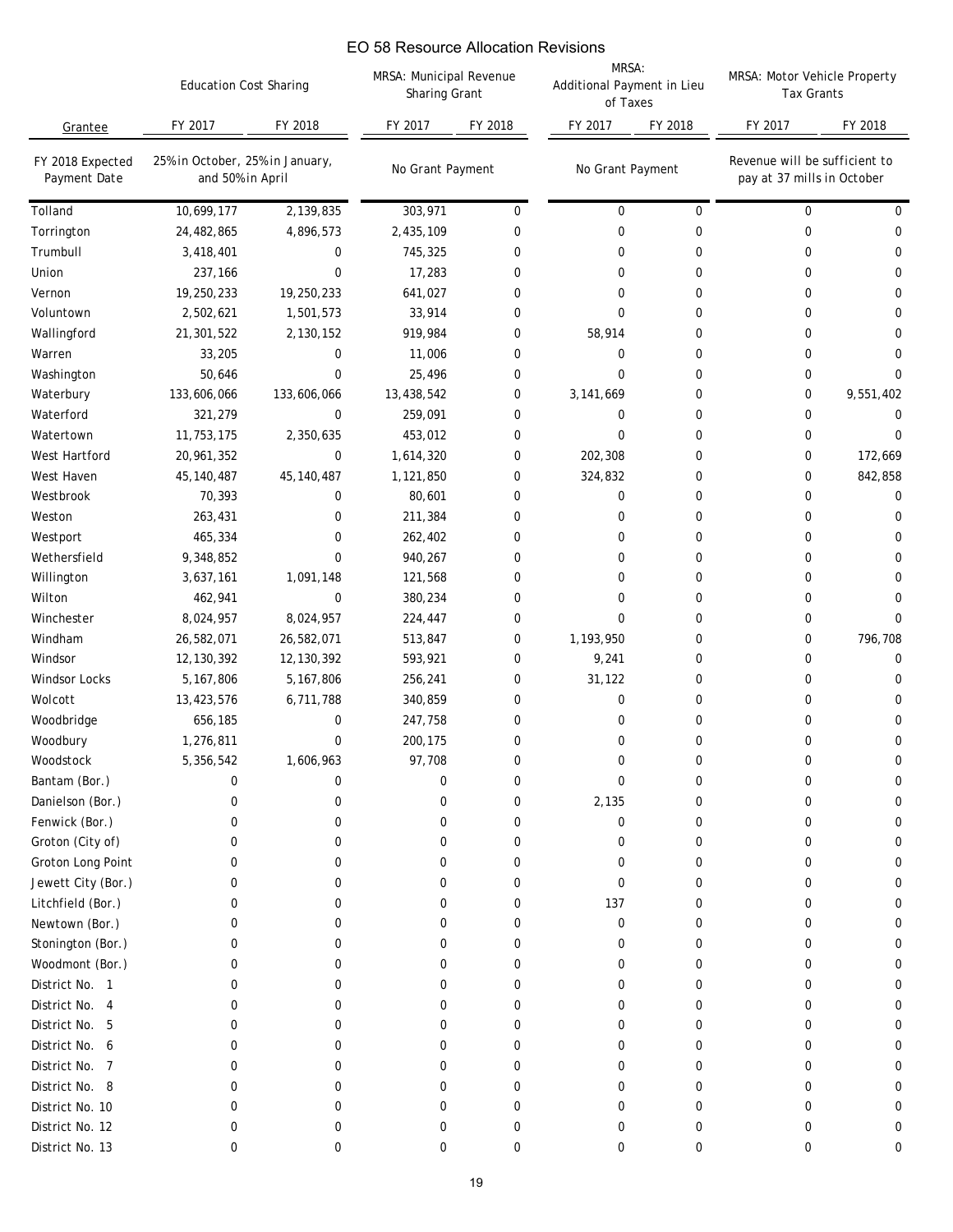| Grantee<br>FY 2018 Expected<br>Payment Date<br>District No. 14<br>District No. 15<br>District No. 16<br>District No. 17<br>District No. 18<br>District No. 19<br><b>Education Conn</b><br><b>EASTCONN</b><br>SDE Admin Costs<br><b>Blmfld Cntr FD</b><br><b>Blmfld Blue Hills FD</b><br>Cromwell FD<br>Hazardville FD #3<br>Enfield Thmpsnvll<br>Manchester - 8th Ut<br>Groton: Poq. Brdg F<br>Middletown City FD<br>Middletown South<br>N. Milford FD<br>Norwich - CCD<br>Norwich - TCD<br>Simsbury FD<br>Plainfield FD<br>W. Putnam Dist<br>Wndhm Spec Svc Di<br>W Haven 1st Center<br>Allingtown<br>W. Shore FD<br>Various Fire Dist<br><b>TOTALS</b> | FY 2017<br>and 50% in April<br>0<br>0<br>0<br>0<br>0<br>0<br>0<br>0<br>0<br>0<br>0<br>0<br>0<br>0<br>0<br>0<br>0<br>0<br>0<br>0 | FY 2018<br>25% in October, 25% in January,<br>0<br>0<br>0<br>0<br>0<br>0<br>0<br>0<br>0<br>0<br>0<br>0<br>0<br>0<br>0<br>0<br>0<br>0<br>0 | FY 2017<br>No Grant Payment<br>$\mathbf 0$<br>0<br>0<br>$\mathbf 0$<br>$\mathbf 0$<br>0<br>0<br>0<br>0<br>$\Omega$<br>92,961<br>$\mathbf 0$<br>$\mathbf 0$<br>354,311<br>436,718<br>0<br>910,442 | FY 2018<br>0<br>0<br>0<br>0<br>$\mathbf 0$<br>$\mathbf 0$<br>0<br>0<br>0<br>0<br>0<br>0<br>0<br>0<br>0<br>$\mathbf 0$ | FY 2017<br>No Grant Payment<br>0<br>0<br>0<br>0<br>0<br>0<br>0<br>0<br>0<br>0<br>0<br>0<br>0<br>0<br>0 | FY 2018<br>$\mathbf 0$<br>0<br>0<br>0<br>0<br>0<br>0<br>0<br>0<br>0<br>0<br>0<br>0<br>0 | FY 2017<br>Revenue will be sufficient to<br>pay at 37 mills in October<br>0<br>0<br>0<br>0<br>0<br>0<br>0<br>0<br>0<br>0<br>0<br>0<br>0<br>0 | FY 2018<br>0<br>0<br>0<br>0<br>0<br>0<br>0<br>0<br>0<br>0<br>0<br>0<br>0 |
|----------------------------------------------------------------------------------------------------------------------------------------------------------------------------------------------------------------------------------------------------------------------------------------------------------------------------------------------------------------------------------------------------------------------------------------------------------------------------------------------------------------------------------------------------------------------------------------------------------------------------------------------------------|---------------------------------------------------------------------------------------------------------------------------------|-------------------------------------------------------------------------------------------------------------------------------------------|--------------------------------------------------------------------------------------------------------------------------------------------------------------------------------------------------|-----------------------------------------------------------------------------------------------------------------------|--------------------------------------------------------------------------------------------------------|-----------------------------------------------------------------------------------------|----------------------------------------------------------------------------------------------------------------------------------------------|--------------------------------------------------------------------------|
|                                                                                                                                                                                                                                                                                                                                                                                                                                                                                                                                                                                                                                                          |                                                                                                                                 |                                                                                                                                           |                                                                                                                                                                                                  |                                                                                                                       |                                                                                                        |                                                                                         |                                                                                                                                              |                                                                          |
|                                                                                                                                                                                                                                                                                                                                                                                                                                                                                                                                                                                                                                                          |                                                                                                                                 |                                                                                                                                           |                                                                                                                                                                                                  |                                                                                                                       |                                                                                                        |                                                                                         |                                                                                                                                              |                                                                          |
|                                                                                                                                                                                                                                                                                                                                                                                                                                                                                                                                                                                                                                                          |                                                                                                                                 |                                                                                                                                           |                                                                                                                                                                                                  |                                                                                                                       |                                                                                                        |                                                                                         |                                                                                                                                              |                                                                          |
|                                                                                                                                                                                                                                                                                                                                                                                                                                                                                                                                                                                                                                                          |                                                                                                                                 |                                                                                                                                           |                                                                                                                                                                                                  |                                                                                                                       |                                                                                                        |                                                                                         |                                                                                                                                              |                                                                          |
|                                                                                                                                                                                                                                                                                                                                                                                                                                                                                                                                                                                                                                                          |                                                                                                                                 |                                                                                                                                           |                                                                                                                                                                                                  |                                                                                                                       |                                                                                                        |                                                                                         |                                                                                                                                              |                                                                          |
|                                                                                                                                                                                                                                                                                                                                                                                                                                                                                                                                                                                                                                                          |                                                                                                                                 |                                                                                                                                           |                                                                                                                                                                                                  |                                                                                                                       |                                                                                                        |                                                                                         |                                                                                                                                              |                                                                          |
|                                                                                                                                                                                                                                                                                                                                                                                                                                                                                                                                                                                                                                                          |                                                                                                                                 |                                                                                                                                           |                                                                                                                                                                                                  |                                                                                                                       |                                                                                                        |                                                                                         |                                                                                                                                              |                                                                          |
|                                                                                                                                                                                                                                                                                                                                                                                                                                                                                                                                                                                                                                                          |                                                                                                                                 |                                                                                                                                           |                                                                                                                                                                                                  |                                                                                                                       |                                                                                                        |                                                                                         |                                                                                                                                              |                                                                          |
|                                                                                                                                                                                                                                                                                                                                                                                                                                                                                                                                                                                                                                                          |                                                                                                                                 |                                                                                                                                           |                                                                                                                                                                                                  |                                                                                                                       |                                                                                                        |                                                                                         |                                                                                                                                              |                                                                          |
|                                                                                                                                                                                                                                                                                                                                                                                                                                                                                                                                                                                                                                                          |                                                                                                                                 |                                                                                                                                           |                                                                                                                                                                                                  |                                                                                                                       |                                                                                                        |                                                                                         |                                                                                                                                              |                                                                          |
|                                                                                                                                                                                                                                                                                                                                                                                                                                                                                                                                                                                                                                                          |                                                                                                                                 |                                                                                                                                           |                                                                                                                                                                                                  |                                                                                                                       |                                                                                                        |                                                                                         |                                                                                                                                              |                                                                          |
|                                                                                                                                                                                                                                                                                                                                                                                                                                                                                                                                                                                                                                                          |                                                                                                                                 |                                                                                                                                           |                                                                                                                                                                                                  |                                                                                                                       |                                                                                                        |                                                                                         |                                                                                                                                              |                                                                          |
|                                                                                                                                                                                                                                                                                                                                                                                                                                                                                                                                                                                                                                                          |                                                                                                                                 |                                                                                                                                           |                                                                                                                                                                                                  |                                                                                                                       |                                                                                                        |                                                                                         |                                                                                                                                              |                                                                          |
|                                                                                                                                                                                                                                                                                                                                                                                                                                                                                                                                                                                                                                                          |                                                                                                                                 |                                                                                                                                           |                                                                                                                                                                                                  |                                                                                                                       |                                                                                                        |                                                                                         |                                                                                                                                              |                                                                          |
|                                                                                                                                                                                                                                                                                                                                                                                                                                                                                                                                                                                                                                                          |                                                                                                                                 |                                                                                                                                           |                                                                                                                                                                                                  |                                                                                                                       |                                                                                                        |                                                                                         |                                                                                                                                              |                                                                          |
|                                                                                                                                                                                                                                                                                                                                                                                                                                                                                                                                                                                                                                                          |                                                                                                                                 |                                                                                                                                           |                                                                                                                                                                                                  |                                                                                                                       |                                                                                                        |                                                                                         |                                                                                                                                              | 0                                                                        |
|                                                                                                                                                                                                                                                                                                                                                                                                                                                                                                                                                                                                                                                          |                                                                                                                                 |                                                                                                                                           |                                                                                                                                                                                                  |                                                                                                                       |                                                                                                        | 0                                                                                       | 0                                                                                                                                            | $\mathbf 0$                                                              |
|                                                                                                                                                                                                                                                                                                                                                                                                                                                                                                                                                                                                                                                          |                                                                                                                                 |                                                                                                                                           |                                                                                                                                                                                                  |                                                                                                                       | 0                                                                                                      | 0                                                                                       | 0                                                                                                                                            | 0                                                                        |
|                                                                                                                                                                                                                                                                                                                                                                                                                                                                                                                                                                                                                                                          |                                                                                                                                 |                                                                                                                                           |                                                                                                                                                                                                  | $\mathbf 0$                                                                                                           | $\mathbf 0$                                                                                            | 0                                                                                       | 0                                                                                                                                            | 0                                                                        |
|                                                                                                                                                                                                                                                                                                                                                                                                                                                                                                                                                                                                                                                          |                                                                                                                                 |                                                                                                                                           | 413,961                                                                                                                                                                                          | 0                                                                                                                     | 1,121                                                                                                  | 0                                                                                       | 0                                                                                                                                            | 0                                                                        |
|                                                                                                                                                                                                                                                                                                                                                                                                                                                                                                                                                                                                                                                          |                                                                                                                                 |                                                                                                                                           | $\mathbf 0$                                                                                                                                                                                      | $\mathbf 0$                                                                                                           | 0                                                                                                      | 0                                                                                       | 0                                                                                                                                            | 0                                                                        |
|                                                                                                                                                                                                                                                                                                                                                                                                                                                                                                                                                                                                                                                          |                                                                                                                                 | 0                                                                                                                                         | 552,565                                                                                                                                                                                          | 0                                                                                                                     | 0                                                                                                      | 0                                                                                       | 0                                                                                                                                            | 0                                                                        |
|                                                                                                                                                                                                                                                                                                                                                                                                                                                                                                                                                                                                                                                          | 0                                                                                                                               | 0                                                                                                                                         | 62,849                                                                                                                                                                                           | 0                                                                                                                     | 0                                                                                                      | 0                                                                                       | 0                                                                                                                                            | 0                                                                        |
|                                                                                                                                                                                                                                                                                                                                                                                                                                                                                                                                                                                                                                                          | 0                                                                                                                               | 0                                                                                                                                         | 221,536                                                                                                                                                                                          | 0                                                                                                                     | 0                                                                                                      | 0                                                                                       | 0                                                                                                                                            | 0                                                                        |
|                                                                                                                                                                                                                                                                                                                                                                                                                                                                                                                                                                                                                                                          | 0                                                                                                                               | 0                                                                                                                                         | 0                                                                                                                                                                                                | 0                                                                                                                     | 296                                                                                                    | 0                                                                                       | 0                                                                                                                                            | 0                                                                        |
|                                                                                                                                                                                                                                                                                                                                                                                                                                                                                                                                                                                                                                                          | 0                                                                                                                               | 0                                                                                                                                         | $\mathbf 0$                                                                                                                                                                                      | 0                                                                                                                     | $\mathbf 0$                                                                                            | 0                                                                                       | 0                                                                                                                                            | 0                                                                        |
|                                                                                                                                                                                                                                                                                                                                                                                                                                                                                                                                                                                                                                                          | 0                                                                                                                               | 0                                                                                                                                         | 640,000                                                                                                                                                                                          | $\mathbf 0$                                                                                                           | 0                                                                                                      | 0                                                                                       | 0                                                                                                                                            | 0                                                                        |
|                                                                                                                                                                                                                                                                                                                                                                                                                                                                                                                                                                                                                                                          | 0                                                                                                                               | 0                                                                                                                                         | 1,039,843                                                                                                                                                                                        | 0                                                                                                                     | 1,136                                                                                                  | 0                                                                                       | 0                                                                                                                                            | 0                                                                        |
|                                                                                                                                                                                                                                                                                                                                                                                                                                                                                                                                                                                                                                                          | 0                                                                                                                               | 0                                                                                                                                         | 483,505                                                                                                                                                                                          | 0                                                                                                                     | 50,751                                                                                                 | 0                                                                                       | 0                                                                                                                                            | 0                                                                        |
|                                                                                                                                                                                                                                                                                                                                                                                                                                                                                                                                                                                                                                                          | 0                                                                                                                               | 0                                                                                                                                         | 654,640                                                                                                                                                                                          | 0                                                                                                                     | 33,544                                                                                                 | $\boldsymbol{0}$                                                                        | $\pmb{0}$                                                                                                                                    | 0                                                                        |
|                                                                                                                                                                                                                                                                                                                                                                                                                                                                                                                                                                                                                                                          | 0                                                                                                                               | $\pmb{0}$                                                                                                                                 | $\pmb{0}$                                                                                                                                                                                        | $\pmb{0}$                                                                                                             | $\pmb{0}$                                                                                              | 0                                                                                       | 0                                                                                                                                            | $\pmb{0}$                                                                |
|                                                                                                                                                                                                                                                                                                                                                                                                                                                                                                                                                                                                                                                          |                                                                                                                                 | 2,017,587,098 1,460,559,375                                                                                                               | 127,851,808                                                                                                                                                                                      | 0                                                                                                                     | 44, 101, 081                                                                                           | 0                                                                                       | 0                                                                                                                                            | 40,631,340                                                               |
|                                                                                                                                                                                                                                                                                                                                                                                                                                                                                                                                                                                                                                                          |                                                                                                                                 |                                                                                                                                           |                                                                                                                                                                                                  |                                                                                                                       |                                                                                                        |                                                                                         |                                                                                                                                              |                                                                          |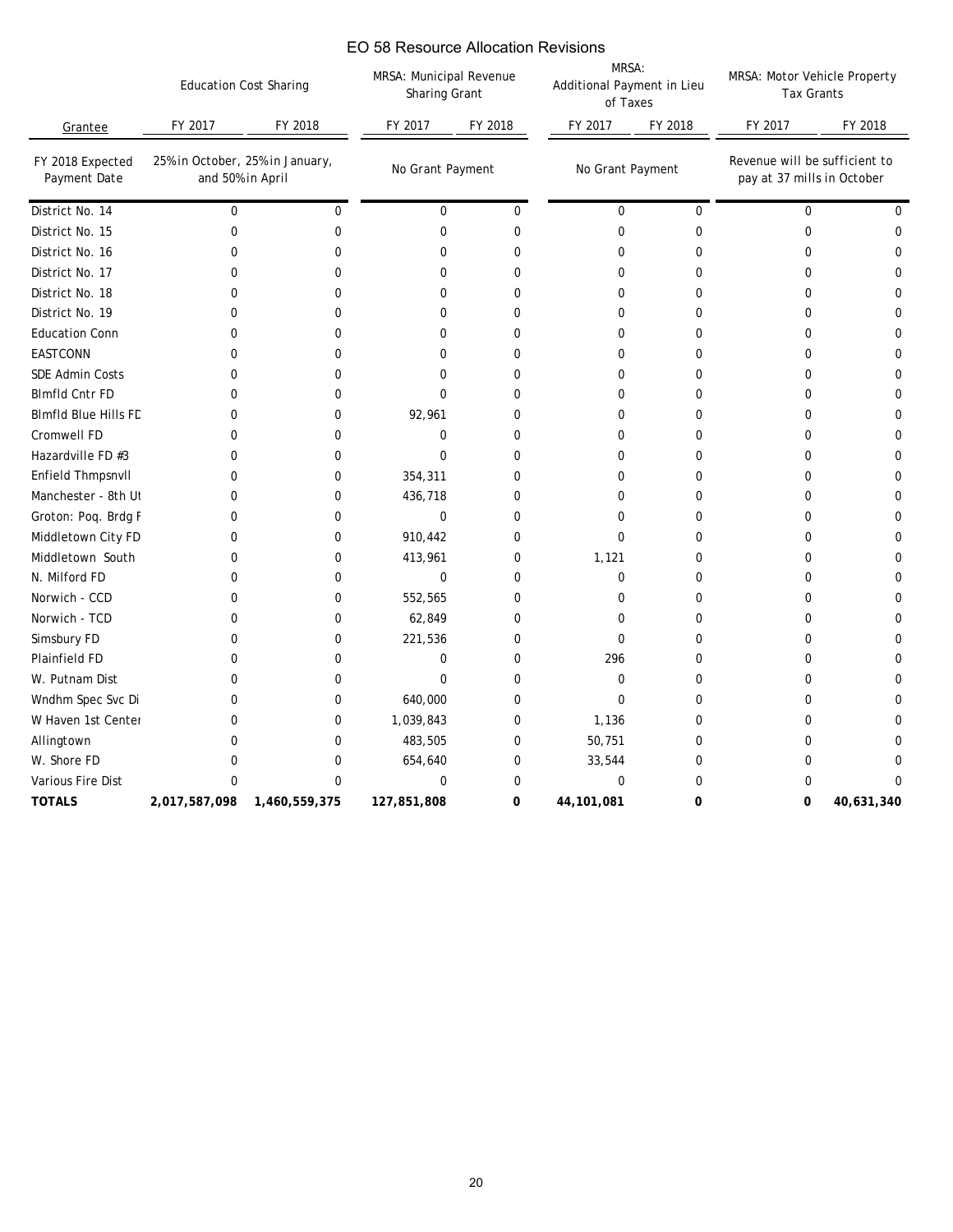| EO 58 Resource Allocation Revisions | <b>TOTAL Statutory Formula Aid</b> |              |  |  |  |
|-------------------------------------|------------------------------------|--------------|--|--|--|
| <u>Grantee</u>                      | FY 2017                            | FY 2018      |  |  |  |
| FY 2018 Expected<br>Payment Date    |                                    |              |  |  |  |
| Andover                             | 2,417,076                          | 466,237      |  |  |  |
| Ansonia                             | 17,411,371                         | 16,747,168   |  |  |  |
| Ashford                             | 3,970,822                          | 1,157,869    |  |  |  |
| Avon                                | 1,127,347                          | 1,789        |  |  |  |
| Barkhamsted                         | 1,730,257                          | 1,629        |  |  |  |
| Beacon Falls                        | 4,240,943                          | 0            |  |  |  |
| Berlin                              | 7,117,838                          | 13,556       |  |  |  |
| Bethany                             | 2, 151, 428                        | 0            |  |  |  |
| Bethel                              | 8,542,038                          | 11,259       |  |  |  |
| Bethlehem                           | 1,335,375                          | 0            |  |  |  |
| Bloomfield                          | 6,975,240                          | 6,185,345    |  |  |  |
| Bolton                              | 3, 125, 753                        | 302,158      |  |  |  |
| Bozrah                              | 1,300,759                          | 251,643      |  |  |  |
| Branford                            | 2,857,063                          | 21,252       |  |  |  |
| Bridgeport                          | 216,483,552                        | 185,824,353  |  |  |  |
| Bridgewater                         | 46,986                             | 0            |  |  |  |
| Bristol                             | 47,393,519                         | 45, 151, 627 |  |  |  |
| Brookfield                          | 1,786,807                          | 3,753        |  |  |  |
| Brooklyn                            | 7,436,734                          | 4,217,718    |  |  |  |
| Burlington                          | 4,580,699                          | 0            |  |  |  |
| Canaan                              | 297,528                            | 0            |  |  |  |
| Canterbury                          | 4,767,258                          | 2,812,029    |  |  |  |
| Canton                              | 3,637,836                          | 2,482        |  |  |  |
| Chaplin                             | 2,049,286                          | 931,337      |  |  |  |
| Cheshire                            | 14, 102, 631                       | 969,631      |  |  |  |
| Chester                             | 732,010                            | 0            |  |  |  |
| Clinton                             | 6,651,857                          | 26,939       |  |  |  |
| Colchester                          | 13,926,959                         | 4,078,740    |  |  |  |
| Colebrook                           | 532,476                            | 374          |  |  |  |
| Columbia                            | 2,656,907                          | 759,150      |  |  |  |
| Cornwall                            | 29,572                             | 0            |  |  |  |
| Coventry                            | 9,064,737                          | 1,762,077    |  |  |  |
| Cromwell                            | 4,991,073                          | 14,033       |  |  |  |
| Danbury                             | 38,277,458                         | 31,540,969   |  |  |  |
| Darien                              | 587,449                            | 116          |  |  |  |
| Deep River                          | 1,787,839                          | 0            |  |  |  |
| Derby                               | 9,700,617                          | 8,028,722    |  |  |  |
| Durham                              | 4,066,441                          | 0            |  |  |  |
| East Granby                         | 1,572,521                          | 1,511        |  |  |  |
| East Haddam                         | 3,913,461                          | 374,217      |  |  |  |
| East Hampton                        | 7,910,073                          | 1,523,254    |  |  |  |
| East Hartford                       | 54,703,018                         | 51,755,243   |  |  |  |
| East Haven                          | 21,069,482                         | 20,079,932   |  |  |  |
| East Lyme                           | 8,402,073                          | 15,971       |  |  |  |
| East Windsor                        | 6,021,205                          | 5,684,726    |  |  |  |
| Eastford                            | 1,128,647                          | 329,622      |  |  |  |
| Easton                              | 344,343                            | 314          |  |  |  |
|                                     | 21                                 |              |  |  |  |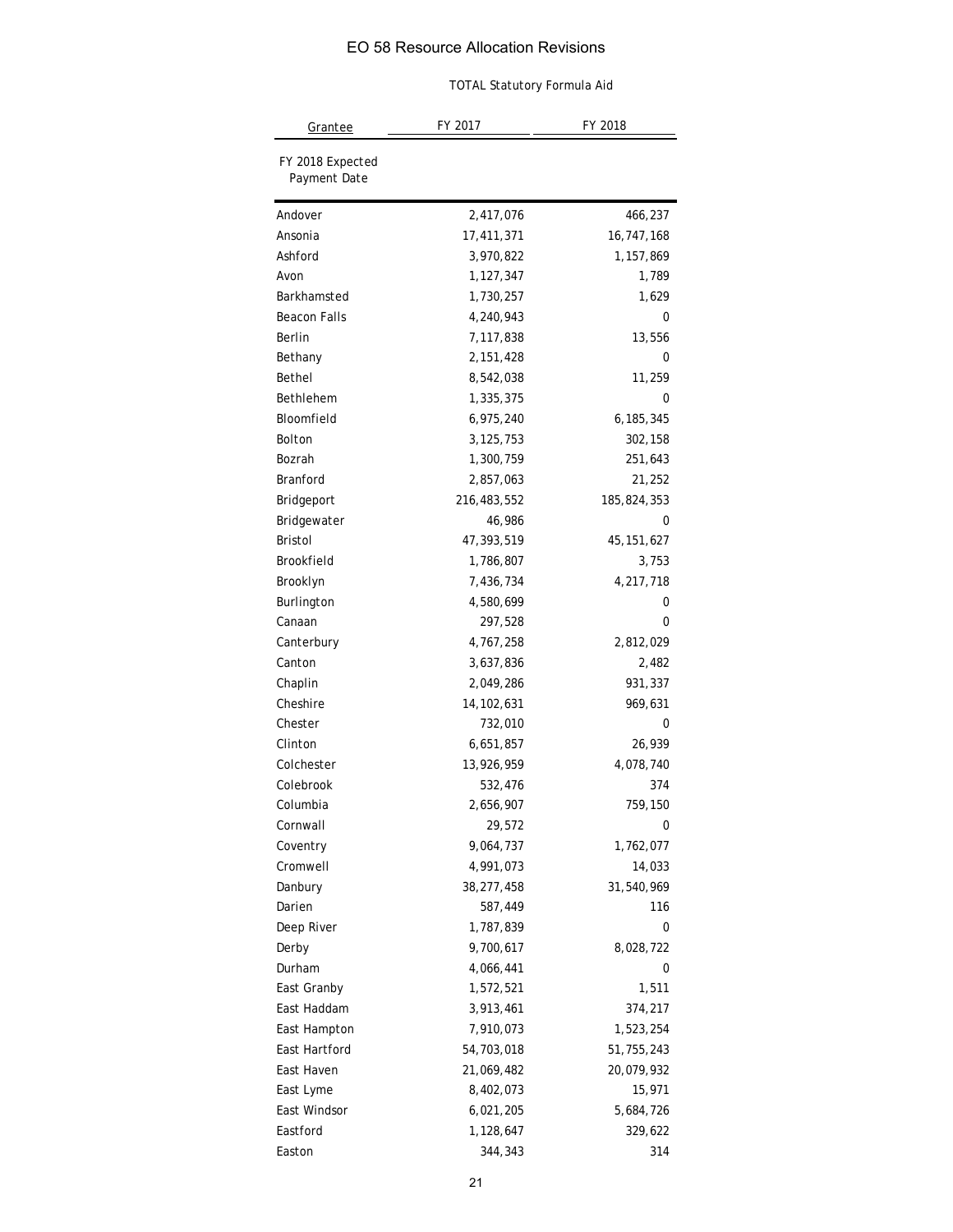|                                  | <b>TOTAL Statutory Formula Aid</b> |              |  |  |  |
|----------------------------------|------------------------------------|--------------|--|--|--|
| Grantee                          | FY 2017                            | FY 2018      |  |  |  |
| FY 2018 Expected<br>Payment Date |                                    |              |  |  |  |
| Ellington                        | 10,065,935                         | 1,950,156    |  |  |  |
| Enfield                          | 32,022,974                         | 8,671,120    |  |  |  |
| Essex                            | 192,222                            | 0            |  |  |  |
| Fairfield                        | 4, 159, 433                        | 1,572        |  |  |  |
| Farmington                       | 4,628,190                          | 3,747        |  |  |  |
| Franklin                         | 973,879                            | 187,622      |  |  |  |
| Glastonbury                      | 7,456,639                          | 5,665        |  |  |  |
| Goshen                           | 123,240                            | 0            |  |  |  |
| Granby                           | 5,781,559                          | 2,406        |  |  |  |
| Greenwich                        | 596,760                            | 0            |  |  |  |
| Griswold                         | 11, 175, 167                       | 6,516,215    |  |  |  |
| Groton                           | 27,786,125                         | 7,614,348    |  |  |  |
| Guilford                         | 3,231,749                          | 9,952        |  |  |  |
| Haddam                           | 2,186,864                          | 0            |  |  |  |
| Hamden                           | 36,762,060                         | 28, 279, 435 |  |  |  |
| Hampton                          | 1,386,879                          | 395,299      |  |  |  |
| Hartford                         | 271,617,513                        | 215,295,028  |  |  |  |
| Hartland                         | 1,457,464                          | 400,108      |  |  |  |
| Harwinton                        | 2,841,390                          | 0            |  |  |  |
| Hebron                           | 7,112,227                          | 687,512      |  |  |  |
| Kent                             | 96,806                             | 0            |  |  |  |
| Killingly                        | 16,401,335                         | 15,680,011   |  |  |  |
| Killingworth                     | 2,336,050                          | 0            |  |  |  |
| Lebanon                          | 5,603,953                          | 1,630,831    |  |  |  |
| Ledyard                          | 13,778,482                         | 6,010,126    |  |  |  |
| Lisbon                           | 3,597,753                          | 1,770,800    |  |  |  |
| Litchfield                       | 1,673,719                          | 1,195        |  |  |  |
| Lyme                             | 93,274                             | 0            |  |  |  |
| Madison                          | 1,214,711                          | 7,501        |  |  |  |
| Manchester                       | 38,981,196                         | 36,068,824   |  |  |  |
| Mansfield                        | 20,325,716                         | 5,968,446    |  |  |  |
| Marlborough                      | 3,303,621                          | 0            |  |  |  |
| Meriden                          | 65,028,945                         | 61,202,717   |  |  |  |
| Middlebury                       | 1,025,106                          | 0            |  |  |  |
| Middlefield                      | 2,208,056                          | 0            |  |  |  |
| Middletown                       | 29,672,251                         | 22,060,034   |  |  |  |
| Milford                          | 13,765,150                         | 41,553       |  |  |  |
| Monroe                           | 6,844,819                          | 13,779       |  |  |  |
| Montville                        | 15,787,717                         | 6,328,422    |  |  |  |
| Morris                           | 142,162                            | 0            |  |  |  |
| Naugatuck                        | 33, 124, 337                       | 31,893,032   |  |  |  |
| New Britain                      | 102,509,065                        | 90,389,371   |  |  |  |
| New Canaan                       | 524,050                            | 34           |  |  |  |
| New Fairfield                    | 4,660,058                          | 3,755        |  |  |  |
| New Hartford                     | 3,275,267                          | 2,845        |  |  |  |
| New Haven                        | 226, 297, 907                      | 159,067,511  |  |  |  |
| New London                       | 35,724,775                         | 27,033,091   |  |  |  |
|                                  | 22                                 |              |  |  |  |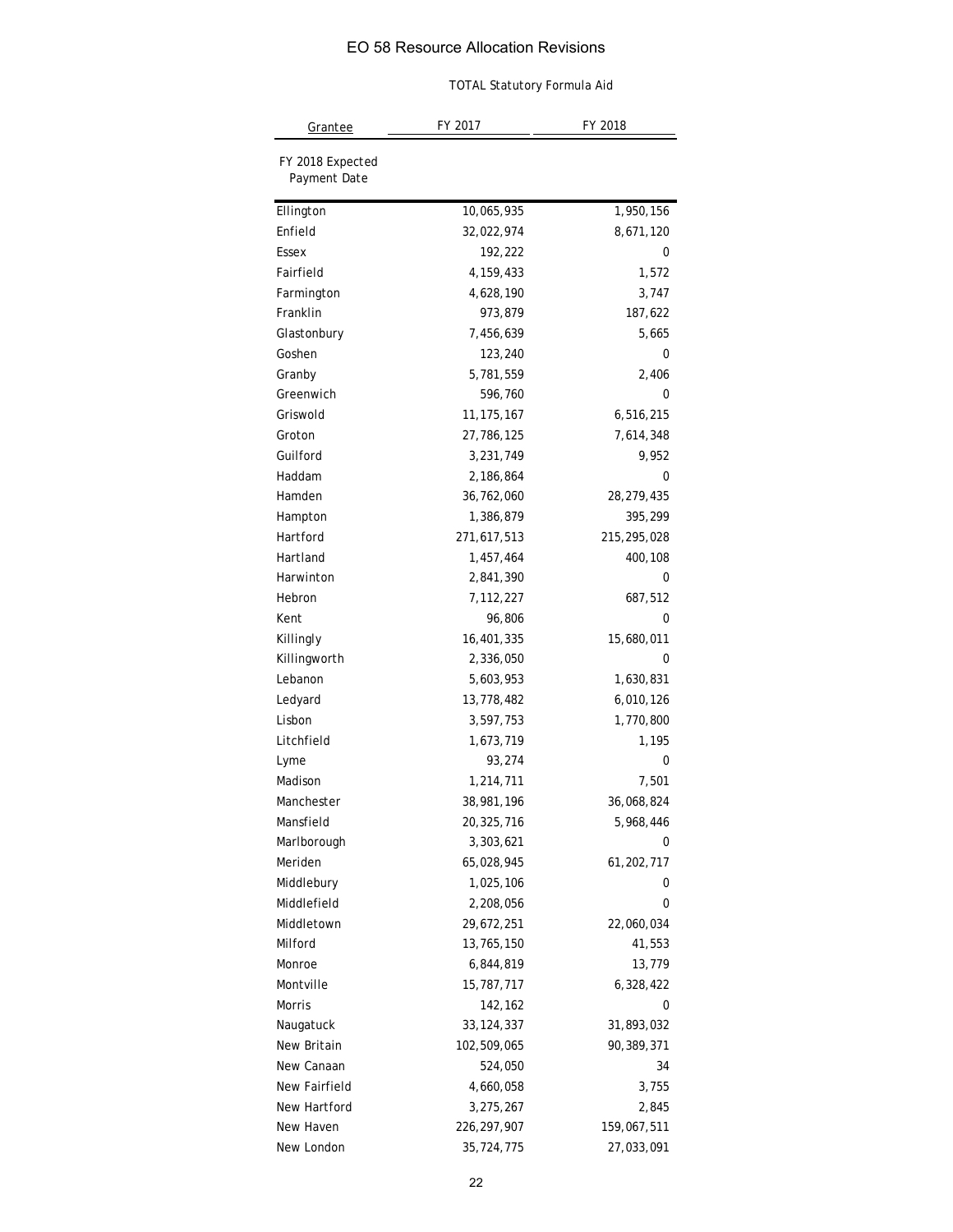|                                  | EO 58 Resource Allocation Revisions<br><b>TOTAL Statutory Formula Aid</b> |              |
|----------------------------------|---------------------------------------------------------------------------|--------------|
| <u>Grantee</u>                   | FY 2017                                                                   | FY 2018      |
| FY 2018 Expected<br>Payment Date |                                                                           |              |
| New Milford                      | 12,598,263                                                                | 1,224,267    |
| Newington                        | 16,180,706                                                                | 1,335,681    |
| Newtown                          | 7,115,761                                                                 | 4,054        |
| Norfolk                          | 176,884                                                                   | 240          |
| North Branford                   | 8,458,420                                                                 | 849,398      |
| North Canaan                     | 2,143,250                                                                 | 408,849      |
| North Haven                      | 5,069,587                                                                 | 6,692        |
| North Stonington                 | 3,792,371                                                                 | 576,396      |
| Norwalk                          | 17,043,154                                                                | 11,321,985   |
| Norwich                          | 41,375,172                                                                | 36,892,108   |
| Old Lyme                         | 344,047                                                                   | 0            |
| Old Saybrook                     | 243,755                                                                   | 4,652        |
| Orange                           | 1,989,048                                                                 | 0            |
| Oxford                           | 4,890,600                                                                 | 1,395        |
| Plainfield                       | 15,956,311                                                                | 9,323,786    |
| Plainville                       | 10,830,995                                                                | 2,176,514    |
| Plymouth                         | 10,098,923                                                                | 11,411       |
| Pomfret                          | 3,179,976                                                                 | 1,541,099    |
| Portland                         | 4,595,089                                                                 | 10,945       |
| Preston                          | 4,217,566                                                                 | 1,526,709    |
| Prospect                         | 5,521,661                                                                 | 0            |
| Putnam                           | 8,799,929                                                                 | 8,406,009    |
| Redding                          | 476,238                                                                   | 547          |
| Ridgefield                       | 1,101,312                                                                 | 578          |
| Rocky Hill                       | 5,710,079                                                                 | 9,694        |
| Roxbury                          | 57,730                                                                    | 0            |
| Salem                            | 3,204,937                                                                 | 918,920      |
| Salisbury                        | 40,814                                                                    | 0            |
| Scotland                         | 1,493,601                                                                 | 428,646      |
| Seymour                          | 10,528,207                                                                | 2,083,863    |
| Sharon                           | 38,538                                                                    | 0            |
| Shelton                          | 6,712,520                                                                 | 37,740       |
| Sherman                          | 95,714                                                                    | 199          |
| Simsbury                         | 6,720,680                                                                 | 286,428      |
| Somers                           | 9,056,513                                                                 | 2,975,298    |
| South Windsor                    | 13,451,973                                                                | 9,956        |
| Southbury                        | 4,072,162                                                                 | 0            |
| Southington                      | 21, 297, 014                                                              | 15,104       |
| Sprague                          | 2,744,411                                                                 | 1,583,147    |
| Stafford                         | 10,412,412                                                                | 1,988,720    |
| Stamford                         | 17,825,129                                                                | 11, 133, 621 |
| Sterling                         | 3,318,077                                                                 | 1,609,252    |
| Stonington                       | 1,893,199                                                                 | 8,228        |
| Stratford                        | 22,987,051                                                                | 113,549      |
| Suffield                         | 11,859,418                                                                | 1,874,483    |
| Thomaston                        | 5,840,577                                                                 | 1,698,583    |
| Thompson                         | 7,760,609                                                                 | 4,568,256    |
|                                  | 23                                                                        |              |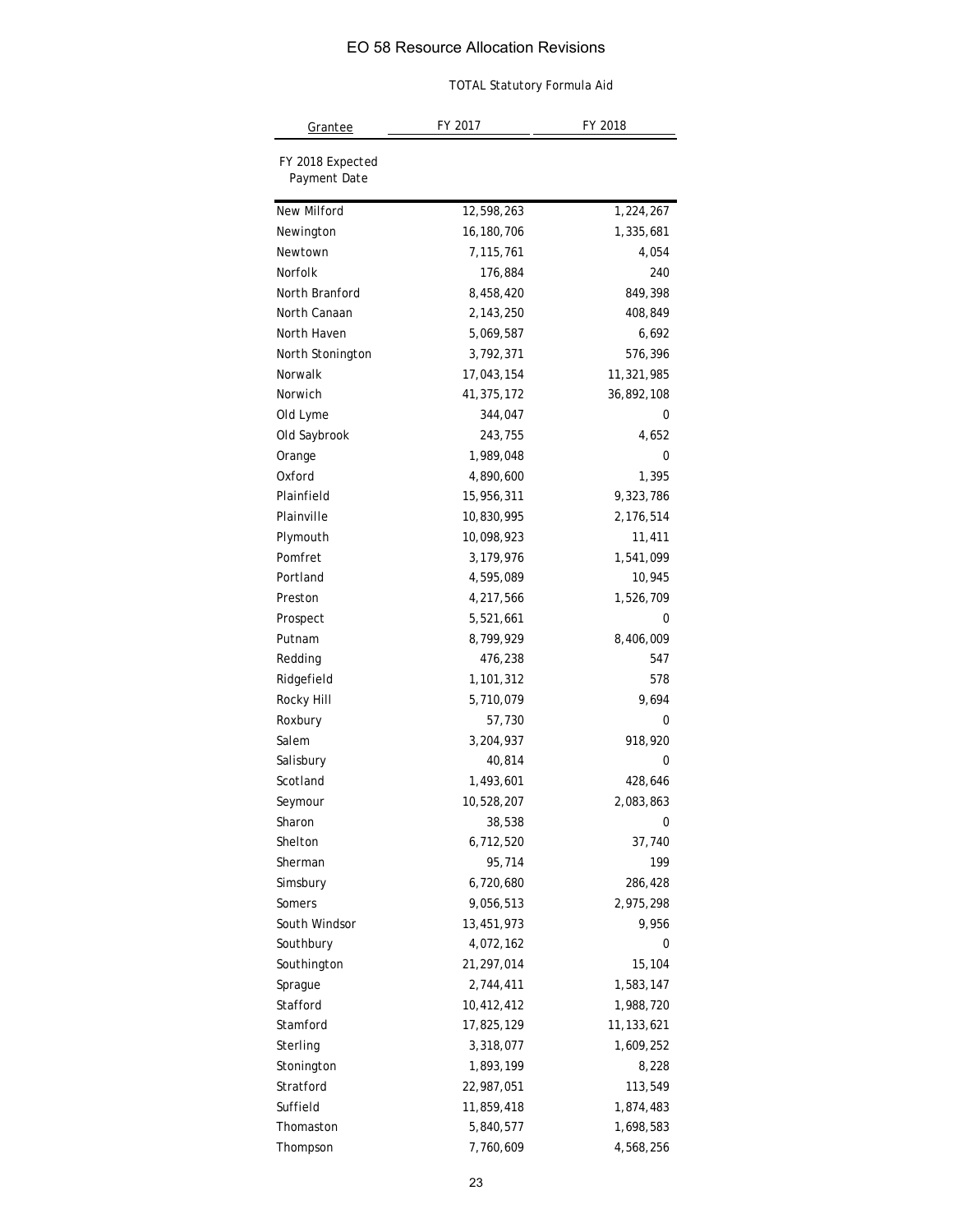|                                  | <b>TOTAL Statutory Formula Aid</b> |             |
|----------------------------------|------------------------------------|-------------|
| Grantee                          | FY 2017                            | FY 2018     |
| FY 2018 Expected<br>Payment Date |                                    |             |
| Tolland                          | 11,046,975                         | 2,148,271   |
| Torrington                       | 27,667,023                         | 5,025,665   |
| Trumbull                         | 4,230,153                          | 15,259      |
| Union                            | 303,214                            | 1,562       |
| Vernon                           | 20,713,245                         | 19,477,570  |
| Voluntown                        | 2,760,308                          | 1,509,359   |
| Wallingford                      | 22,851,998                         | 2,395,557   |
| Warren                           | 61,936                             | 0           |
| Washington                       | 91,000                             | 0           |
| Waterbury                        | 164, 313, 025                      | 145,052,277 |
| Waterford                        | 819,478                            | 11,697      |
| Watertown                        | 12,302,077                         | 2,355,403   |
| West Hartford                    | 24,006,359                         | 244,811     |
| West Haven                       | 52,776,268                         | 46,190,094  |
| Westbrook                        | 168,744                            | 1,211       |
| Weston                           | 483,954                            | 80          |
| Westport                         | 1,292,506                          | 155         |
| Wethersfield                     | 10,643,865                         | 31,155      |
| Willington                       | 3,809,115                          | 1,091,148   |
| Wilton                           | 854,541                            | 145         |
| Winchester                       | 8,410,415                          | 8,035,585   |
| Windham                          | 32,848,759                         | 27,655,508  |
| Windsor                          | 12,862,417                         | 12,188,610  |
| <b>Windsor Locks</b>             | 5,923,889                          | 5,190,237   |
| Wolcott                          | 13,829,888                         | 6,716,037   |
| Woodbridge                       | 915,131                            | 0           |
| Woodbury                         | 1,496,865                          | 0           |
| Woodstock                        | 5,490,960                          | 1,616,140   |
| Bantam (Bor.)                    | 0                                  | 0           |
| Danielson (Bor.)                 | 14,108                             | 0           |
| Fenwick (Bor.)                   | 0                                  | 0           |
| Groton (City of)                 | 56,213                             | 0           |
| Groton Long Point                | 0                                  | 0           |
| Jewett City (Bor.)               | 541                                | 0           |
| Litchfield (Bor.)                | 902                                | 0           |
| Newtown (Bor.)                   | 129                                | 0           |
| Stonington (Bor.)                | 0                                  | 0           |
| Woodmont (Bor.)                  | 0                                  | 0           |
| District No.<br>1                | 3,282                              | 3,239       |
| District No.<br>4                | 9,737                              | 11,289      |
| District No.<br>5                | 3,131                              | 3,181       |
| District No.<br>6                | 438                                | 433         |
| District No.<br>7                | 5,221                              | 5,424       |
| District No.<br>8                | 23,912                             | 23,635      |
| District No. 10                  | 2,437                              | 2,309       |
| District No. 12                  | 68                                 | 67          |
| District No. 13                  | 9,960                              | 9,254       |
|                                  |                                    |             |
|                                  | 24                                 |             |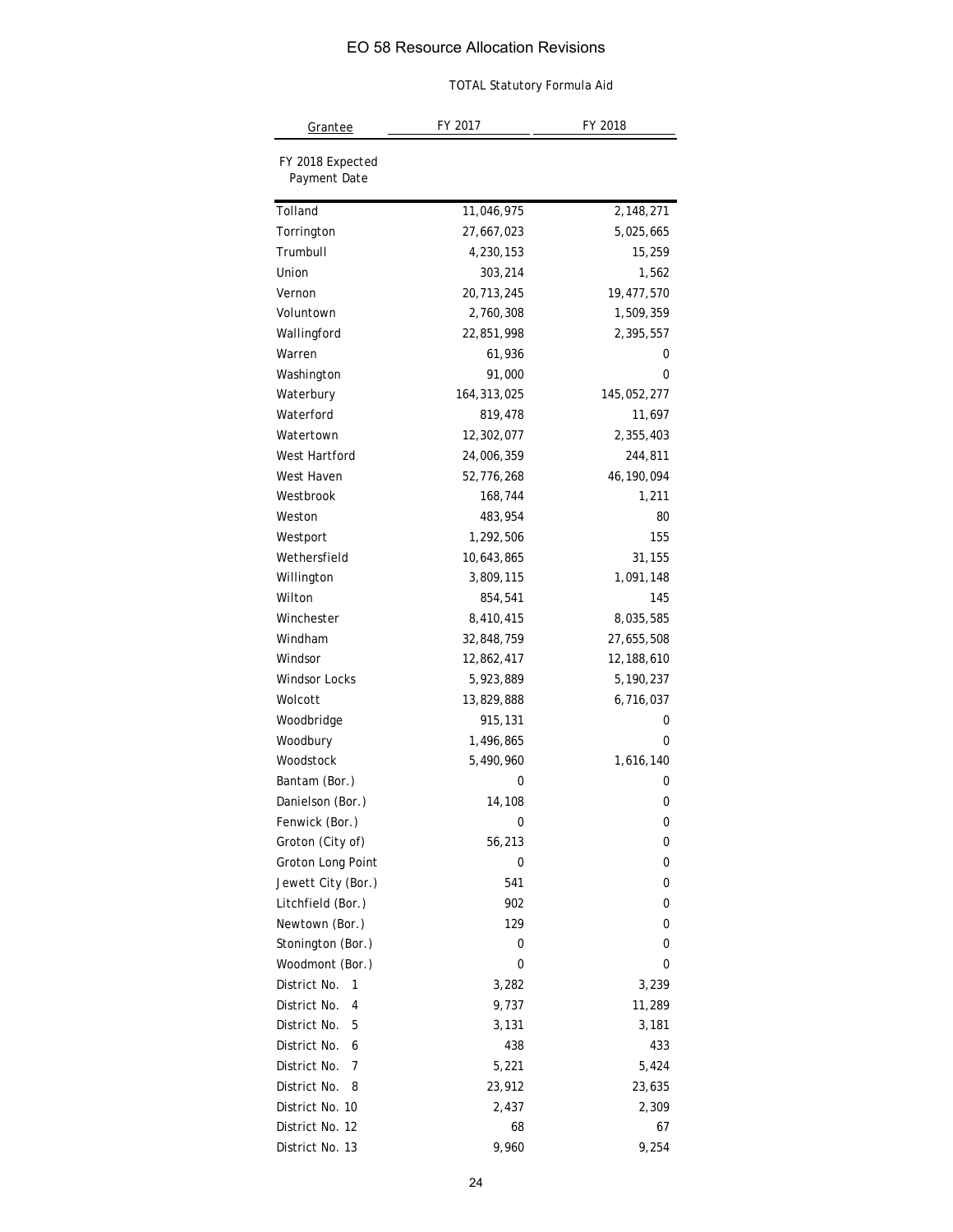| <b>TOTAL Statutory Formula Aid</b> |               |               |  |  |
|------------------------------------|---------------|---------------|--|--|
| <b>Grantee</b>                     | FY 2017       | FY 2018       |  |  |
| FY 2018 Expected<br>Payment Date   |               |               |  |  |
| District No. 14                    | 5,833         | 5,327         |  |  |
| District No. 15                    | 981           | 932           |  |  |
| District No. 16                    | 2,013         | 1,986         |  |  |
| District No. 17                    | 6,769         | 6,426         |  |  |
| District No. 18                    | 2,765         | 2,736         |  |  |
| District No. 19                    | 56,548        | 55,451        |  |  |
| <b>Education Conn</b>              | 133,169       | 131,299       |  |  |
| EASTCONN                           | 30,799        | 30,177        |  |  |
| <b>SDE Admin Costs</b>             | 1,019,198     | 1,019,198     |  |  |
| <b>Blmfld Cntr FD</b>              | 4,922         | 0             |  |  |
| <b>BImfld Blue Hills FD</b>        | 92,961        | 0             |  |  |
| Cromwell FD                        | 0             | 0             |  |  |
| Hazardville FD #3                  | 1,821         | 0             |  |  |
| Enfield Thmpsnvll                  | 354,311       | 0             |  |  |
| Manchester - 8th Ut                | 436,718       | 0             |  |  |
| Groton: Poq. Brdg F                | 9,445         | 0             |  |  |
| Middletown City FD                 | 910,442       | 0             |  |  |
| Middletown South                   | 422,586       | 0             |  |  |
| N. Milford FD                      | 5,737         | 0             |  |  |
| Norwich - CCD                      | 552,565       | 0             |  |  |
| Norwich - TCD                      | 62,849        | 0             |  |  |
| Simsbury FD                        | 221,536       | 0             |  |  |
| Plainfield FD                      | 2,272         | 0             |  |  |
| W. Putnam Dist                     | 82            | 0             |  |  |
| Wndhm Spec Svc Di                  | 640,000       | 0             |  |  |
| W Haven 1st Center                 | 1,884,490     | 0             |  |  |
| Allingtown                         | 873,856       | 0             |  |  |
| W. Shore FD                        | 912,638       | 0             |  |  |
| Various Fire Dist                  | 0             | 0             |  |  |
| <b>TOTALS</b>                      | 2,449,582,790 | 1,521,475,703 |  |  |
|                                    |               |               |  |  |
|                                    | 25            |               |  |  |